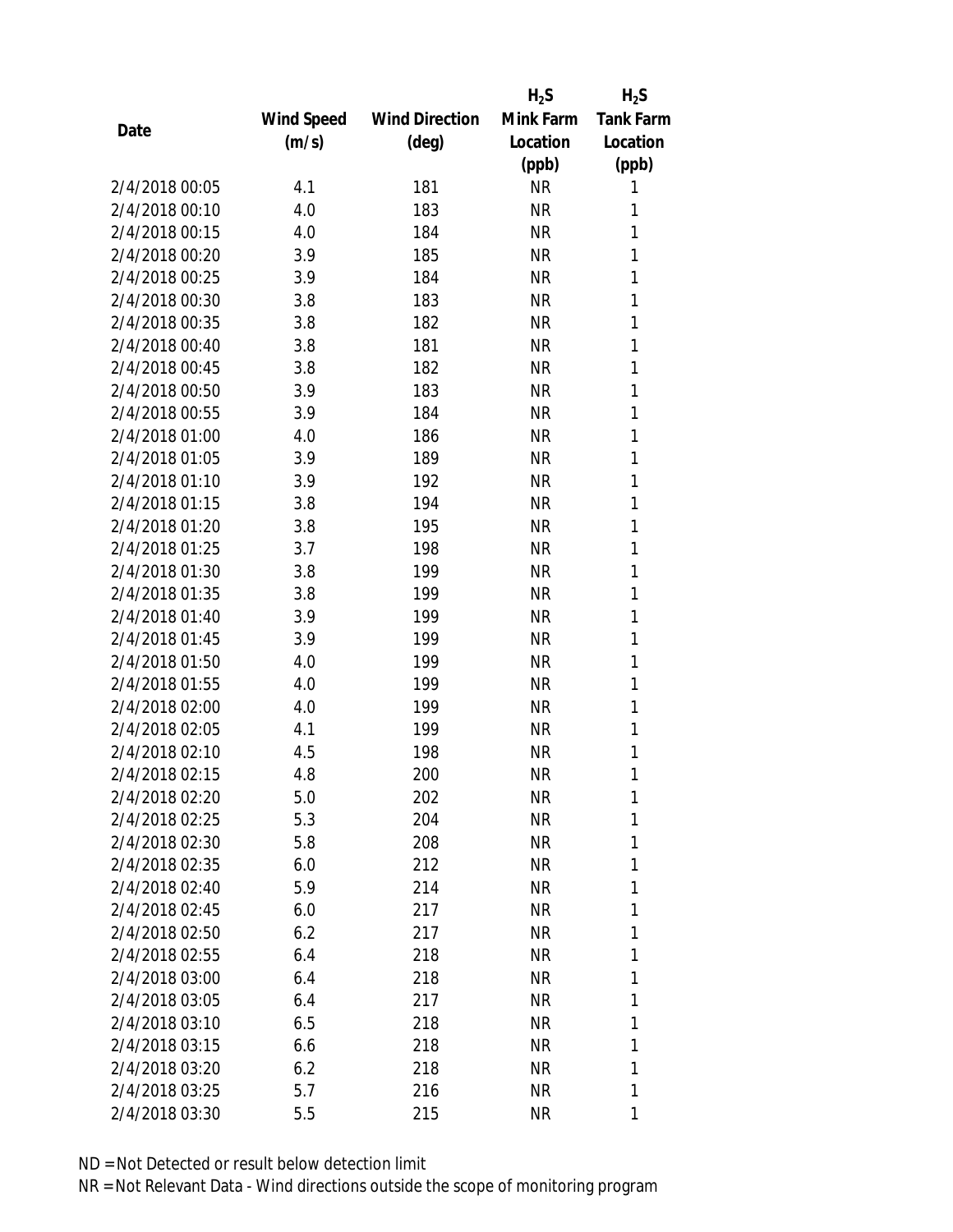|                |            |                       | $H_2S$    | $H_2S$           |
|----------------|------------|-----------------------|-----------|------------------|
|                | Wind Speed | <b>Wind Direction</b> | Mink Farm | <b>Tank Farm</b> |
| Date           | (m/s)      | (deg)                 | Location  | Location         |
|                |            |                       | (ppb)     | (ppb)            |
| 2/4/2018 03:35 | 5.5        | 216                   | <b>NR</b> | 1                |
| 2/4/2018 03:40 | 5.2        | 214                   | <b>NR</b> | 1                |
| 2/4/2018 03:45 | 4.9        | 213                   | <b>NR</b> | 1                |
| 2/4/2018 03:50 | 4.7        | 213                   | <b>NR</b> | 1                |
| 2/4/2018 03:55 | 4.8        | 214                   | <b>NR</b> | 1                |
| 2/4/2018 04:00 | 4.7        | 215                   | <b>NR</b> | 1                |
| 2/4/2018 04:05 | 4.6        | 215                   | <b>NR</b> | 1                |
| 2/4/2018 04:10 | 4.6        | 217                   | <b>NR</b> | 1                |
| 2/4/2018 04:15 | 4.6        | 217                   | <b>NR</b> | 1                |
| 2/4/2018 04:20 | 4.6        | 218                   | <b>NR</b> | 1                |
| 2/4/2018 04:25 | 4.7        | 219                   | <b>NR</b> | 1                |
| 2/4/2018 04:30 | 4.6        | 218                   | <b>NR</b> | 1                |
| 2/4/2018 04:35 | 4.4        | 217                   | <b>NR</b> | 1                |
| 2/4/2018 04:40 | 4.2        | 214                   | <b>NR</b> | 1                |
| 2/4/2018 04:45 | 4.2        | 216                   | <b>NR</b> | 1                |
| 2/4/2018 04:50 | 4.2        | 215                   | <b>NR</b> | 1                |
| 2/4/2018 04:55 | 4.1        | 214                   | <b>NR</b> | 1                |
| 2/4/2018 05:00 | 4.1        | 212                   | <b>NR</b> | 1                |
| 2/4/2018 05:05 | 4.1        | 213                   | <b>NR</b> | 1                |
| 2/4/2018 05:10 | 4.1        | 212                   | <b>NR</b> | 1                |
| 2/4/2018 05:15 | 4.0        | 210                   | <b>NR</b> | 1                |
| 2/4/2018 05:20 | 4.0        | 210                   | <b>NR</b> | 1                |
| 2/4/2018 05:25 | 4.0        | 210                   | <b>NR</b> | 1                |
| 2/4/2018 05:30 | 3.9        | 209                   | <b>NR</b> | 1                |
| 2/4/2018 05:35 | 3.6        | 207                   | <b>NR</b> | 1                |
| 2/4/2018 05:40 | 3.5        | 209                   | <b>NR</b> | 1                |
| 2/4/2018 05:45 | 3.3        | 211                   | <b>NR</b> | 1                |
| 2/4/2018 05:50 | 3.0        | 216                   | ΝR        | 1                |
| 2/4/2018 05:55 | 2.7        | 217                   | <b>NR</b> | <b>ND</b>        |
| 2/4/2018 06:00 | 2.5        | 222                   | <b>NR</b> | <b>ND</b>        |
| 2/4/2018 06:05 | 2.4        | 229                   | <b>NR</b> | <b>ND</b>        |
| 2/4/2018 06:10 | 2.2        | 232                   | <b>ND</b> | 1                |
| 2/4/2018 06:15 | 2.2        | 237                   | ND        | 1                |
| 2/4/2018 06:20 | 2.2        | 241                   | <b>ND</b> | 1                |
| 2/4/2018 06:25 | $2.2\,$    | 251                   | ND        | 1                |
| 2/4/2018 06:30 | 2.2        | 260                   | ND        | 1                |
| 2/4/2018 06:35 | 2.2        | 270                   | <b>ND</b> | 1                |
| 2/4/2018 06:40 | 2.4        | 280                   | ND        | <b>NR</b>        |
| 2/4/2018 06:45 | 2.3        | 290                   | <b>ND</b> | <b>NR</b>        |
| 2/4/2018 06:50 | 2.1        | 294                   | ND        | <b>NR</b>        |
| 2/4/2018 06:55 | 2.1        | 299                   | <b>ND</b> | <b>NR</b>        |
| 2/4/2018 07:00 | 2.0        | 305                   | <b>ND</b> | <b>NR</b>        |
|                |            |                       |           |                  |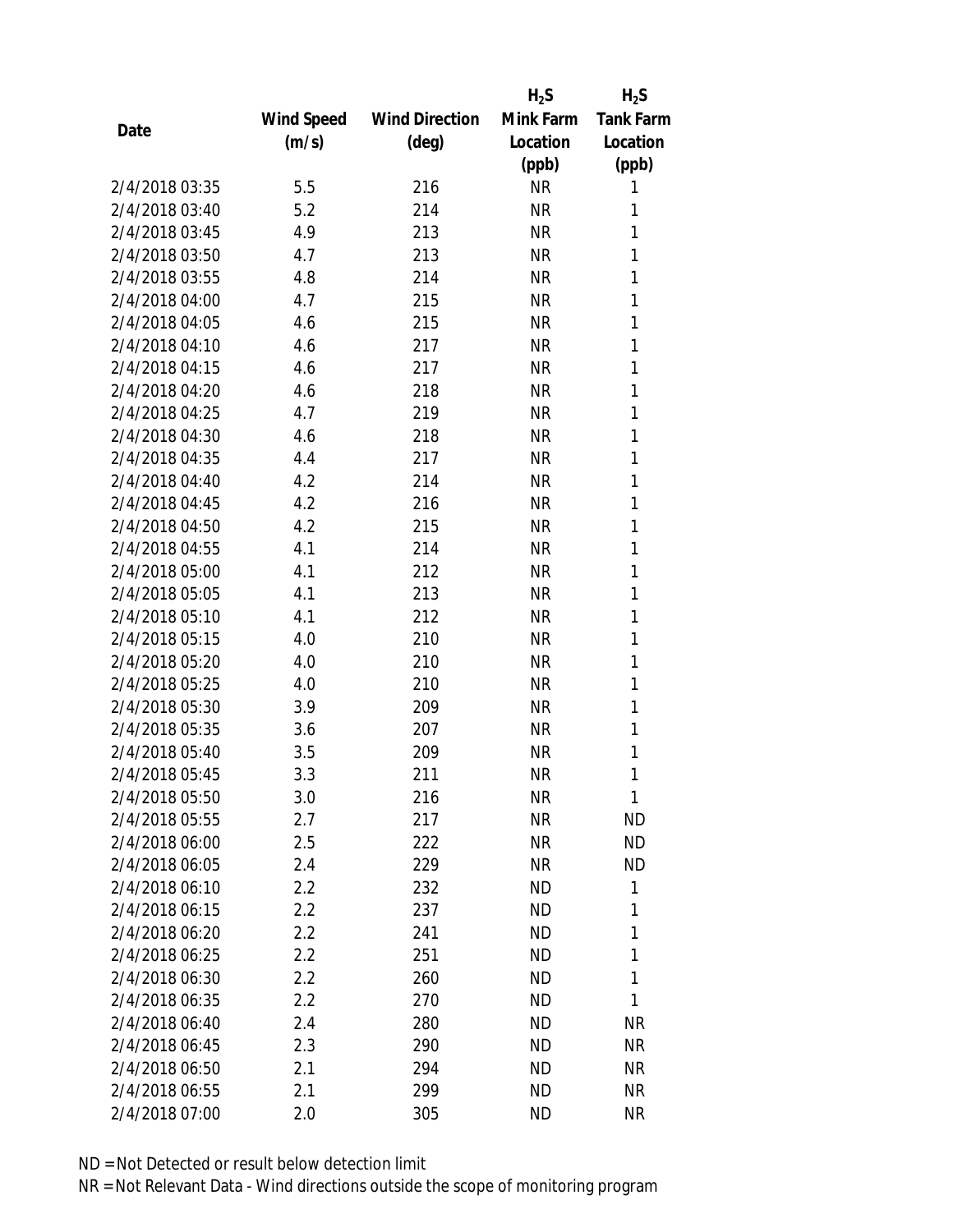|                |            |                       | $H_2S$    | $H_2S$           |
|----------------|------------|-----------------------|-----------|------------------|
|                | Wind Speed | <b>Wind Direction</b> | Mink Farm | <b>Tank Farm</b> |
| Date           | (m/s)      | $(\text{deg})$        | Location  | Location         |
|                |            |                       | (ppb)     | (ppb)            |
| 2/4/2018 07:05 | 1.8        | 315                   | <b>ND</b> | <b>NR</b>        |
| 2/4/2018 07:10 | 1.3        | 321                   | <b>ND</b> | <b>NR</b>        |
| 2/4/2018 07:15 | 1.3        | 332                   | 1         | <b>NR</b>        |
| 2/4/2018 07:20 | 1.4        | 348                   | 1         | <b>NR</b>        |
| 2/4/2018 07:25 | 1.9        | 360                   | 1         | <b>NR</b>        |
| 2/4/2018 07:30 | 2.6        | 9                     | 1         | <b>NR</b>        |
| 2/4/2018 07:35 | 3.3        | 14                    | 1         | <b>NR</b>        |
| 2/4/2018 07:40 | 4.0        | 18                    | 1         | <b>NR</b>        |
| 2/4/2018 07:45 | 4.6        | 23                    | 1         | <b>NR</b>        |
| 2/4/2018 07:50 | 5.1        | 26                    | 1         | <b>NR</b>        |
| 2/4/2018 07:55 | 5.3        | 30                    | 1         | <b>NR</b>        |
| 2/4/2018 08:00 | 5.2        | 30                    | 1         | <b>NR</b>        |
| 2/4/2018 08:05 | 5.5        | 29                    | 1         | <b>NR</b>        |
| 2/4/2018 08:10 | 5.6        | 28                    | 1         | <b>NR</b>        |
| 2/4/2018 08:15 | 5.6        | 26                    | 1         | <b>NR</b>        |
| 2/4/2018 08:20 | 5.6        | 24                    | 1         | <b>NR</b>        |
| 2/4/2018 08:25 | 5.7        | 20                    | 1         | <b>NR</b>        |
| 2/4/2018 08:30 | 5.9        | 17                    | 1         | <b>NR</b>        |
| 2/4/2018 08:35 | 5.8        | 15                    | 1         | <b>NR</b>        |
| 2/4/2018 08:40 | 5.9        | 13                    | 1         | <b>NR</b>        |
| 2/4/2018 08:45 | 5.7        | 10                    | 1         | <b>NR</b>        |
| 2/4/2018 08:50 | 5.6        | 9                     | 1         | <b>NR</b>        |
| 2/4/2018 08:55 | 5.3        | 9                     | 1         | <b>NR</b>        |
| 2/4/2018 09:00 | 5.1        | 8                     | 1         | <b>NR</b>        |
| 2/4/2018 09:05 | 5.1        | 8                     | 1         | <b>NR</b>        |
| 2/4/2018 09:10 | 5.1        | 7                     | <b>ND</b> | <b>NR</b>        |
| 2/4/2018 09:15 | 5.3        | 9                     | 1         | <b>NR</b>        |
| 2/4/2018 09:20 | 5.3        | 9                     | 1         | <b>NR</b>        |
| 2/4/2018 09:25 | 5.4        | 8                     | 1         | <b>NR</b>        |
| 2/4/2018 09:30 | 5.6        | 9                     | 1         | <b>NR</b>        |
| 2/4/2018 09:35 | 5.4        | 9                     | 1         | <b>NR</b>        |
| 2/4/2018 09:40 | 5.2        | 9                     | 1         | <b>NR</b>        |
| 2/4/2018 09:45 | 5.4        | 9                     | 1         | <b>NR</b>        |
| 2/4/2018 09:50 | 5.7        | 10                    | 1         | <b>NR</b>        |
| 2/4/2018 09:55 | 5.7        | 11                    | 1         | <b>NR</b>        |
| 2/4/2018 10:00 | 5.4        | 11                    | 1         | <b>NR</b>        |
| 2/4/2018 10:05 | 5.4        | 10                    | 1         | <b>NR</b>        |
| 2/4/2018 10:10 | 5.7        | 10                    | 1         | <b>NR</b>        |
| 2/4/2018 10:15 | 5.7        | 9                     | 1         | <b>NR</b>        |
| 2/4/2018 10:20 | 5.9        | 10                    | 1         | <b>NR</b>        |
| 2/4/2018 10:25 | 5.7        | 9                     | 1         | <b>NR</b>        |
| 2/4/2018 10:30 | 5.8        | 8                     | 1         | <b>NR</b>        |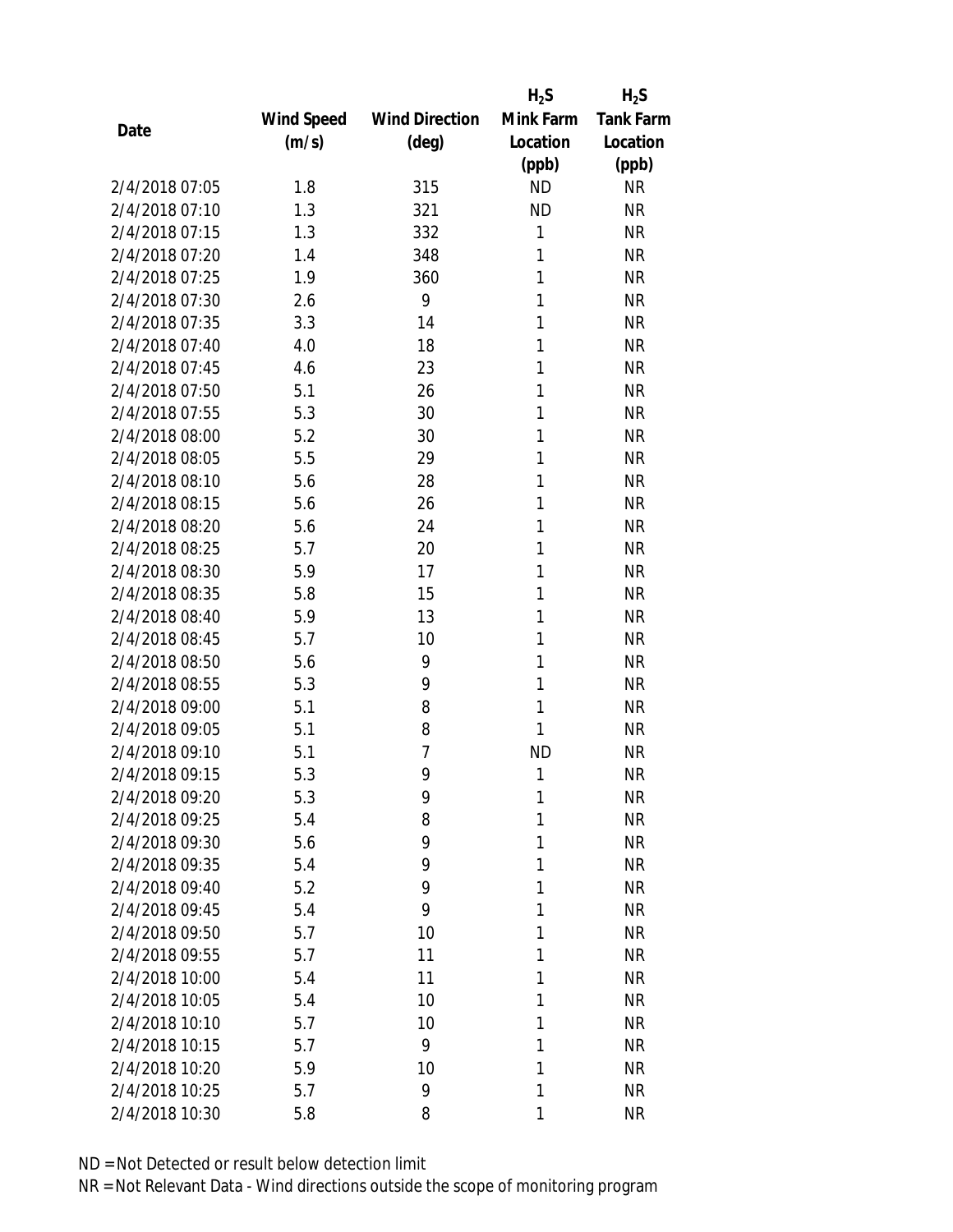|                |            |                       | $H_2S$    | $H_2S$           |
|----------------|------------|-----------------------|-----------|------------------|
|                | Wind Speed | <b>Wind Direction</b> | Mink Farm | <b>Tank Farm</b> |
| Date           | (m/s)      | $(\text{deg})$        | Location  | Location         |
|                |            |                       | (ppb)     | (ppb)            |
| 2/4/2018 10:35 | 5.9        | 8                     | 1         | <b>NR</b>        |
| 2/4/2018 10:40 | 5.8        | $\overline{7}$        | 1         | <b>NR</b>        |
| 2/4/2018 10:45 | 5.6        | $\overline{7}$        | 1         | <b>NR</b>        |
| 2/4/2018 10:50 | 5.4        | 6                     | 1         | <b>NR</b>        |
| 2/4/2018 10:55 | 5.5        | $\overline{7}$        | 1         | <b>NR</b>        |
| 2/4/2018 11:00 | 5.8        | 8                     | 1         | <b>NR</b>        |
| 2/4/2018 11:05 | 5.7        | 8                     | 1         | <b>NR</b>        |
| 2/4/2018 11:10 | 5.4        | 8                     | 1         | <b>NR</b>        |
| 2/4/2018 11:15 | 5.3        | $\overline{7}$        | 1         | <b>NR</b>        |
| 2/4/2018 11:20 | 4.9        | $\overline{4}$        | 1         | <b>NR</b>        |
| 2/4/2018 11:25 | 4.6        | 360                   | 1         | <b>NR</b>        |
| 2/4/2018 11:30 | 4.4        | 355                   | 1         | <b>NR</b>        |
| 2/4/2018 11:35 | 4.3        | 351                   | 1         | <b>NR</b>        |
| 2/4/2018 11:40 | 4.4        | 348                   | 1         | <b>NR</b>        |
| 2/4/2018 11:45 | 4.4        | 346                   | 1         | <b>NR</b>        |
| 2/4/2018 11:50 | 4.4        | 345                   | 1         | <b>NR</b>        |
| 2/4/2018 11:55 | 4.6        | 347                   | 1         | <b>NR</b>        |
| 2/4/2018 12:00 | 4.6        | 350                   | 1         | <b>NR</b>        |
| 2/4/2018 12:05 | 4.8        | 354                   | 1         | <b>NR</b>        |
| 2/4/2018 12:10 | 4.7        | 356                   | 1         | <b>NR</b>        |
| 2/4/2018 12:15 | 4.6        | 358                   | 1         | <b>NR</b>        |
| 2/4/2018 12:20 | 4.6        | 359                   | 1         | <b>NR</b>        |
| 2/4/2018 12:25 | 4.6        | 360                   | 1         | <b>NR</b>        |
| 2/4/2018 12:30 | 4.5        | 360                   | 1         | <b>NR</b>        |
| 2/4/2018 12:35 | 4.5        | 359                   | 1         | <b>NR</b>        |
| 2/4/2018 12:40 | 4.7        | 358                   | 1         | <b>NR</b>        |
| 2/4/2018 12:45 | 4.8        | 356                   | 1         | <b>NR</b>        |
| 2/4/2018 12:50 | 4.7        | 354                   | 1         | <b>NR</b>        |
| 2/4/2018 12:55 | 4.8        | 353                   | 1         | <b>NR</b>        |
| 2/4/2018 13:00 | 5.0        | 351                   | 1         | <b>NR</b>        |
| 2/4/2018 13:05 | 4.7        | 350                   | 1         | <b>NR</b>        |
| 2/4/2018 13:10 | 4.8        | 349                   | 1         | <b>NR</b>        |
| 2/4/2018 13:15 | 4.7        | 348                   | 1         | <b>NR</b>        |
| 2/4/2018 13:20 | 4.8        | 348                   | 1         | <b>NR</b>        |
| 2/4/2018 13:25 | 4.7        | 347                   | 1         | <b>NR</b>        |
| 2/4/2018 13:30 | 4.5        |                       | 1         | <b>NR</b>        |
| 2/4/2018 13:35 | 4.6        | 346                   | 1         | <b>NR</b>        |
| 2/4/2018 13:40 |            | 346                   |           |                  |
|                | 4.8        | 347                   | 1         | <b>NR</b>        |
| 2/4/2018 13:45 | 5.0        | 346                   | 1         | <b>NR</b>        |
| 2/4/2018 13:50 | 5.1        | 347                   | 1         | <b>NR</b>        |
| 2/4/2018 13:55 | 5.3        | 346                   | 1         | <b>NR</b>        |
| 2/4/2018 14:00 | 5.3        | 346                   | 1         | <b>NR</b>        |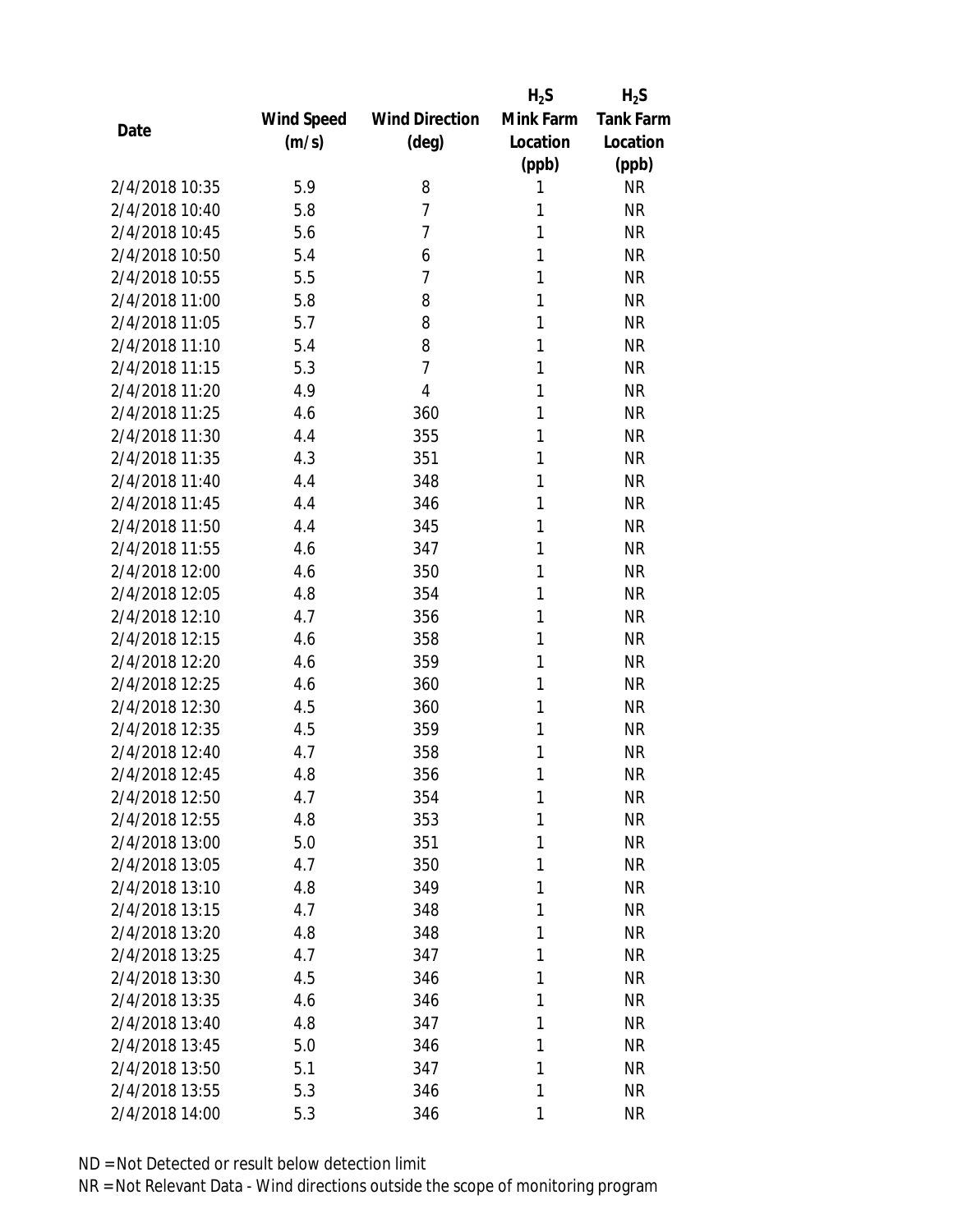|                |                   |                       | $H_2S$    | $H_2S$           |
|----------------|-------------------|-----------------------|-----------|------------------|
|                | <b>Wind Speed</b> | <b>Wind Direction</b> | Mink Farm | <b>Tank Farm</b> |
| Date           | (m/s)             | $(\text{deg})$        | Location  | Location         |
|                |                   |                       | (ppb)     | (ppb)            |
| 2/4/2018 14:05 | 5.2               | 345                   | 1         | <b>NR</b>        |
| 2/4/2018 14:10 | 4.9               | 344                   | 1         | <b>NR</b>        |
| 2/4/2018 14:15 | 4.6               | 344                   | 1         | <b>NR</b>        |
| 2/4/2018 14:20 | 4.6               | 341                   | 1         | <b>NR</b>        |
| 2/4/2018 14:25 | 4.6               | 340                   | 1         | <b>NR</b>        |
| 2/4/2018 14:30 | 4.7               | 340                   | 1         | <b>NR</b>        |
| 2/4/2018 14:35 | 5.1               | 339                   | 1         | <b>NR</b>        |
| 2/4/2018 14:40 | 5.2               | 340                   | 1         | <b>NR</b>        |
| 2/4/2018 14:45 | 5.3               | 341                   | 1         | <b>NR</b>        |
| 2/4/2018 14:50 | 5.1               | 342                   | 1         | <b>NR</b>        |
| 2/4/2018 14:55 | 5.2               | 341                   | 1         | <b>NR</b>        |
| 2/4/2018 15:00 | 5.1               | 339                   | 1         | <b>NR</b>        |
| 2/4/2018 15:05 | 5.1               | 338                   | 1         | <b>NR</b>        |
| 2/4/2018 15:10 | 5.2               | 336                   | 1         | <b>NR</b>        |
| 2/4/2018 15:15 | 5.5               | 333                   | 1         | <b>NR</b>        |
| 2/4/2018 15:20 | 5.6               | 334                   | 1         | <b>NR</b>        |
| 2/4/2018 15:25 | 5.4               | 336                   | 1         | <b>NR</b>        |
| 2/4/2018 15:30 | 5.4               | 337                   | 1         | <b>NR</b>        |
| 2/4/2018 15:35 | 5.2               | 340                   | 1         | <b>NR</b>        |
| 2/4/2018 15:40 | 5.1               | 339                   | 1         | <b>NR</b>        |
| 2/4/2018 15:45 | 5.2               | 338                   | 1         | <b>NR</b>        |
| 2/4/2018 15:50 | 5.3               | 336                   | 1         | <b>NR</b>        |
| 2/4/2018 15:55 | 5.3               | 336                   | <b>ND</b> | <b>NR</b>        |
| 2/4/2018 16:00 | 5.2               | 335                   | 1         | <b>NR</b>        |
| 2/4/2018 16:05 | 5.1               | 333                   | 1         | <b>NR</b>        |
| 2/4/2018 16:10 | 4.9               | 332                   | 1         | <b>NR</b>        |
| 2/4/2018 16:15 | 4.6               | 332                   | 1         | <b>NR</b>        |
| 2/4/2018 16:20 | 4.3               | 332                   | 1         | <b>NR</b>        |
| 2/4/2018 16:25 | 4.3               | 332                   | 1         | <b>NR</b>        |
| 2/4/2018 16:30 | 4.4               | 332                   | 1         | <b>NR</b>        |
| 2/4/2018 16:35 | 4.5               | 333                   | 1         | <b>NR</b>        |
| 2/4/2018 16:40 | 4.5               | 333                   | 1         | <b>NR</b>        |
| 2/4/2018 16:45 | 4.5               | 333                   | <b>ND</b> | <b>NR</b>        |
| 2/4/2018 16:50 | 4.5               | 333                   | <b>ND</b> | <b>NR</b>        |
| 2/4/2018 16:55 | 4.6               | 330                   | <b>ND</b> | <b>NR</b>        |
| 2/4/2018 17:00 | 5.0               | 328                   | <b>ND</b> | <b>NR</b>        |
| 2/4/2018 17:05 | 5.4               | 325                   | <b>ND</b> | <b>NR</b>        |
| 2/4/2018 17:10 | 5.7               | 325                   | ND        | <b>NR</b>        |
| 2/4/2018 17:15 | 5.9               | 325                   | <b>ND</b> | <b>NR</b>        |
| 2/4/2018 17:20 | 6.2               | 325                   | ND        | <b>NR</b>        |
| 2/4/2018 17:25 | 6.0               | 327                   | <b>ND</b> | <b>NR</b>        |
| 2/4/2018 17:30 | 5.6               | 328                   | <b>ND</b> | <b>NR</b>        |
|                |                   |                       |           |                  |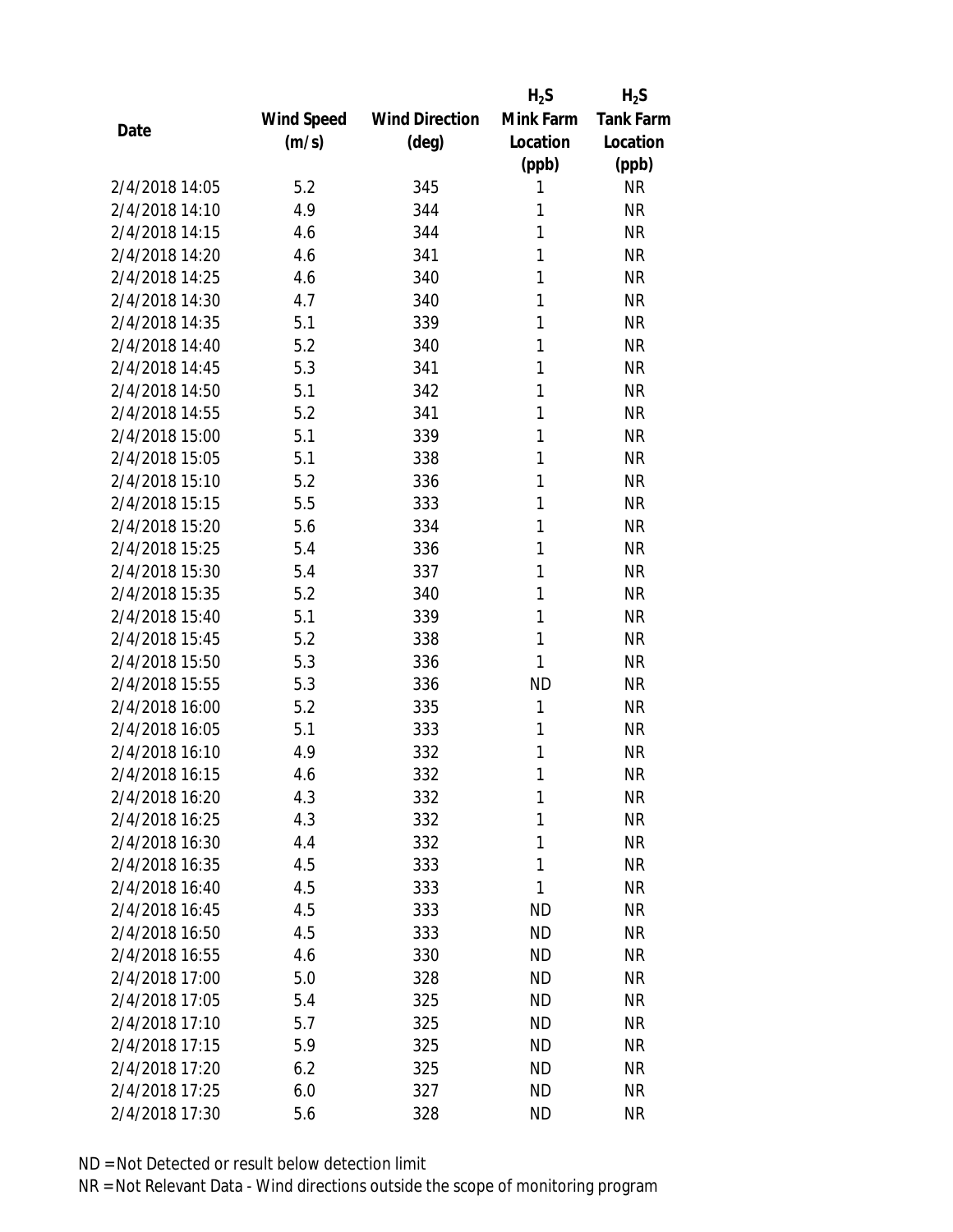|                |                   |                       | $H_2S$    | $H_2S$           |
|----------------|-------------------|-----------------------|-----------|------------------|
|                | <b>Wind Speed</b> | <b>Wind Direction</b> | Mink Farm | <b>Tank Farm</b> |
| Date           | (m/s)             | $(\text{deg})$        | Location  | Location         |
|                |                   |                       | (ppb)     | (ppb)            |
| 2/4/2018 17:35 | 5.2               | 328                   | <b>ND</b> | <b>NR</b>        |
| 2/4/2018 17:40 | 5.2               | 329                   | <b>ND</b> | <b>NR</b>        |
| 2/4/2018 17:45 | 5.1               | 328                   | <b>ND</b> | <b>NR</b>        |
| 2/4/2018 17:50 | 5.2               | 328                   | <b>ND</b> | <b>NR</b>        |
| 2/4/2018 17:55 | 5.4               | 328                   | 1         | <b>NR</b>        |
| 2/4/2018 18:00 | 5.6               | 328                   | 1         | <b>NR</b>        |
| 2/4/2018 18:05 | 5.5               | 329                   | 1         | <b>NR</b>        |
| 2/4/2018 18:10 | 5.2               | 329                   | 1         | <b>NR</b>        |
| 2/4/2018 18:15 | 5.1               | 329                   | <b>ND</b> | <b>NR</b>        |
| 2/4/2018 18:20 | 4.7               | 328                   | <b>ND</b> | <b>NR</b>        |
| 2/4/2018 18:25 | 4.4               | 328                   | <b>ND</b> | <b>NR</b>        |
| 2/4/2018 18:30 | 4.3               | 328                   | <b>ND</b> | <b>NR</b>        |
| 2/4/2018 18:35 | 4.6               | 326                   | <b>ND</b> | <b>NR</b>        |
| 2/4/2018 18:40 | 4.8               | 326                   | <b>ND</b> | <b>NR</b>        |
| 2/4/2018 18:45 | 5.1               | 326                   | <b>ND</b> | <b>NR</b>        |
| 2/4/2018 18:50 | 5.5               | 328                   | <b>ND</b> | <b>NR</b>        |
| 2/4/2018 18:55 | 5.6               | 327                   | <b>ND</b> | <b>NR</b>        |
| 2/4/2018 19:00 | 5.6               | 328                   | <b>ND</b> | <b>NR</b>        |
| 2/4/2018 19:05 | 5.5               | 329                   | 1         | <b>NR</b>        |
| 2/4/2018 19:10 | 5.4               | 328                   | 1         | <b>NR</b>        |
| 2/4/2018 19:15 | 5.1               | 329                   | 1         | <b>NR</b>        |
| 2/4/2018 19:20 | 4.9               | 329                   | 1         | <b>NR</b>        |
| 2/4/2018 19:25 | 4.8               | 330                   | 1         | <b>NR</b>        |
| 2/4/2018 19:30 | 4.8               | 329                   | 1         | <b>NR</b>        |
| 2/4/2018 19:35 | 4.8               | 330                   | <b>ND</b> | <b>NR</b>        |
| 2/4/2018 19:40 | 4.8               | 331                   | <b>ND</b> | <b>NR</b>        |
| 2/4/2018 19:45 | 5.0               | 331                   | <b>ND</b> | <b>NR</b>        |
| 2/4/2018 19:50 | 4.9               | 330                   | 1         | <b>NR</b>        |
| 2/4/2018 19:55 | 5.0               | 330                   | <b>ND</b> | <b>NR</b>        |
| 2/4/2018 20:00 | 4.8               | 331                   | <b>ND</b> | <b>NR</b>        |
| 2/4/2018 20:05 | 4.6               | 332                   | <b>ND</b> | <b>NR</b>        |
| 2/4/2018 20:10 | 4.4               | 331                   | 1         | <b>NR</b>        |
| 2/4/2018 20:15 | 4.4               | 331                   | <b>ND</b> | <b>NR</b>        |
| 2/4/2018 20:20 | 4.5               | 331                   | <b>ND</b> | <b>NR</b>        |
| 2/4/2018 20:25 | 4.4               | 331                   | <b>ND</b> | <b>NR</b>        |
| 2/4/2018 20:30 | 4.3               | 331                   | 1         | <b>NR</b>        |
| 2/4/2018 20:35 | 4.4               | 330                   | 1         | <b>NR</b>        |
| 2/4/2018 20:40 | 4.3               | 329                   | <b>ND</b> | <b>NR</b>        |
| 2/4/2018 20:45 | 4.1               | 328                   | <b>ND</b> | <b>NR</b>        |
| 2/4/2018 20:50 | 4.1               | 327                   | <b>ND</b> | <b>NR</b>        |
| 2/4/2018 20:55 | 4.1               | 327                   | <b>ND</b> | <b>NR</b>        |
| 2/4/2018 21:00 | 4.1               | 325                   | <b>ND</b> | <b>NR</b>        |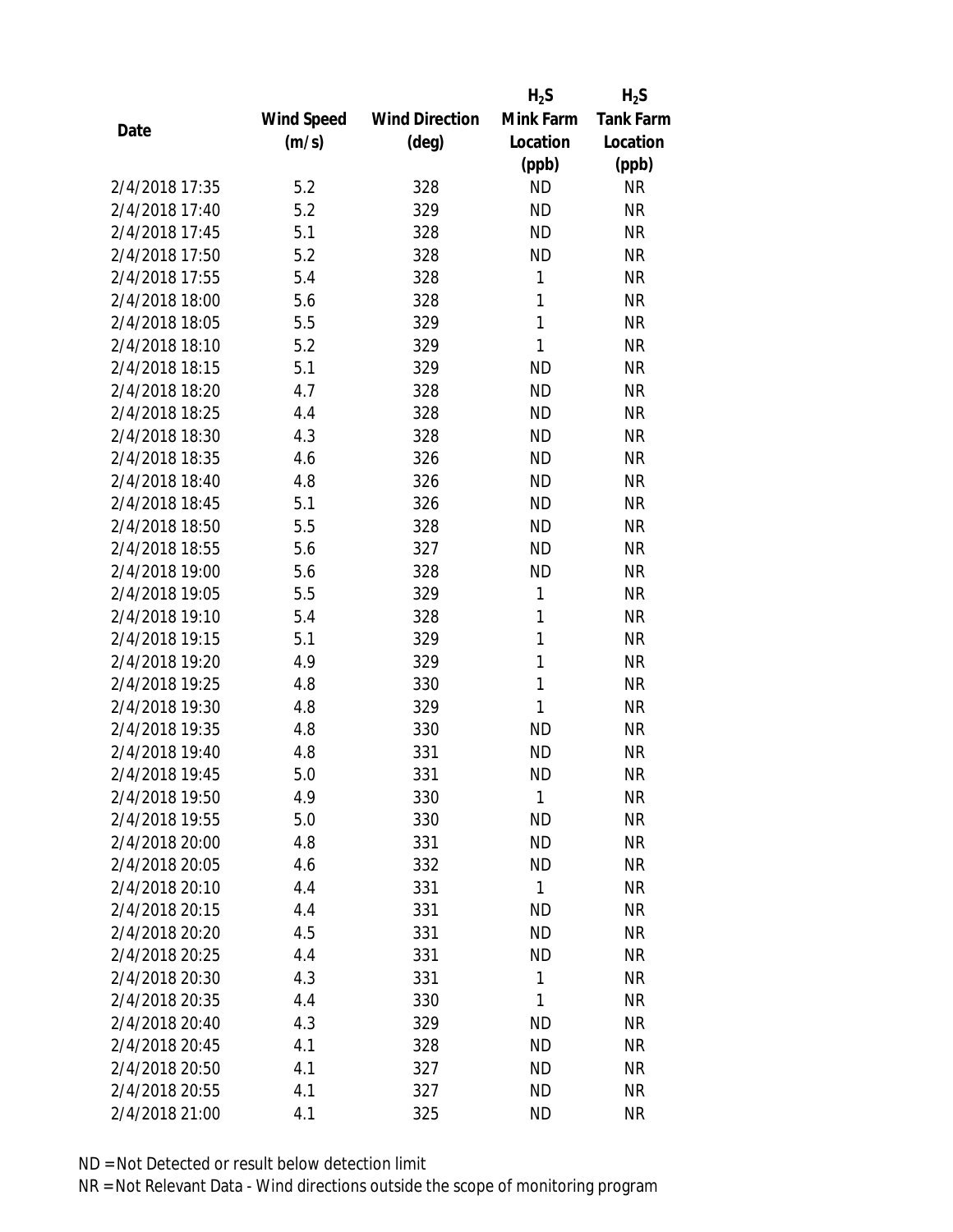|                |                   |                       | $H_2S$    | $H_2S$           |
|----------------|-------------------|-----------------------|-----------|------------------|
|                | <b>Wind Speed</b> | <b>Wind Direction</b> | Mink Farm | <b>Tank Farm</b> |
| Date           | (m/s)             | $(\text{deg})$        | Location  | Location         |
|                |                   |                       | (ppb)     | (ppb)            |
| 2/4/2018 21:05 | 4.0               | 325                   | <b>ND</b> | <b>NR</b>        |
| 2/4/2018 21:10 | 4.0               | 325                   | <b>ND</b> | <b>NR</b>        |
| 2/4/2018 21:15 | 4.0               | 327                   | <b>ND</b> | <b>NR</b>        |
| 2/4/2018 21:20 | 4.0               | 328                   | <b>ND</b> | <b>NR</b>        |
| 2/4/2018 21:25 | 3.9               | 329                   | <b>ND</b> | <b>NR</b>        |
| 2/4/2018 21:30 | 3.7               | 328                   | <b>ND</b> | <b>NR</b>        |
| 2/4/2018 21:35 | 3.7               | 326                   | <b>ND</b> | <b>NR</b>        |
| 2/4/2018 21:40 | 3.7               | 322                   | <b>ND</b> | <b>NR</b>        |
| 2/4/2018 21:45 | 3.7               | 317                   | <b>ND</b> | <b>NR</b>        |
| 2/4/2018 21:50 | 3.7               | 312                   | <b>ND</b> | <b>NR</b>        |
| 2/4/2018 21:55 | 3.8               | 307                   | 1         | <b>NR</b>        |
| 2/4/2018 22:00 | 4.0               | 305                   | 1         | <b>NR</b>        |
| 2/4/2018 22:05 | 3.9               | 303                   | 1         | <b>NR</b>        |
| 2/4/2018 22:10 | 3.6               | 301                   | <b>ND</b> | <b>NR</b>        |
| 2/4/2018 22:15 | 3.5               | 298                   | <b>ND</b> | <b>NR</b>        |
| 2/4/2018 22:20 | 3.3               | 299                   | 1         | <b>NR</b>        |
| 2/4/2018 22:25 | 3.2               | 299                   | 1         | <b>NR</b>        |
| 2/4/2018 22:30 | 3.3               | 299                   | <b>ND</b> | <b>NR</b>        |
| 2/4/2018 22:35 | 3.7               | 300                   | <b>ND</b> | <b>NR</b>        |
| 2/4/2018 22:40 | 4.1               | 303                   | 1         | <b>NR</b>        |
| 2/4/2018 22:45 | 4.5               | 306                   | 1         | <b>NR</b>        |
| 2/4/2018 22:50 | 4.8               | 306                   | 1         | <b>NR</b>        |
| 2/4/2018 22:55 | 4.9               | 306                   | 1         | <b>NR</b>        |
| 2/4/2018 23:00 | 4.9               | 306                   | 1         | <b>NR</b>        |
| 2/4/2018 23:05 | 4.8               | 306                   | 1         | <b>NR</b>        |
| 2/4/2018 23:10 | 4.9               | 306                   | 1         | <b>NR</b>        |
| 2/4/2018 23:15 | 4.8               | 306                   | 1         | <b>NR</b>        |
| 2/4/2018 23:20 | 4.6               | 305                   | 1         | <b>NR</b>        |
| 2/4/2018 23:25 | 4.5               | 306                   | 1         | <b>NR</b>        |
| 2/4/2018 23:30 | 4.5               | 307                   | 1         | <b>NR</b>        |
| 2/4/2018 23:35 | 4.6               | 307                   | 1         | <b>NR</b>        |
| 2/4/2018 23:40 | 4.7               | 306                   | 1         | <b>NR</b>        |
| 2/4/2018 23:45 | 4.8               | 306                   | 1         | <b>NR</b>        |
| 2/4/2018 23:50 | 4.7               | 308                   | 1         | <b>NR</b>        |
| 2/4/2018 23:55 | 4.4               | 307                   | 1         | <b>NR</b>        |
| 2/4/2018 24:00 | 4.0               | 305                   | <b>ND</b> | <b>NR</b>        |
| 2/5/2018 00:05 | 3.5               | 305                   | <b>ND</b> | <b>NR</b>        |
| 2/5/2018 00:10 | 3.1               | 303                   | ND        | <b>NR</b>        |
| 2/5/2018 00:15 | 2.7               | 301                   | <b>ND</b> | <b>NR</b>        |
| 2/5/2018 00:20 | 2.5               | 297                   | 1         | <b>NR</b>        |
| 2/5/2018 00:25 | 2.5               | 297                   | <b>ND</b> | <b>NR</b>        |
| 2/5/2018 00:30 | 2.5               | 294                   | 1         | <b>NR</b>        |
|                |                   |                       |           |                  |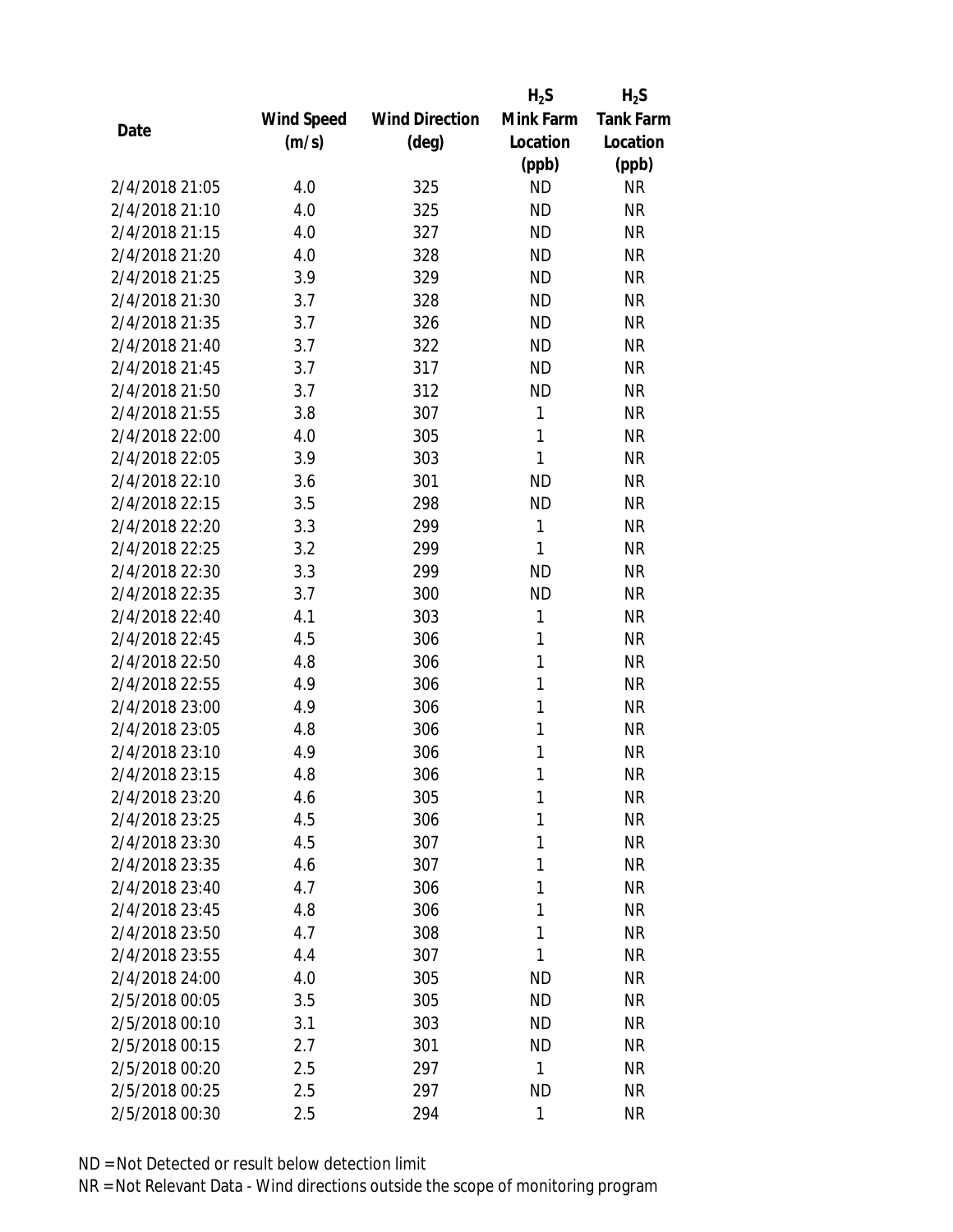|                |            |                       | $H_2S$    | $H_2S$           |
|----------------|------------|-----------------------|-----------|------------------|
|                | Wind Speed | <b>Wind Direction</b> | Mink Farm | <b>Tank Farm</b> |
| Date           | (m/s)      | $(\text{deg})$        | Location  | Location         |
|                |            |                       | (ppb)     | (ppb)            |
| 2/5/2018 00:35 | 2.5        | 286                   | 1         | <b>NR</b>        |
| 2/5/2018 00:40 | 2.5        | 282                   | 1         | <b>NR</b>        |
| 2/5/2018 00:45 | 2.5        | 276                   | 1         | <b>NR</b>        |
| 2/5/2018 00:50 | 2.5        | 271                   | 1         | 1                |
| 2/5/2018 00:55 | 2.5        | 264                   | 1         | 1                |
| 2/5/2018 01:00 | 2.7        | 260                   | 1         | 1                |
| 2/5/2018 01:05 | 2.7        | 260                   | 1         | 1                |
| 2/5/2018 01:10 | 2.8        | 258                   | 1         | 1                |
| 2/5/2018 01:15 | 2.8        | 257                   | 1         | 1                |
| 2/5/2018 01:20 | 2.9        | 257                   | 1         | 1                |
| 2/5/2018 01:25 | 2.9        | 256                   | 1         | 1                |
| 2/5/2018 01:30 | 2.9        | 255                   | 1         | 1                |
| 2/5/2018 01:35 | 3.0        | 255                   | 1         | 1                |
| 2/5/2018 01:40 | 3.1        | 253                   | 1         | $\overline{2}$   |
| 2/5/2018 01:45 | 3.2        | 252                   | 1         | $\overline{2}$   |
| 2/5/2018 01:50 | 3.2        | 252                   | 1         | 1                |
| 2/5/2018 01:55 | 3.2        | 253                   | 1         | 1                |
| 2/5/2018 02:00 | 3.2        | 254                   | 1         | 1                |
| 2/5/2018 02:05 | 3.2        | 256                   | 1         | 1                |
| 2/5/2018 02:10 | 3.3        | 259                   | 1         | 1                |
| 2/5/2018 02:15 | 3.4        | 262                   | 1         | 1                |
| 2/5/2018 02:20 | 3.3        | 266                   | 1         | 1                |
| 2/5/2018 02:25 | 3.3        | 269                   | 1         | $\overline{2}$   |
| 2/5/2018 02:30 | 3.3        | 272                   | 1         | 1                |
| 2/5/2018 02:35 | 3.3        | 274                   | 1         | $\overline{2}$   |
| 2/5/2018 02:40 | 3.1        | 275                   | 1         | $\overline{2}$   |
| 2/5/2018 02:45 | 3.1        | 275                   | 1         | 1                |
| 2/5/2018 02:50 | 3.1        | 276                   | <b>ND</b> | <b>NR</b>        |
| 2/5/2018 02:55 | 3.1        | 277                   | 1         | <b>NR</b>        |
| 2/5/2018 03:00 | 3.2        | 279                   | 1         | <b>NR</b>        |
| 2/5/2018 03:05 | 3.3        | 280                   | 1         | <b>NR</b>        |
| 2/5/2018 03:10 | 3.4        | 282                   | 2         | <b>NR</b>        |
| 2/5/2018 03:15 | 3.3        | 282                   | 2         | <b>NR</b>        |
| 2/5/2018 03:20 | 3.3        | 281                   | 3         | <b>NR</b>        |
| 2/5/2018 03:25 | 3.2        | 279                   | 3         | <b>NR</b>        |
| 2/5/2018 03:30 | 3.0        | 278                   | 4         | <b>NR</b>        |
| 2/5/2018 03:35 | 2.9        | 277                   | 4         | <b>NR</b>        |
| 2/5/2018 03:40 | 2.7        | 274                   | 4         | 1                |
| 2/5/2018 03:45 | 2.5        | 274                   | 4         | 1                |
| 2/5/2018 03:50 | 2.5        | 276                   | 4         | <b>NR</b>        |
| 2/5/2018 03:55 | 2.5        | 277                   | 4         | <b>NR</b>        |
| 2/5/2018 04:00 | 2.6        | 276                   | 2         | <b>NR</b>        |
|                |            |                       |           |                  |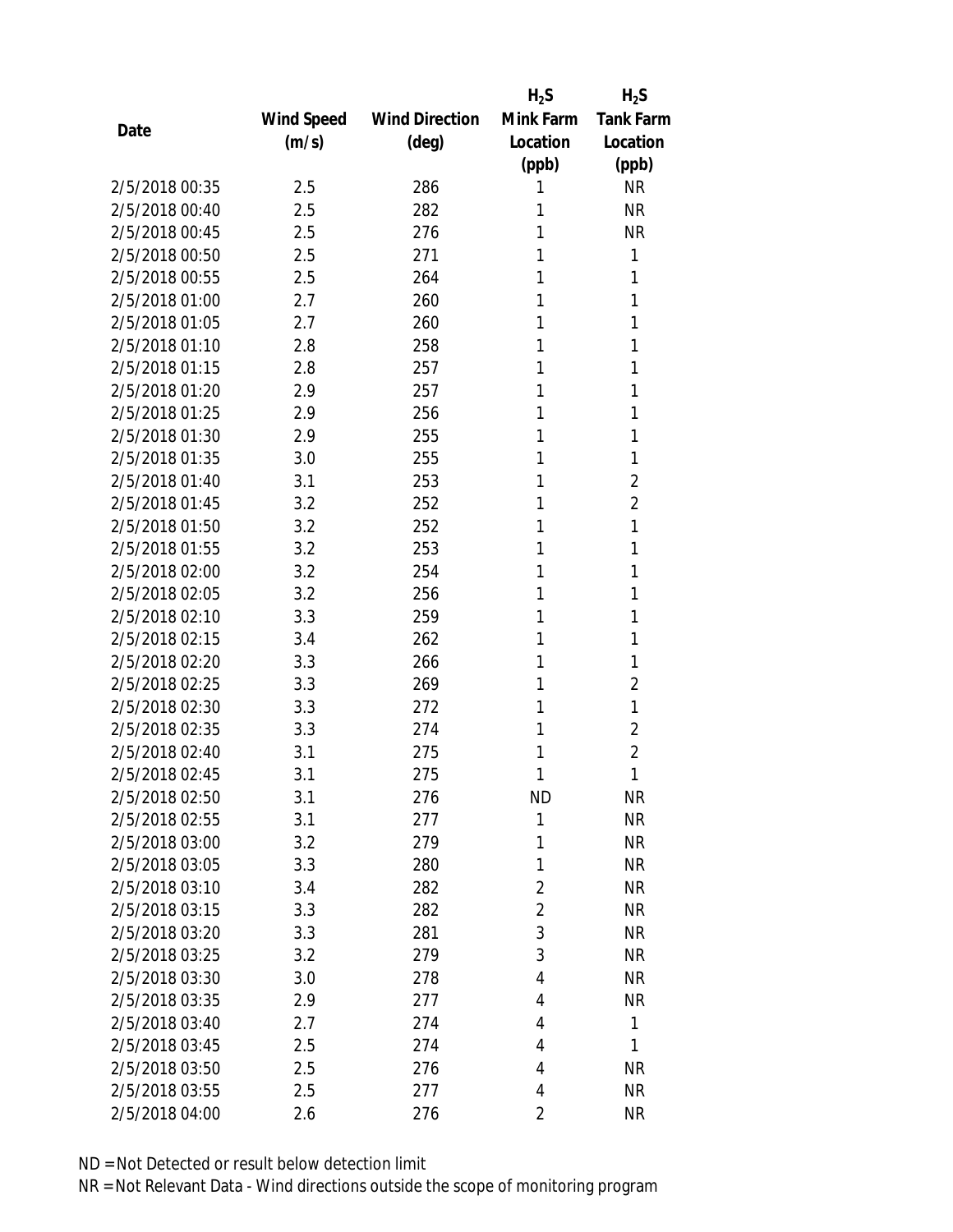|                |                   |                       | $H_2S$         | $H_2S$           |
|----------------|-------------------|-----------------------|----------------|------------------|
|                | <b>Wind Speed</b> | <b>Wind Direction</b> | Mink Farm      | <b>Tank Farm</b> |
| Date           | (m/s)             | (deg)                 | Location       | Location         |
|                |                   |                       | (ppb)          | (ppb)            |
| 2/5/2018 04:05 | 2.5               | 275                   | 3              | 1                |
| 2/5/2018 04:10 | 2.6               | 277                   | 3              | <b>NR</b>        |
| 2/5/2018 04:15 | 2.7               | 276                   | 3              | <b>NR</b>        |
| 2/5/2018 04:20 | 2.7               | 278                   | $\overline{2}$ | <b>NR</b>        |
| 2/5/2018 04:25 | 2.6               | 279                   | 3              | <b>NR</b>        |
| 2/5/2018 04:30 | 2.5               | 280                   | 3              | <b>NR</b>        |
| 2/5/2018 04:35 | 2.4               | 279                   | $\overline{2}$ | <b>NR</b>        |
| 2/5/2018 04:40 | 2.4               | 275                   | $\overline{2}$ | 1                |
| 2/5/2018 04:45 | 2.4               | 273                   | $\overline{2}$ | 1                |
| 2/5/2018 04:50 | 2.4               | 266                   | $\overline{2}$ | 1                |
| 2/5/2018 04:55 | 2.4               | 259                   | $\overline{2}$ | 1                |
| 2/5/2018 05:00 | 2.5               | 254                   | $\overline{2}$ | 1                |
| 2/5/2018 05:05 | 2.6               | 252                   | 1              | 1                |
| 2/5/2018 05:10 | 2.6               | 252                   | $\overline{2}$ | 1                |
| 2/5/2018 05:15 | 2.6               | 250                   | 1              | 1                |
| 2/5/2018 05:20 | 2.7               | 250                   | 1              | 1                |
| 2/5/2018 05:25 | 2.7               | 252                   | 1              | 1                |
| 2/5/2018 05:30 | 2.8               | 252                   | 1              | 1                |
| 2/5/2018 05:35 | 2.8               | 253                   | 1              | 1                |
| 2/5/2018 05:40 | 2.9               | 252                   | 1              | 1                |
| 2/5/2018 05:45 | 3.0               | 252                   | 1              | 1                |
| 2/5/2018 05:50 | 3.1               | 253                   | 1              | 1                |
| 2/5/2018 05:55 | 3.2               | 253                   | 1              | 1                |
| 2/5/2018 06:00 | 3.2               | 254                   | 1              | 1                |
| 2/5/2018 06:05 | 3.3               | 255                   | 1              | 1                |
| 2/5/2018 06:10 | 3.4               | 255                   | 1              | 1                |
| 2/5/2018 06:15 | 3.4               | 254                   | 1              | 1                |
| 2/5/2018 06:20 | 3.3               | 253                   | 1              | 1                |
| 2/5/2018 06:25 | 3.2               | 253                   | <b>ND</b>      | 1                |
| 2/5/2018 06:30 | 3.2               | 251                   | <b>ND</b>      | 1                |
| 2/5/2018 06:35 | 3.2               | 251                   | <b>ND</b>      | 1                |
| 2/5/2018 06:40 | 3.1               | 251                   | <b>ND</b>      | $\overline{2}$   |
| 2/5/2018 06:45 | 3.1               | 250                   | 1              | $\overline{2}$   |
| 2/5/2018 06:50 | 3.4               | 251                   | <b>ND</b>      | $\overline{2}$   |
| 2/5/2018 06:55 | 3.5               | 251                   | 1              | $\overline{2}$   |
| 2/5/2018 07:00 | 3.5               | 252                   | 1              | 1                |
| 2/5/2018 07:05 | 3.4               | 252                   | <b>ND</b>      | 1                |
| 2/5/2018 07:10 | 3.3               | 252                   | <b>ND</b>      | 1                |
| 2/5/2018 07:15 | 3.2               | 253                   | 1              | 1                |
| 2/5/2018 07:20 | 2.9               | 254                   | 1              | $\overline{2}$   |
| 2/5/2018 07:25 | 2.8               | 253                   | 1              | $\overline{2}$   |
| 2/5/2018 07:30 | 2.8               | 252                   | 1              | $\overline{2}$   |
|                |                   |                       |                |                  |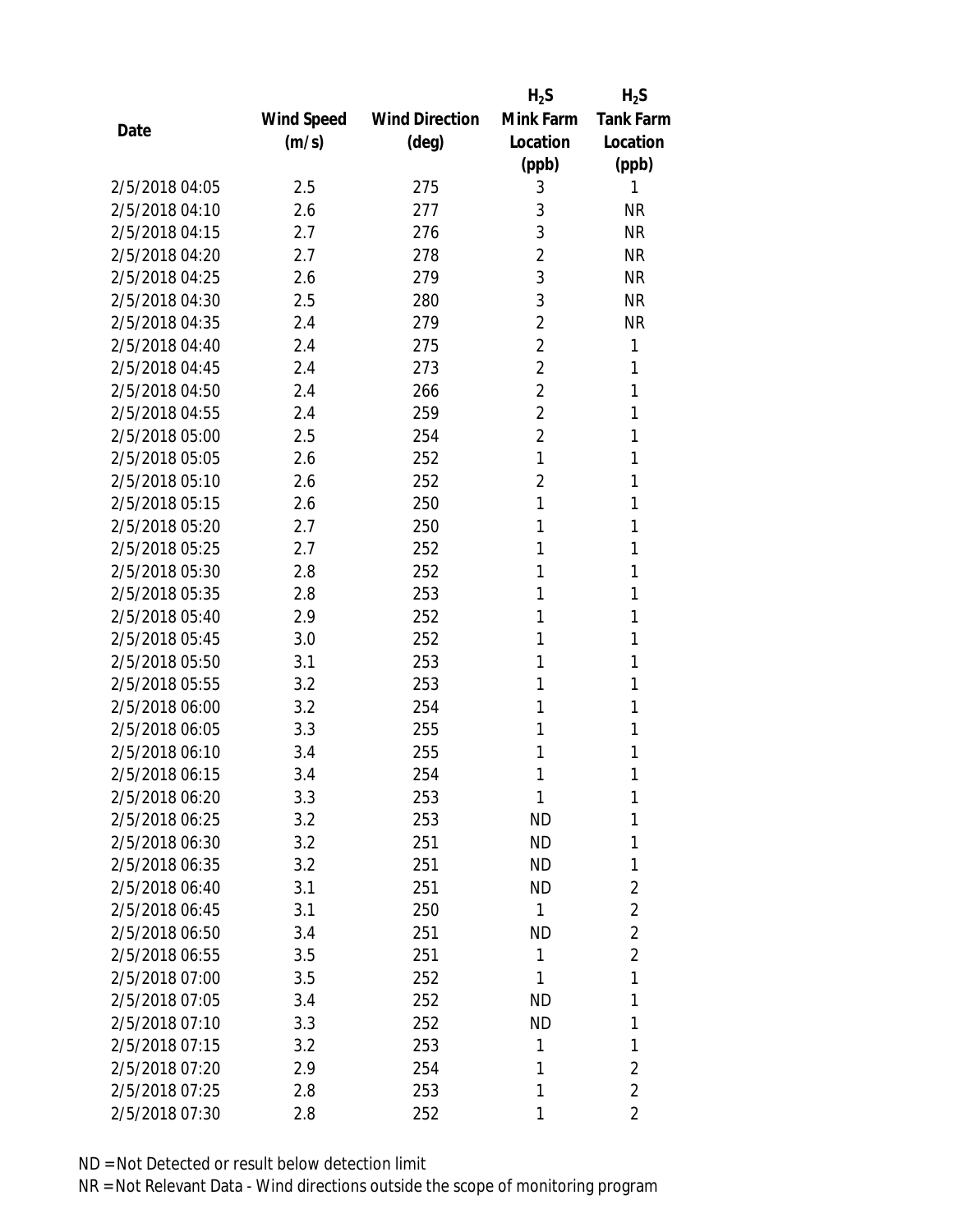|                |            |                       | $H_2S$    | $H_2S$           |
|----------------|------------|-----------------------|-----------|------------------|
|                | Wind Speed | <b>Wind Direction</b> | Mink Farm | <b>Tank Farm</b> |
| Date           | (m/s)      | $(\text{deg})$        | Location  | Location         |
|                |            |                       | (ppb)     | (ppb)            |
| 2/5/2018 07:35 | 2.8        | 251                   | 1         | 2                |
| 2/5/2018 07:40 | 2.9        | 251                   | 1         | 1                |
| 2/5/2018 07:45 | 2.8        | 248                   | 1         | 1                |
| 2/5/2018 07:50 | 2.7        | 245                   | 1         | 1                |
| 2/5/2018 07:55 | 2.5        | 244                   | 1         | 1                |
| 2/5/2018 08:00 | 2.4        | 243                   | <b>ND</b> | 1                |
| 2/5/2018 08:05 | 2.2        | 232                   | <b>ND</b> | $\overline{2}$   |
| 2/5/2018 08:10 | 2.1        | 220                   | <b>NR</b> | $\overline{2}$   |
| 2/5/2018 08:15 | 2.1        | 207                   | <b>NR</b> | <b>NR</b>        |
| 2/5/2018 08:20 | 2.1        | 192                   | <b>NR</b> | $\overline{2}$   |
| 2/5/2018 08:25 | 2.0        | 182                   | <b>NR</b> | $\overline{2}$   |
| 2/5/2018 08:30 | 2.0        | 176                   | <b>NR</b> | $\overline{2}$   |
| 2/5/2018 08:35 | 2.1        | 182                   | <b>NR</b> | $\mathbf{1}$     |
| 2/5/2018 08:40 | 2.1        | 189                   | <b>NR</b> | 1                |
| 2/5/2018 08:45 | 2.1        | 200                   | <b>NR</b> | 1                |
| 2/5/2018 08:50 | 2.0        | 206                   | <b>NR</b> | 1                |
| 2/5/2018 08:55 | 1.9        | 207                   | <b>NR</b> | 1                |
| 2/5/2018 09:00 | 2.0        | 204                   | <b>NR</b> | 1                |
| 2/5/2018 09:05 | 1.8        | 196                   | <b>NR</b> | 1                |
| 2/5/2018 09:10 | 1.7        | 194                   | <b>NR</b> | 1                |
| 2/5/2018 09:15 | 1.8        | 193                   | <b>NR</b> | 1                |
| 2/5/2018 09:20 | 1.9        | 192                   | <b>NR</b> | 1                |
| 2/5/2018 09:25 | 1.9        | 197                   | <b>NR</b> | 1                |
| 2/5/2018 09:30 | 1.9        | 205                   | <b>NR</b> | 1                |
| 2/5/2018 09:35 | 1.9        | 214                   | <b>NR</b> | 1                |
| 2/5/2018 09:40 | 2.0        | 219                   | <b>NR</b> | 1                |
| 2/5/2018 09:45 | 2.0        | 226                   | <b>NR</b> | $\overline{2}$   |
| 2/5/2018 09:50 | 2.0        | 233                   | ND        | $\overline{2}$   |
| 2/5/2018 09:55 | 2.0        | 236                   | <b>ND</b> | $\overline{2}$   |
| 2/5/2018 10:00 | 2.2        | 235                   | <b>ND</b> | $\overline{2}$   |
| 2/5/2018 10:05 | 2.3        | 234                   | 1         | $\overline{2}$   |
| 2/5/2018 10:10 | 2.3        | 232                   | 1         | $\overline{2}$   |
| 2/5/2018 10:15 | 2.3        | 231                   | <b>ND</b> | $\overline{2}$   |
| 2/5/2018 10:20 | 2.3        | 233                   | <b>ND</b> | $\overline{2}$   |
| 2/5/2018 10:25 | 2.3        | 232                   | ND.       | $\overline{c}$   |
| 2/5/2018 10:30 | 2.2        | 236                   | <b>ND</b> | $\overline{2}$   |
| 2/5/2018 10:35 | 2.2        | 239                   | ND        | $\overline{2}$   |
| 2/5/2018 10:40 | 2.3        | 241                   | ND.       | 1                |
| 2/5/2018 10:45 | 2.3        | 230                   | <b>ND</b> | 1                |
| 2/5/2018 10:50 | 2.3        | 220                   | NR        | 1                |
| 2/5/2018 10:55 | 2.3        | 210                   | <b>NR</b> | 1                |
| 2/5/2018 11:00 | 2.3        | 194                   | <b>NR</b> | 1                |
|                |            |                       |           |                  |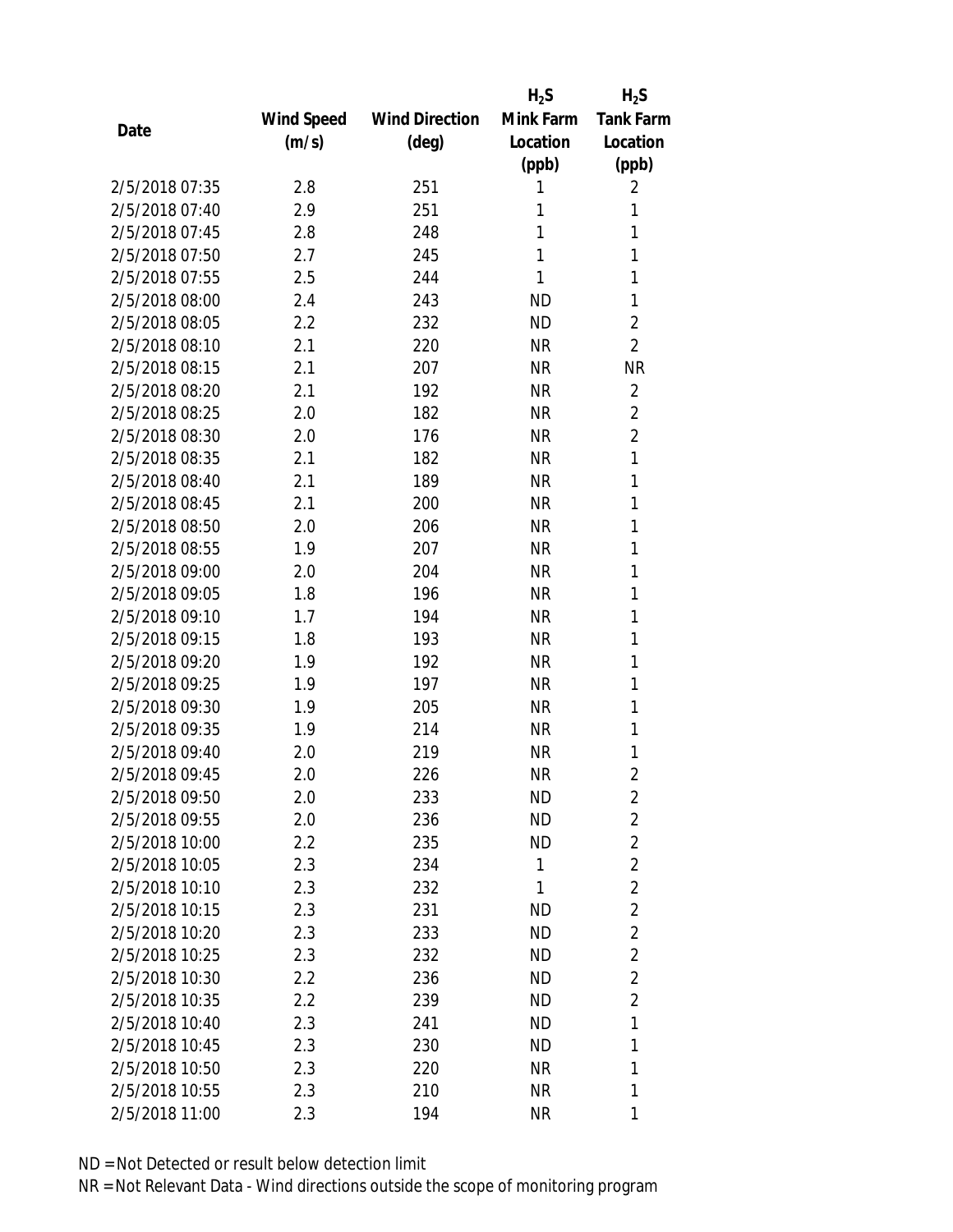|                |                   |                       | $H_2S$    | $H_2S$           |
|----------------|-------------------|-----------------------|-----------|------------------|
|                | <b>Wind Speed</b> | <b>Wind Direction</b> | Mink Farm | <b>Tank Farm</b> |
| Date           | (m/s)             | $(\text{deg})$        | Location  | Location         |
|                |                   |                       | (ppb)     | (ppb)            |
| 2/5/2018 11:05 | 2.4               | 183                   | <b>NR</b> | 1                |
| 2/5/2018 11:10 | 2.4               | 175                   | <b>NR</b> | 1                |
| 2/5/2018 11:15 | 2.4               | 174                   | <b>NR</b> | 1                |
| 2/5/2018 11:20 | 2.6               | 169                   | <b>NR</b> | <b>NR</b>        |
| 2/5/2018 11:25 | 2.7               | 171                   | <b>NR</b> | 1                |
| 2/5/2018 11:30 | 2.7               | 175                   | <b>NR</b> | 1                |
| 2/5/2018 11:35 | 2.6               | 178                   | <b>NR</b> | 1                |
| 2/5/2018 11:40 | 2.6               | 183                   | <b>NR</b> | 1                |
| 2/5/2018 11:45 | 2.7               | 187                   | <b>NR</b> | $\mathbf{1}$     |
| 2/5/2018 11:50 | 2.8               | 195                   | <b>NR</b> | 1                |
| 2/5/2018 11:55 | 2.9               | 200                   | <b>NR</b> | 1                |
| 2/5/2018 12:00 | 3.0               | 205                   | <b>NR</b> | $\overline{2}$   |
| 2/5/2018 12:05 | 3.2               | 210                   | <b>NR</b> | $\overline{2}$   |
| 2/5/2018 12:10 | 3.3               | 208                   | <b>NR</b> | $\overline{2}$   |
| 2/5/2018 12:15 | 3.5               | 209                   | <b>NR</b> | $\overline{2}$   |
| 2/5/2018 12:20 | 3.6               | 209                   | <b>NR</b> | $\overline{2}$   |
| 2/5/2018 12:25 | 3.8               | 209                   | <b>NR</b> | $\overline{2}$   |
| 2/5/2018 12:30 | 3.8               | 210                   | <b>NR</b> | $\overline{2}$   |
| 2/5/2018 12:35 | 3.8               | 213                   | <b>NR</b> | $\overline{2}$   |
| 2/5/2018 12:40 | 3.8               | 216                   | <b>NR</b> | $\overline{2}$   |
| 2/5/2018 12:45 | 3.7               | 213                   | <b>NR</b> | 1                |
| 2/5/2018 12:50 | 3.9               | 216                   | <b>NR</b> | 1                |
| 2/5/2018 12:55 | 3.8               | 218                   | <b>NR</b> | $\overline{2}$   |
| 2/5/2018 13:00 | 3.7               | 217                   | <b>NR</b> | $\overline{2}$   |
| 2/5/2018 13:05 | 3.8               | 214                   | <b>NR</b> | $\overline{2}$   |
| 2/5/2018 13:10 | 3.8               | 212                   | <b>NR</b> | 1                |
| 2/5/2018 13:15 | 3.8               | 219                   | <b>NR</b> | 1                |
| 2/5/2018 13:20 | 3.6               | 219                   | ΝR        | 1                |
| 2/5/2018 13:25 | 3.7               | 220                   | <b>NR</b> | 1                |
| 2/5/2018 13:30 | 3.7               | 223                   | ΝR        | 1                |
| 2/5/2018 13:35 | 3.5               | 225                   | ΝR        | 1                |
| 2/5/2018 13:40 | 3.4               | 229                   | <b>NR</b> | 1                |
| 2/5/2018 13:45 | 3.2               | 225                   | NR        | 1                |
| 2/5/2018 13:50 | 3.0               | 222                   | <b>NR</b> | 1                |
| 2/5/2018 13:55 | 2.7               | 218                   | NR        | 1                |
| 2/5/2018 14:00 | 2.7               | 214                   | ΝR        | 1                |
| 2/5/2018 14:05 | 2.6               | 211                   | ΝR        | 2                |
| 2/5/2018 14:10 | 2.8               | 208                   | ΝR        | $\overline{2}$   |
| 2/5/2018 14:15 | 2.7               | 200                   | <b>NR</b> | $\overline{2}$   |
| 2/5/2018 14:20 | 2.7               | 188                   | NR        | 1                |
| 2/5/2018 14:25 | 2.7               | 179                   | <b>NR</b> | 1                |
| 2/5/2018 14:30 | 2.9               | 171                   | <b>NR</b> | 1                |
|                |                   |                       |           |                  |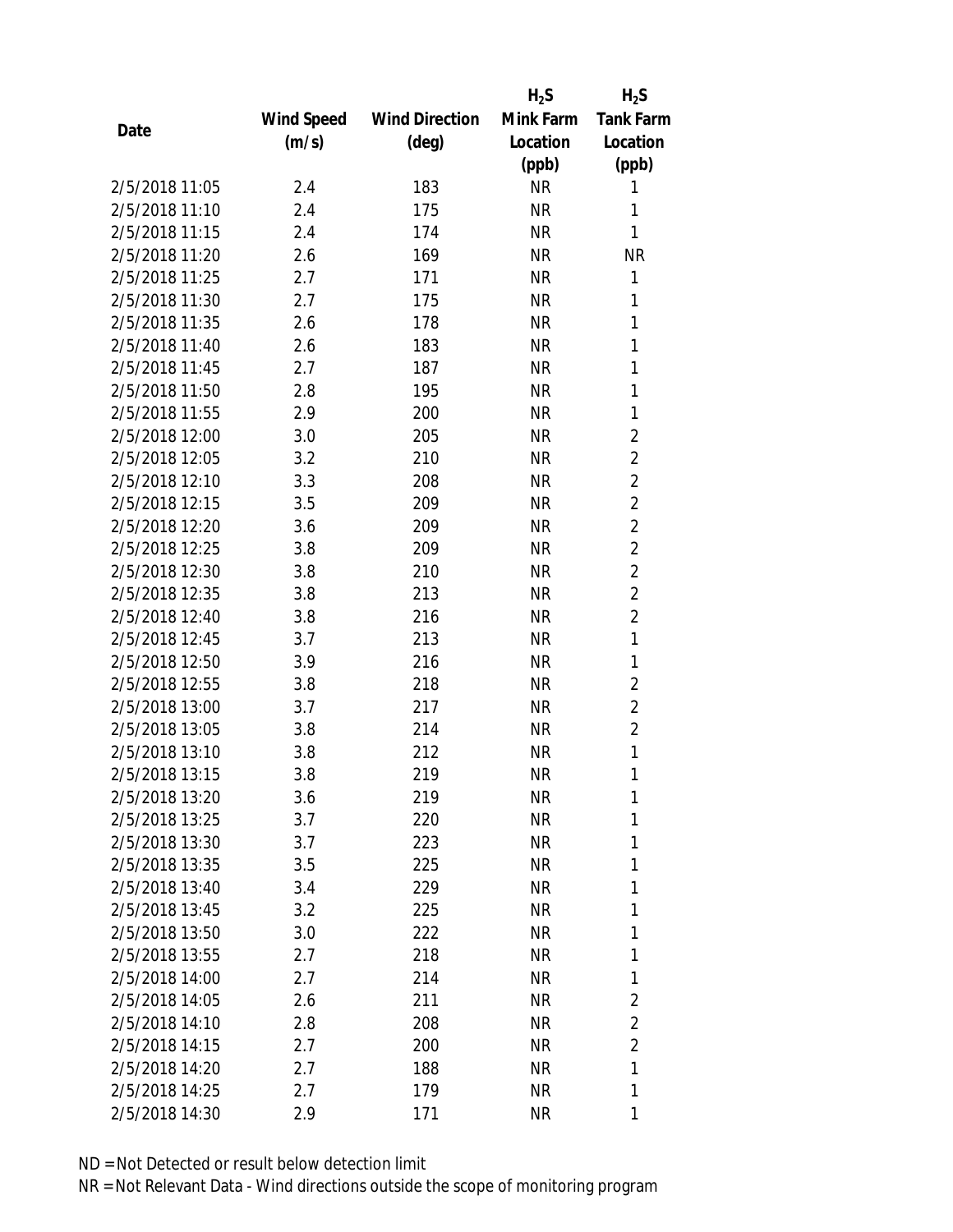|                |            |                       | $H_2S$    | $H_2S$           |
|----------------|------------|-----------------------|-----------|------------------|
|                | Wind Speed | <b>Wind Direction</b> | Mink Farm | <b>Tank Farm</b> |
| Date           | (m/s)      | (deg)                 | Location  | Location         |
|                |            |                       | (ppb)     | (ppb)            |
| 2/5/2018 14:35 | 3.1        | 164                   | <b>NR</b> | <b>NR</b>        |
| 2/5/2018 14:40 | 3.3        | 157                   | <b>NR</b> | <b>NR</b>        |
| 2/5/2018 14:45 | 3.6        | 159                   | <b>NR</b> | <b>NR</b>        |
| 2/5/2018 14:50 | 4.0        | 164                   | <b>NR</b> | <b>NR</b>        |
| 2/5/2018 14:55 | 4.0        | 168                   | <b>NR</b> | <b>NR</b>        |
| 2/5/2018 15:00 | 4.1        | 172                   | <b>NR</b> | 1                |
| 2/5/2018 15:05 | 4.2        | 174                   | <b>NR</b> | 1                |
| 2/5/2018 15:10 | 4.1        | 178                   | <b>NR</b> | 1                |
| 2/5/2018 15:15 | 4.0        | 181                   | <b>NR</b> | 1                |
| 2/5/2018 15:20 | 3.8        | 189                   | <b>NR</b> | 1                |
| 2/5/2018 15:25 | 3.7        | 193                   | <b>NR</b> | 1                |
| 2/5/2018 15:30 | 3.8        | 194                   | <b>NR</b> | 1                |
| 2/5/2018 15:35 | 3.7        | 196                   | <b>NR</b> | 1                |
| 2/5/2018 15:40 | 3.5        | 200                   | <b>NR</b> | 1                |
| 2/5/2018 15:45 | 3.4        | 207                   | <b>NR</b> | 1                |
| 2/5/2018 15:50 | 3.3        | 211                   | <b>NR</b> | 1                |
| 2/5/2018 15:55 | 3.1        | 217                   | <b>NR</b> | 1                |
| 2/5/2018 16:00 | 2.9        | 229                   | <b>NR</b> | 1                |
| 2/5/2018 16:05 | 2.6        | 240                   | 1         | 1                |
| 2/5/2018 16:10 | 2.7        | 252                   | 1         | 1                |
| 2/5/2018 16:15 | 2.6        | 261                   | 1         | 1                |
| 2/5/2018 16:20 | 2.7        | 266                   | 1         | 1                |
| 2/5/2018 16:25 | 2.7        | 271                   | 1         | 1                |
| 2/5/2018 16:30 | 2.6        | 272                   | 1         | 1                |
| 2/5/2018 16:35 | 2.7        | 272                   | 1         | 1                |
| 2/5/2018 16:40 | 2.6        | 267                   | 1         | 1                |
| 2/5/2018 16:45 | 2.6        | 262                   | 1         | 1                |
| 2/5/2018 16:50 | 2.4        | 254                   | 1         | 1                |
| 2/5/2018 16:55 | 2.3        | 245                   | 1         | 1                |
| 2/5/2018 17:00 | 2.2        | 231                   | 1         | $\overline{2}$   |
| 2/5/2018 17:05 | 2.2        | 217                   | <b>NR</b> | 1                |
| 2/5/2018 17:10 | 2.2        | 204                   | <b>NR</b> | $\overline{2}$   |
| 2/5/2018 17:15 | 2.1        | 193                   | NR        | $\overline{2}$   |
| 2/5/2018 17:20 | 2.1        | 183                   | <b>NR</b> | $\overline{2}$   |
| 2/5/2018 17:25 | 2.1        | 174                   | NR        | 1                |
| 2/5/2018 17:30 | 2.1        | 168                   | <b>NR</b> | <b>NR</b>        |
| 2/5/2018 17:35 | 2.0        | 165                   | ΝR        | <b>NR</b>        |
| 2/5/2018 17:40 | 1.8        | 162                   | ΝR        | <b>NR</b>        |
| 2/5/2018 17:45 | 1.7        | 158                   | <b>NR</b> | <b>NR</b>        |
| 2/5/2018 17:50 | 1.6        | 155                   | ΝR        | <b>NR</b>        |
| 2/5/2018 17:55 | 1.5        | 155                   | <b>NR</b> | <b>NR</b>        |
| 2/5/2018 18:00 | 1.4        | 154                   | <b>NR</b> | <b>NR</b>        |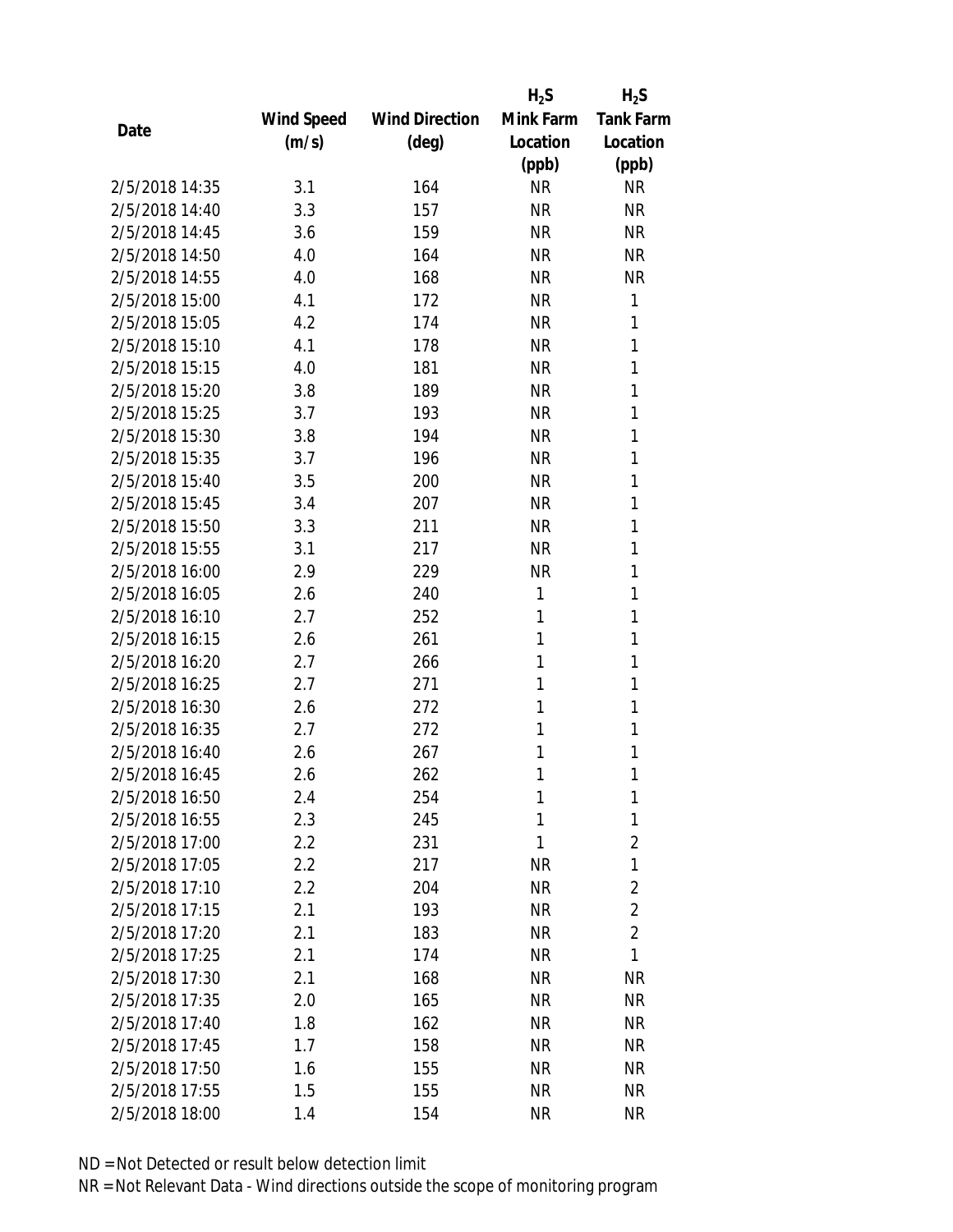|                |            |                       | $H_2S$    | $H_2S$           |
|----------------|------------|-----------------------|-----------|------------------|
|                | Wind Speed | <b>Wind Direction</b> | Mink Farm | <b>Tank Farm</b> |
| Date           | (m/s)      | $(\text{deg})$        | Location  | Location         |
|                |            |                       | (ppb)     | (ppb)            |
| 2/5/2018 18:05 | 1.6        | 154                   | <b>NR</b> | NR               |
| 2/5/2018 18:10 | 1.8        | 154                   | <b>NR</b> | <b>NR</b>        |
| 2/5/2018 18:15 | 2.0        | 155                   | <b>NR</b> | <b>NR</b>        |
| 2/5/2018 18:20 | 2.3        | 155                   | <b>NR</b> | <b>NR</b>        |
| 2/5/2018 18:25 | 2.5        | 156                   | <b>NR</b> | <b>NR</b>        |
| 2/5/2018 18:30 | 2.8        | 159                   | <b>NR</b> | <b>NR</b>        |
| 2/5/2018 18:35 | 2.8        | 159                   | <b>NR</b> | <b>NR</b>        |
| 2/5/2018 18:40 | 2.8        | 159                   | <b>NR</b> | <b>NR</b>        |
| 2/5/2018 18:45 | 2.7        | 159                   | <b>NR</b> | <b>NR</b>        |
| 2/5/2018 18:50 | 2.6        | 159                   | <b>NR</b> | <b>NR</b>        |
| 2/5/2018 18:55 | 2.6        | 159                   | <b>NR</b> | <b>NR</b>        |
| 2/5/2018 19:00 | 2.6        | 160                   | <b>NR</b> | <b>NR</b>        |
| 2/5/2018 19:05 | 2.7        | 162                   | <b>NR</b> | <b>NR</b>        |
| 2/5/2018 19:10 | 2.8        | 163                   | <b>NR</b> | <b>NR</b>        |
| 2/5/2018 19:15 | 2.9        | 164                   | <b>NR</b> | <b>NR</b>        |
| 2/5/2018 19:20 | 3.1        | 167                   | <b>NR</b> | <b>NR</b>        |
| 2/5/2018 19:25 | 3.1        | 167                   | <b>NR</b> | <b>NR</b>        |
| 2/5/2018 19:30 | 3.2        | 166                   | <b>NR</b> | <b>NR</b>        |
| 2/5/2018 19:35 | 3.1        | 165                   | <b>NR</b> | <b>NR</b>        |
| 2/5/2018 19:40 | 3.2        | 165                   | <b>NR</b> | <b>NR</b>        |
| 2/5/2018 19:45 | 3.4        | 164                   | <b>NR</b> | <b>NR</b>        |
| 2/5/2018 19:50 | 3.4        | 163                   | <b>NR</b> | <b>NR</b>        |
| 2/5/2018 19:55 | 3.5        | 164                   | <b>NR</b> | <b>NR</b>        |
| 2/5/2018 20:00 | 3.5        | 164                   | <b>NR</b> | <b>NR</b>        |
| 2/5/2018 20:05 | 3.6        | 164                   | <b>NR</b> | <b>NR</b>        |
| 2/5/2018 20:10 | 3.4        | 163                   | <b>NR</b> | <b>NR</b>        |
| 2/5/2018 20:15 | 3.4        | 162                   | <b>NR</b> | <b>NR</b>        |
| 2/5/2018 20:20 | 3.3        | 162                   | ΝR        | <b>NR</b>        |
| 2/5/2018 20:25 | 3.2        | 162                   | <b>NR</b> | <b>NR</b>        |
| 2/5/2018 20:30 | 3.2        | 161                   | <b>NR</b> | <b>NR</b>        |
| 2/5/2018 20:35 | 3.1        | 161                   | <b>NR</b> | NR               |
| 2/5/2018 20:40 | 3.0        | 161                   | <b>NR</b> | NR               |
| 2/5/2018 20:45 | 2.9        | 162                   | NR        | NR               |
| 2/5/2018 20:50 | 2.7        | 164                   | <b>NR</b> | <b>NR</b>        |
| 2/5/2018 20:55 | 2.7        | 167                   | <b>NR</b> | <b>NR</b>        |
| 2/5/2018 21:00 | 2.6        | 170                   | <b>NR</b> | $\overline{2}$   |
| 2/5/2018 21:05 | 2.5        | 175                   | <b>NR</b> | $\overline{2}$   |
| 2/5/2018 21:10 | 2.4        | 179                   | NR        | $\overline{2}$   |
| 2/5/2018 21:15 | 2.3        | 183                   | <b>NR</b> | $\overline{2}$   |
| 2/5/2018 21:20 | 2.3        | 189                   | NR        | 1                |
| 2/5/2018 21:25 | 2.2        | 195                   | <b>NR</b> | 1                |
| 2/5/2018 21:30 | 2.2        | 200                   | <b>NR</b> | 1                |
|                |            |                       |           |                  |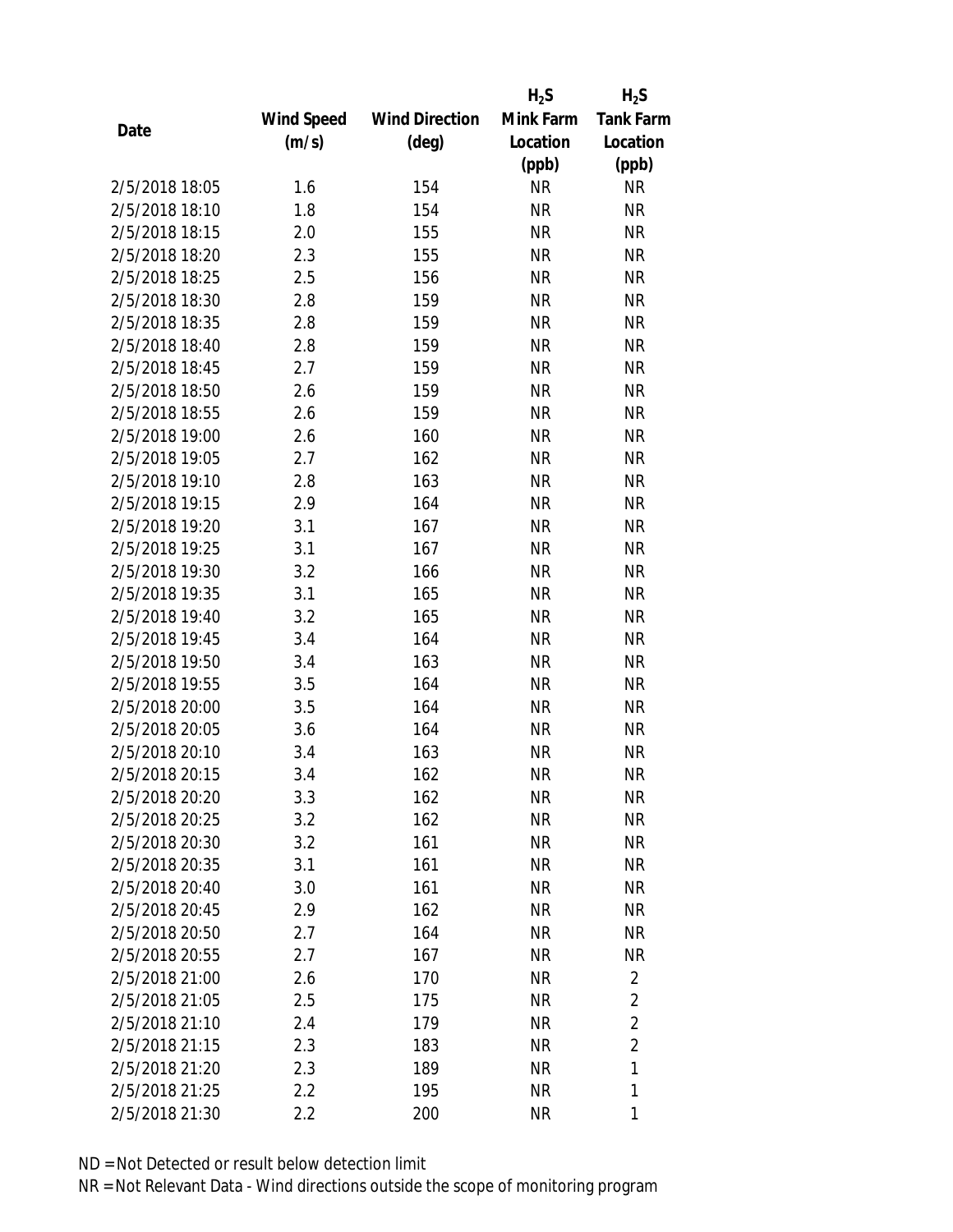|                |            |                       | $H_2S$    | $H_2S$           |
|----------------|------------|-----------------------|-----------|------------------|
|                | Wind Speed | <b>Wind Direction</b> | Mink Farm | <b>Tank Farm</b> |
| Date           | (m/s)      | $(\text{deg})$        | Location  | Location         |
|                |            |                       | (ppb)     | (ppb)            |
| 2/5/2018 21:35 | 2.3        | 203                   | <b>NR</b> | 1                |
| 2/5/2018 21:40 | 2.5        | 203                   | <b>NR</b> | 1                |
| 2/5/2018 21:45 | 2.5        | 204                   | <b>NR</b> | 1                |
| 2/5/2018 21:50 | 2.7        | 200                   | <b>NR</b> | 1                |
| 2/5/2018 21:55 | 2.8        | 196                   | <b>NR</b> | 1                |
| 2/5/2018 22:00 | 2.8        | 194                   | <b>NR</b> | 1                |
| 2/5/2018 22:05 | 2.7        | 196                   | <b>NR</b> | 1                |
| 2/5/2018 22:10 | 2.7        | 201                   | <b>NR</b> | 1                |
| 2/5/2018 22:15 | 2.7        | 205                   | <b>NR</b> | 1                |
| 2/5/2018 22:20 | 2.7        | 208                   | <b>NR</b> | 1                |
| 2/5/2018 22:25 | 2.6        | 209                   | <b>NR</b> | 1                |
| 2/5/2018 22:30 | 2.6        | 210                   | <b>NR</b> | 1                |
| 2/5/2018 22:35 | 2.6        | 205                   | <b>NR</b> | 1                |
| 2/5/2018 22:40 | 2.5        | 204                   | <b>NR</b> | 1                |
| 2/5/2018 22:45 | 2.4        | 205                   | <b>NR</b> | 1                |
| 2/5/2018 22:50 | 2.3        | 207                   | <b>NR</b> | 1                |
| 2/5/2018 22:55 | 2.2        | 215                   | <b>NR</b> | 1                |
| 2/5/2018 23:00 | 2.0        | 223                   | <b>NR</b> | 1                |
| 2/5/2018 23:05 | 1.9        | 231                   | 1         | 1                |
| 2/5/2018 23:10 | 1.9        | 234                   | <b>ND</b> | 1                |
| 2/5/2018 23:15 | 1.8        | 236                   | <b>ND</b> | 1                |
| 2/5/2018 23:20 | 1.8        | 237                   | <b>ND</b> | 1                |
| 2/5/2018 23:25 | 1.8        | 238                   | 1         | 1                |
| 2/5/2018 23:30 | 1.7        | 241                   | <b>ND</b> | 1                |
| 2/5/2018 23:35 | 1.7        | 242                   | <b>ND</b> | $\overline{2}$   |
| 2/5/2018 23:40 | 1.6        | 246                   | <b>ND</b> | $\overline{2}$   |
| 2/5/2018 23:45 | 1.6        | 251                   | <b>ND</b> | $\overline{2}$   |
| 2/5/2018 23:50 | 1.6        | 258                   | ND        | $\overline{2}$   |
| 2/5/2018 23:55 | 1.7        | 259                   | <b>ND</b> | $\overline{2}$   |
| 2/5/2018 24:00 | 1.9        | 262                   | ND        | 1                |
| 2/6/2018 00:05 | 2.1        | 264                   | <b>ND</b> | 1                |
| 2/6/2018 00:10 | 2.3        | 266                   | 1         | 1                |
| 2/6/2018 00:15 | 2.3        | 268                   | 1         | 1                |
| 2/6/2018 00:20 | 2.5        | 272                   | <b>ND</b> | 1                |
| 2/6/2018 00:25 | 2.6        | 274                   | 1         | $\overline{2}$   |
| 2/6/2018 00:30 | 2.5        | 274                   | 1         | $\overline{2}$   |
| 2/6/2018 00:35 | 2.4        | 274                   | 1         | $\overline{2}$   |
| 2/6/2018 00:40 | 2.3        | 275                   | 1         | $\overline{2}$   |
| 2/6/2018 00:45 | 2.3        | 276                   | 1         | <b>NR</b>        |
| 2/6/2018 00:50 | 2.3        | 276                   | 1         | <b>NR</b>        |
| 2/6/2018 00:55 | 2.3        | 276                   | 1         | <b>NR</b>        |
| 2/6/2018 01:00 | 2.4        | 278                   | 1         | <b>NR</b>        |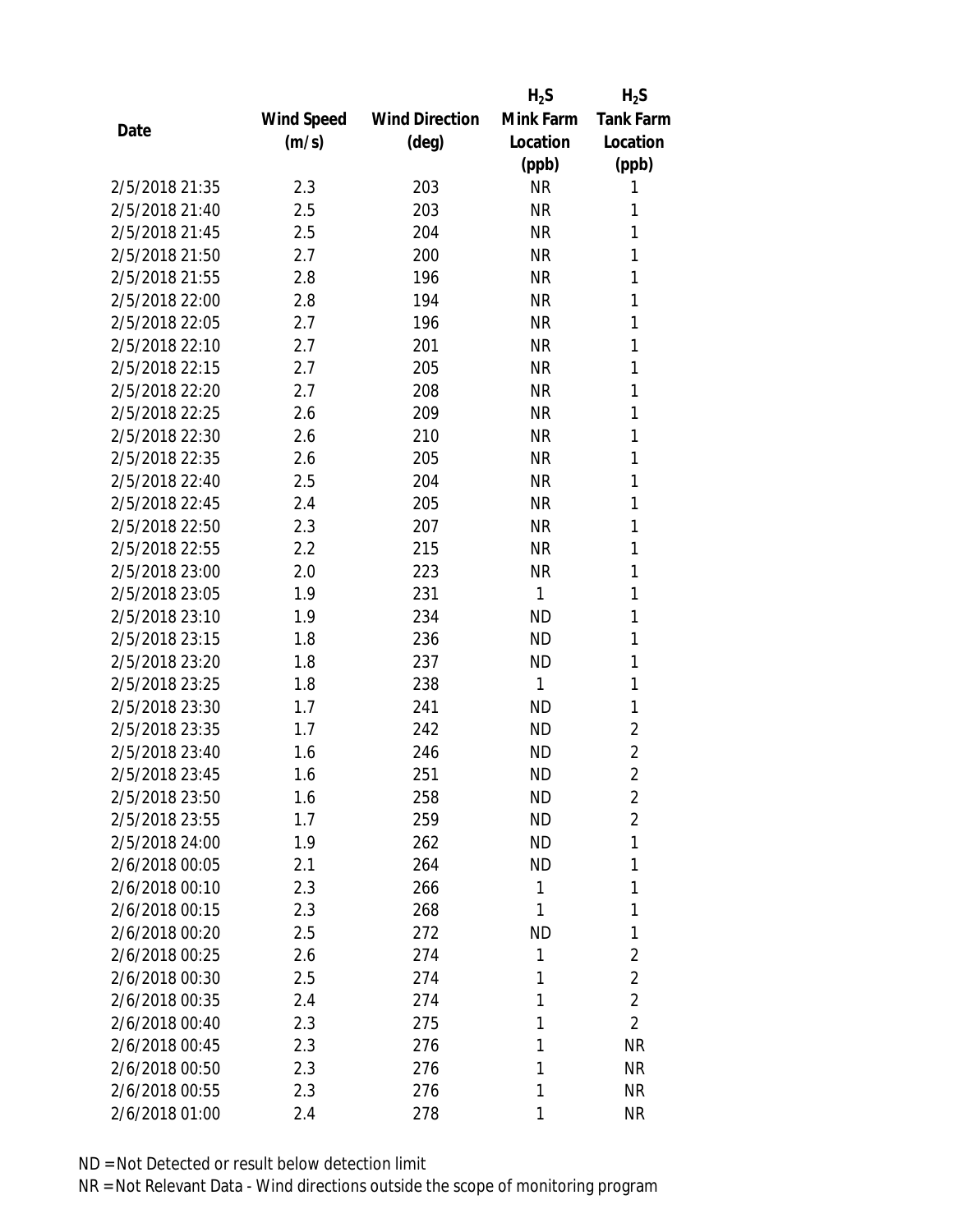|                |                   |                       | $H_2S$    | $H_2S$           |
|----------------|-------------------|-----------------------|-----------|------------------|
|                | <b>Wind Speed</b> | <b>Wind Direction</b> | Mink Farm | <b>Tank Farm</b> |
| Date           | (m/s)             | $(\text{deg})$        | Location  | Location         |
|                |                   |                       | (ppb)     | (ppb)            |
| 2/6/2018 01:05 | 2.3               | 283                   | 1         | <b>NR</b>        |
| 2/6/2018 01:10 | 2.2               | 286                   | 1         | <b>NR</b>        |
| 2/6/2018 01:15 | 2.2               | 285                   | 1         | <b>NR</b>        |
| 2/6/2018 01:20 | 2.0               | 288                   | 1         | <b>NR</b>        |
| 2/6/2018 01:25 | 1.9               | 286                   | 1         | <b>NR</b>        |
| 2/6/2018 01:30 | 1.9               | 282                   | <b>ND</b> | <b>NR</b>        |
| 2/6/2018 01:35 | 1.9               | 278                   | <b>ND</b> | <b>NR</b>        |
| 2/6/2018 01:40 | 2.0               | 276                   | <b>ND</b> | <b>NR</b>        |
| 2/6/2018 01:45 | 2.1               | 275                   | 1         | 1                |
| 2/6/2018 01:50 | 2.1               | 272                   | 1         | 1                |
| 2/6/2018 01:55 | 2.1               | 274                   | 1         | 1                |
| 2/6/2018 02:00 | 2.1               | 275                   | 1         | 1                |
| 2/6/2018 02:05 | 2.1               | 276                   | 1         | <b>NR</b>        |
| 2/6/2018 02:10 | 2.1               | 275                   | 1         | 1                |
| 2/6/2018 02:15 | 2.1               | 274                   | 1         | 1                |
| 2/6/2018 02:20 | 2.1               | 271                   | 1         | 1                |
| 2/6/2018 02:25 | 2.2               | 270                   | 1         | 1                |
| 2/6/2018 02:30 | 2.2               | 268                   | 1         | 1                |
| 2/6/2018 02:35 | 2.2               | 267                   | 1         | 1                |
| 2/6/2018 02:40 | 2.1               | 267                   | 1         | 1                |
| 2/6/2018 02:45 | 2.1               | 269                   | 1         | 1                |
| 2/6/2018 02:50 | 2.1               | 273                   | 1         | 1                |
| 2/6/2018 02:55 | 2.2               | 277                   | 1         | <b>NR</b>        |
| 2/6/2018 03:00 | 2.2               | 283                   | 1         | <b>NR</b>        |
| 2/6/2018 03:05 | 2.1               | 288                   | 1         | <b>NR</b>        |
| 2/6/2018 03:10 | 2.1               | 291                   | 1         | <b>NR</b>        |
| 2/6/2018 03:15 | 2.0               | 291                   | 1         | <b>NR</b>        |
| 2/6/2018 03:20 | 1.8               | 289                   | 1         | <b>NR</b>        |
| 2/6/2018 03:25 | 1.8               | 287                   | 1         | <b>NR</b>        |
| 2/6/2018 03:30 | 1.8               | 286                   | 1         | <b>NR</b>        |
| 2/6/2018 03:35 | 1.8               | 285                   | 1         | <b>NR</b>        |
| 2/6/2018 03:40 | 2.0               | 286                   | 1         | <b>NR</b>        |
| 2/6/2018 03:45 | 2.2               | 289                   | 1         | <b>NR</b>        |
| 2/6/2018 03:50 | 2.4               | 294                   | <b>ND</b> | <b>NR</b>        |
| 2/6/2018 03:55 | 2.5               | 298                   | 1         | <b>NR</b>        |
| 2/6/2018 04:00 | 2.7               | 300                   | 1         | <b>NR</b>        |
| 2/6/2018 04:05 | 2.8               | 303                   | <b>ND</b> | <b>NR</b>        |
| 2/6/2018 04:10 | 2.9               | 303                   | 1         | <b>NR</b>        |
| 2/6/2018 04:15 | 2.8               | 302                   | 1         | <b>NR</b>        |
| 2/6/2018 04:20 | 2.7               | 295                   | 1         | <b>NR</b>        |
| 2/6/2018 04:25 | 2.6               | 293                   | 1         | <b>NR</b>        |
| 2/6/2018 04:30 | 2.5               | 290                   | 1         | <b>NR</b>        |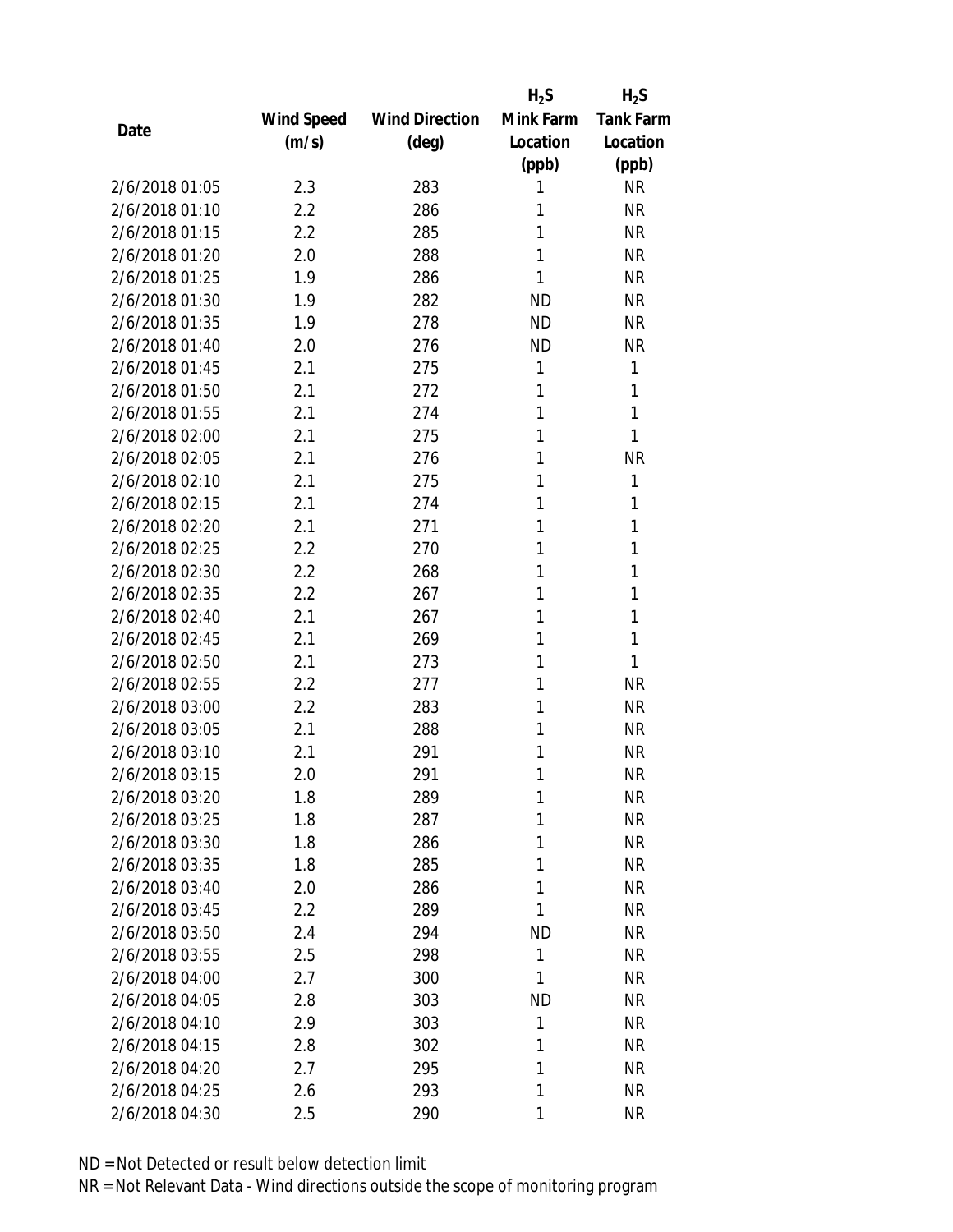|                |                   |                       | $H_2S$    | $H_2S$           |
|----------------|-------------------|-----------------------|-----------|------------------|
|                | <b>Wind Speed</b> | <b>Wind Direction</b> | Mink Farm | <b>Tank Farm</b> |
| Date           | (m/s)             | $(\text{deg})$        | Location  | Location         |
|                |                   |                       | (ppb)     | (ppb)            |
| 2/6/2018 04:35 | 2.4               | 286                   | 1         | <b>NR</b>        |
| 2/6/2018 04:40 | 2.2               | 283                   | 1         | <b>NR</b>        |
| 2/6/2018 04:45 | 2.1               | 281                   | 1         | <b>NR</b>        |
| 2/6/2018 04:50 | 2.2               | 287                   | 1         | <b>NR</b>        |
| 2/6/2018 04:55 | 2.4               | 291                   | 1         | <b>NR</b>        |
| 2/6/2018 05:00 | 2.4               | 297                   | 1         | <b>NR</b>        |
| 2/6/2018 05:05 | 2.5               | 304                   | 1         | <b>NR</b>        |
| 2/6/2018 05:10 | 2.6               | 312                   | 1         | <b>NR</b>        |
| 2/6/2018 05:15 | 2.6               | 317                   | 1         | <b>NR</b>        |
| 2/6/2018 05:20 | 2.6               | 319                   | 1         | <b>NR</b>        |
| 2/6/2018 05:25 | 2.4               | 319                   | 1         | <b>NR</b>        |
| 2/6/2018 05:30 | 2.4               | 319                   | 1         | <b>NR</b>        |
| 2/6/2018 05:35 | 2.3               | 321                   | 1         | <b>NR</b>        |
| 2/6/2018 05:40 | 2.3               | 321                   | 1         | <b>NR</b>        |
| 2/6/2018 05:45 | 2.2               | 319                   | 1         | <b>NR</b>        |
| 2/6/2018 05:50 | 2.1               | 318                   | 1         | <b>NR</b>        |
| 2/6/2018 05:55 | 2.1               | 320                   | 1         | <b>NR</b>        |
| 2/6/2018 06:00 | 2.1               | 319                   | 1         | <b>NR</b>        |
| 2/6/2018 06:05 | 2.1               | 317                   | 1         | <b>NR</b>        |
| 2/6/2018 06:10 | 2.2               | 316                   | 1         | <b>NR</b>        |
| 2/6/2018 06:15 | 2.1               | 319                   | 1         | <b>NR</b>        |
| 2/6/2018 06:20 | 2.1               | 322                   | 1         | <b>NR</b>        |
| 2/6/2018 06:25 | 2.1               | 319                   | 1         | <b>NR</b>        |
| 2/6/2018 06:30 | 2.1               | 320                   | 1         | <b>NR</b>        |
| 2/6/2018 06:35 | 1.9               | 318                   | 1         | <b>NR</b>        |
| 2/6/2018 06:40 | 1.9               | 312                   | 1         | <b>NR</b>        |
| 2/6/2018 06:45 | 1.8               | 302                   | 1         | <b>NR</b>        |
| 2/6/2018 06:50 | 1.9               | 286                   | 1         | <b>NR</b>        |
| 2/6/2018 06:55 | 2.0               | 275                   | 1         | $\overline{2}$   |
| 2/6/2018 07:00 | 2.1               | 263                   | 1         | $\overline{2}$   |
| 2/6/2018 07:05 | 2.2               | 255                   | 1         | $\overline{2}$   |
| 2/6/2018 07:10 | 2.3               | 252                   | 1         | 1                |
| 2/6/2018 07:15 | 2.5               | 251                   | 1         | $\overline{2}$   |
| 2/6/2018 07:20 | 2.4               | 251                   | 1         | $\overline{2}$   |
| 2/6/2018 07:25 | 2.4               | 251                   | 1         | $\overline{2}$   |
| 2/6/2018 07:30 | 2.3               | 252                   | 1         | $\overline{2}$   |
| 2/6/2018 07:35 | 2.3               | 251                   | 1         | $\overline{2}$   |
| 2/6/2018 07:40 | 2.3               | 250                   | 1         | $\overline{2}$   |
| 2/6/2018 07:45 | 2.3               | 252                   | 1         | $\overline{2}$   |
| 2/6/2018 07:50 | 2.2               | 254                   | 1         | $\overline{2}$   |
| 2/6/2018 07:55 | 2.1               | 257                   | 1         | 1                |
| 2/6/2018 08:00 | 1.9               | 260                   | 1         | 1                |
|                |                   |                       |           |                  |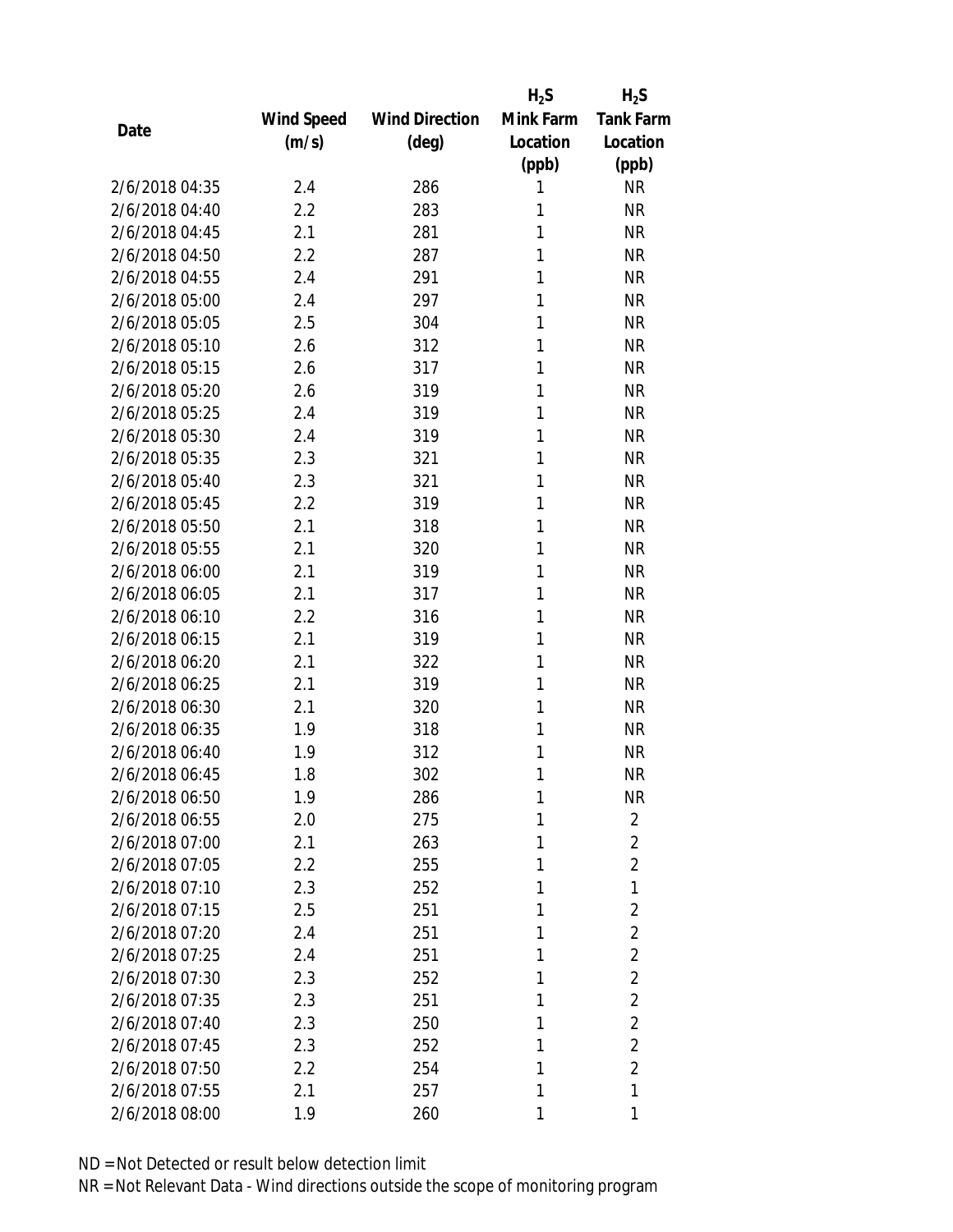|                |            |                       | $H_2S$         | $H_2S$           |
|----------------|------------|-----------------------|----------------|------------------|
|                | Wind Speed | <b>Wind Direction</b> | Mink Farm      | <b>Tank Farm</b> |
| Date           | (m/s)      | $(\text{deg})$        | Location       | Location         |
|                |            |                       | (ppb)          | (ppb)            |
| 2/6/2018 08:05 | 1.7        | 269                   | 1              | 1                |
| 2/6/2018 08:10 | 1.6        | 276                   | 1              | <b>NR</b>        |
| 2/6/2018 08:15 | 1.5        | 283                   | 1              | <b>NR</b>        |
| 2/6/2018 08:20 | 1.5        | 292                   | 1              | <b>NR</b>        |
| 2/6/2018 08:25 | 1.5        | 305                   | 1              | <b>NR</b>        |
| 2/6/2018 08:30 | 1.6        | 317                   | 1              | <b>NR</b>        |
| 2/6/2018 08:35 | 1.7        | 326                   | 1              | <b>NR</b>        |
| 2/6/2018 08:40 | 1.6        | 337                   | 1              | <b>NR</b>        |
| 2/6/2018 08:45 | 1.7        | 348                   | 1              | <b>NR</b>        |
| 2/6/2018 08:50 | 1.6        | 357                   | 1              | <b>NR</b>        |
| 2/6/2018 08:55 | 1.6        | 359                   | 1              | <b>NR</b>        |
| 2/6/2018 09:00 | 1.5        | $\overline{2}$        | 1              | <b>NR</b>        |
| 2/6/2018 09:05 | 1.3        | 3                     | 1              | <b>NR</b>        |
| 2/6/2018 09:10 | 1.2        | 4                     | 1              | <b>NR</b>        |
| 2/6/2018 09:15 | 1.1        | 3                     | 1              | <b>NR</b>        |
| 2/6/2018 09:20 | 1.1        | $\overline{2}$        | 1              | <b>NR</b>        |
| 2/6/2018 09:25 | 0.9        | 5                     | 1              | <b>NR</b>        |
| 2/6/2018 09:30 | 0.9        | 13                    | 1              | <b>NR</b>        |
| 2/6/2018 09:35 | 1.0        | 22                    | 1              | <b>NR</b>        |
| 2/6/2018 09:40 | 1.1        | 26                    | 1              | <b>NR</b>        |
| 2/6/2018 09:45 | 1.2        | 28                    | 1              | <b>NR</b>        |
| 2/6/2018 09:50 | 1.3        | 29                    | 1              | <b>NR</b>        |
| 2/6/2018 09:55 | 1.6        | 28                    | <b>ND</b>      | <b>NR</b>        |
| 2/6/2018 10:00 | 1.7        | 23                    | 1              | <b>NR</b>        |
| 2/6/2018 10:05 | 1.8        | 19                    | 1              | <b>NR</b>        |
| 2/6/2018 10:10 | 1.9        | 13                    | 1              | <b>NR</b>        |
| 2/6/2018 10:15 | 1.9        | 8                     | 1              | <b>NR</b>        |
| 2/6/2018 10:20 | 2.0        | 5                     | $\overline{2}$ | <b>NR</b>        |
| 2/6/2018 10:25 | 2.1        | 4                     | $\overline{2}$ | <b>NR</b>        |
| 2/6/2018 10:30 | 2.3        | 6                     | 1              | <b>NR</b>        |
| 2/6/2018 10:35 | 2.3        | 5                     | 1              | <b>NR</b>        |
| 2/6/2018 10:40 | 2.3        | 9                     | 1              | <b>NR</b>        |
| 2/6/2018 10:45 | 2.3        | 13                    | 1              | <b>NR</b>        |
| 2/6/2018 10:50 | 2.2        | 13                    | 1              | <b>NR</b>        |
| 2/6/2018 10:55 | 1.9        | 9                     | 1              | <b>NR</b>        |
| 2/6/2018 11:00 | 1.7        | 13                    | 1              | <b>NR</b>        |
| 2/6/2018 11:05 | 1.6        | 13                    | 1              | <b>NR</b>        |
| 2/6/2018 11:10 | 1.4        | $\overline{7}$        | 1              | <b>NR</b>        |
| 2/6/2018 11:15 | 1.3        | 360                   | <b>NR</b>      | <b>NR</b>        |
| 2/6/2018 11:20 | 1.2        | 350                   | <b>NR</b>      | <b>NR</b>        |
| 2/6/2018 11:25 | 1.2        | $\overline{2}$        | <b>NR</b>      | <b>NR</b>        |
| 2/6/2018 11:30 | 1.1        | 357                   | <b>NR</b>      | <b>NR</b>        |
|                |            |                       |                |                  |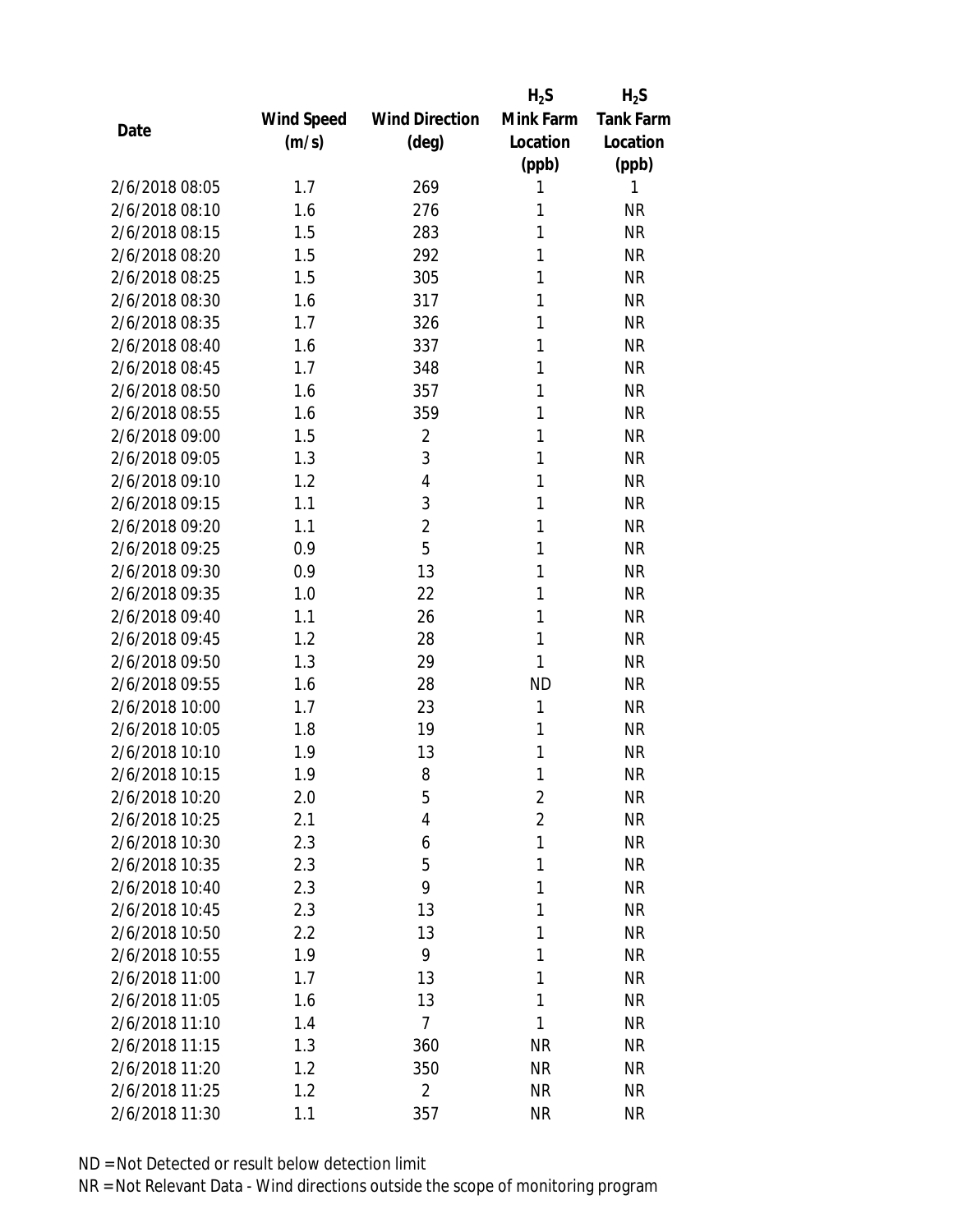|                |                   |                       | $H_2S$    | $H_2S$           |
|----------------|-------------------|-----------------------|-----------|------------------|
|                | <b>Wind Speed</b> | <b>Wind Direction</b> | Mink Farm | <b>Tank Farm</b> |
| Date           | (m/s)             | $(\text{deg})$        | Location  | Location         |
|                |                   |                       | (ppb)     | (ppb)            |
| 2/6/2018 11:35 | 1.2               | 27                    | <b>NR</b> | <b>NR</b>        |
| 2/6/2018 11:40 | 1.3               | 48                    | <b>NR</b> | <b>NR</b>        |
| 2/6/2018 11:45 | 1.3               | 46                    | <b>NR</b> | <b>NR</b>        |
| 2/6/2018 11:50 | 1.2               | 63                    | <b>NR</b> | <b>NR</b>        |
| 2/6/2018 11:55 | 1.3               | 49                    | <b>NR</b> | <b>NR</b>        |
| 2/6/2018 12:00 | 1.3               | 15                    | <b>NR</b> | <b>NR</b>        |
| 2/6/2018 12:05 | 1.2               | 304                   | <b>NR</b> | <b>NR</b>        |
| 2/6/2018 12:10 | 1.1               | 267                   | <b>NR</b> | <b>NR</b>        |
| 2/6/2018 12:15 | 1.1               | 260                   | <b>NR</b> | <b>NR</b>        |
| 2/6/2018 12:20 | 1.1               | 276                   | <b>NR</b> | <b>NR</b>        |
| 2/6/2018 12:25 | 1.1               | 279                   | <b>NR</b> | <b>NR</b>        |
| 2/6/2018 12:30 | 1.2               | 299                   | <b>NR</b> | <b>NR</b>        |
| 2/6/2018 12:35 | 1.2               | 309                   | <b>NR</b> | <b>NR</b>        |
| 2/6/2018 12:40 | 1.3               | 298                   | <b>NR</b> | <b>NR</b>        |
| 2/6/2018 12:45 | 1.4               | 295                   | <b>NR</b> | <b>NR</b>        |
| 2/6/2018 12:50 | 1.5               | 305                   | <b>NR</b> | <b>NR</b>        |
| 2/6/2018 12:55 | 1.5               | 310                   | <b>NR</b> | <b>NR</b>        |
| 2/6/2018 13:00 | 1.4               | 300                   | <b>NR</b> | <b>NR</b>        |
| 2/6/2018 13:05 | 1.4               | 282                   | <b>NR</b> | <b>NR</b>        |
| 2/6/2018 13:10 | 1.5               | 270                   | <b>NR</b> | <b>NR</b>        |
| 2/6/2018 13:15 | 1.4               | 241                   | <b>NR</b> | <b>NR</b>        |
| 2/6/2018 13:20 | 1.4               | 207                   | <b>NR</b> | <b>NR</b>        |
| 2/6/2018 13:25 | 1.4               | 196                   | <b>NR</b> | 1                |
| 2/6/2018 13:30 | 1.5               | 197                   | <b>NR</b> | 1                |
| 2/6/2018 13:35 | 1.4               | 202                   | <b>NR</b> | $\mathbf{1}$     |
| 2/6/2018 13:40 | 1.5               | 207                   | <b>NR</b> | $\mathbf{1}$     |
| 2/6/2018 13:45 | 1.6               | 220                   | <b>NR</b> | 1                |
| 2/6/2018 13:50 | 1.8               | 234                   | 1         | 1                |
| 2/6/2018 13:55 | 2.0               | 247                   | 1         | 2                |
| 2/6/2018 14:00 | 2.1               | 254                   | 1         | 1                |
| 2/6/2018 14:05 | 2.4               | 259                   | 1         | 1                |
| 2/6/2018 14:10 | 2.4               | 260                   | 1         | $\overline{2}$   |
| 2/6/2018 14:15 | 2.3               | 258                   | 1         | $\overline{2}$   |
| 2/6/2018 14:20 | 2.2               | 257                   | 1         | $\overline{2}$   |
| 2/6/2018 14:25 | 2.0               | 254                   | 1         | 1                |
| 2/6/2018 14:30 | 2.0               | 252                   | 1         | 1                |
| 2/6/2018 14:35 | 1.9               | 247                   | 1         | 1                |
| 2/6/2018 14:40 | 1.6               | 241                   | 1         | 1                |
| 2/6/2018 14:45 | 1.5               | 233                   | 1         | 1                |
| 2/6/2018 14:50 | 1.5               | 212                   | ΝR        | <b>NR</b>        |
| 2/6/2018 14:55 | 1.3               | 195                   | <b>NR</b> | <b>NR</b>        |
|                |                   |                       |           | 1                |
| 2/6/2018 15:00 | 1.2               | 186                   | ΝR        |                  |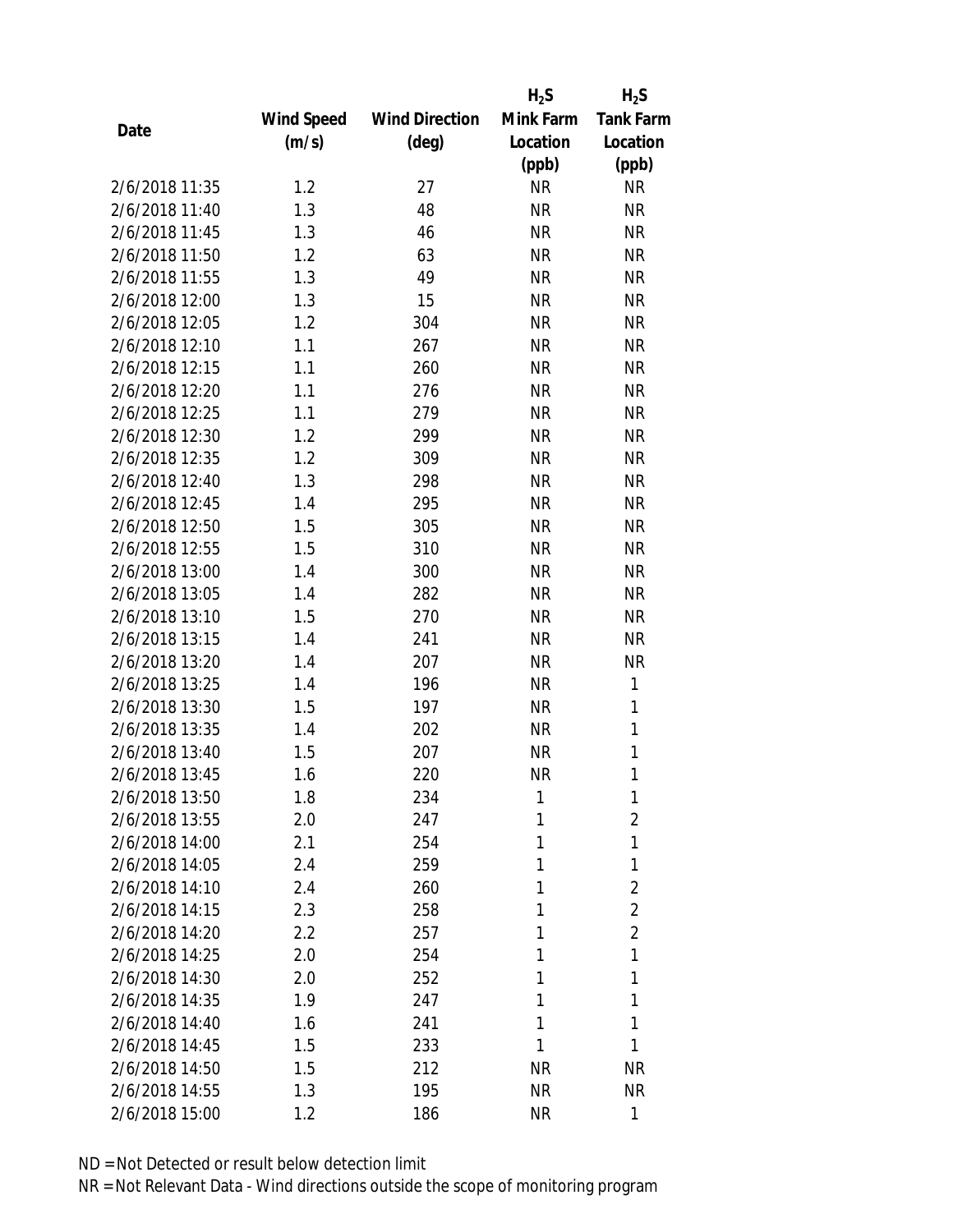|                |            |                       | $H_2S$    | $H_2S$           |
|----------------|------------|-----------------------|-----------|------------------|
|                | Wind Speed | <b>Wind Direction</b> | Mink Farm | <b>Tank Farm</b> |
| Date           | (m/s)      | $(\text{deg})$        | Location  | Location         |
|                |            |                       | (ppb)     | (ppb)            |
| 2/6/2018 15:05 | 1.0        | 177                   | <b>NR</b> | 1                |
| 2/6/2018 15:10 | 1.1        | 185                   | <b>NR</b> | 1                |
| 2/6/2018 15:15 | 1.1        | 201                   | <b>NR</b> | <b>NR</b>        |
| 2/6/2018 15:20 | 1.1        | 226                   | <b>NR</b> | 1                |
| 2/6/2018 15:25 | 1.2        | 232                   | 1         | 1                |
| 2/6/2018 15:30 | 1.3        | 231                   | 1         | 1                |
| 2/6/2018 15:35 | 1.4        | 232                   | 1         | 1                |
| 2/6/2018 15:40 | 1.3        | 233                   | 1         | 1                |
| 2/6/2018 15:45 | 1.1        | 229                   | <b>NR</b> | $\overline{2}$   |
| 2/6/2018 15:50 | 1.1        | 224                   | <b>NR</b> | 1                |
| 2/6/2018 15:55 | 1.1        | 227                   | <b>NR</b> | 1                |
| 2/6/2018 16:00 | 1.1        | 235                   | 1         | 1                |
| 2/6/2018 16:05 | 1.3        | 242                   | 1         | 1                |
| 2/6/2018 16:10 | 1.5        | 246                   | 1         | 1                |
| 2/6/2018 16:15 | 1.7        | 246                   | 1         | 1                |
| 2/6/2018 16:20 | 1.9        | 246                   | 1         | 1                |
| 2/6/2018 16:25 | 2.0        | 248                   | 1         | 1                |
| 2/6/2018 16:30 | 2.0        | 246                   | 1         | 1                |
| 2/6/2018 16:35 | 2.0        | 244                   | 1         | $\overline{2}$   |
| 2/6/2018 16:40 | 2.0        | 245                   | 1         | $\overline{2}$   |
| 2/6/2018 16:45 | 2.1        | 247                   | 1         | $\overline{2}$   |
| 2/6/2018 16:50 | 2.1        | 249                   | 1         | 1                |
| 2/6/2018 16:55 | 2.1        | 248                   | 1         | 1                |
| 2/6/2018 17:00 | 2.1        | 251                   | 1         | 1                |
| 2/6/2018 17:05 | 1.9        | 255                   | 1         | $\overline{2}$   |
| 2/6/2018 17:10 | 1.9        | 257                   | 1         | $\overline{2}$   |
| 2/6/2018 17:15 | 1.9        | 258                   | 1         | 1                |
| 2/6/2018 17:20 | 2.0        | 258                   | 1         | $\overline{2}$   |
| 2/6/2018 17:25 | 2.1        | 259                   | 1         | $\overline{2}$   |
| 2/6/2018 17:30 | 2.3        | 260                   | 1         | $\overline{2}$   |
| 2/6/2018 17:35 | 2.6        | 263                   | 1         | 1                |
| 2/6/2018 17:40 | 2.7        | 263                   | 1         | $\overline{2}$   |
| 2/6/2018 17:45 | 2.5        | 268                   | 1         | $\overline{2}$   |
| 2/6/2018 17:50 | 2.4        | 271                   | 1         | 1                |
| 2/6/2018 17:55 | 2.2        | 272                   | 1         | 1                |
| 2/6/2018 18:00 | 1.7        | 274                   | 1         | 1                |
| 2/6/2018 18:05 | 1.4        | 276                   | 1         | <b>NR</b>        |
| 2/6/2018 18:10 | 1.2        | 274                   | 1         | 1                |
| 2/6/2018 18:15 | 1.1        | 268                   | 1         | 1                |
| 2/6/2018 18:20 | 1.1        | 264                   | 1         | 1                |
| 2/6/2018 18:25 | 1.0        | 267                   | 1         | 1                |
| 2/6/2018 18:30 | 1.2        | 264                   | 1         | 1                |
|                |            |                       |           |                  |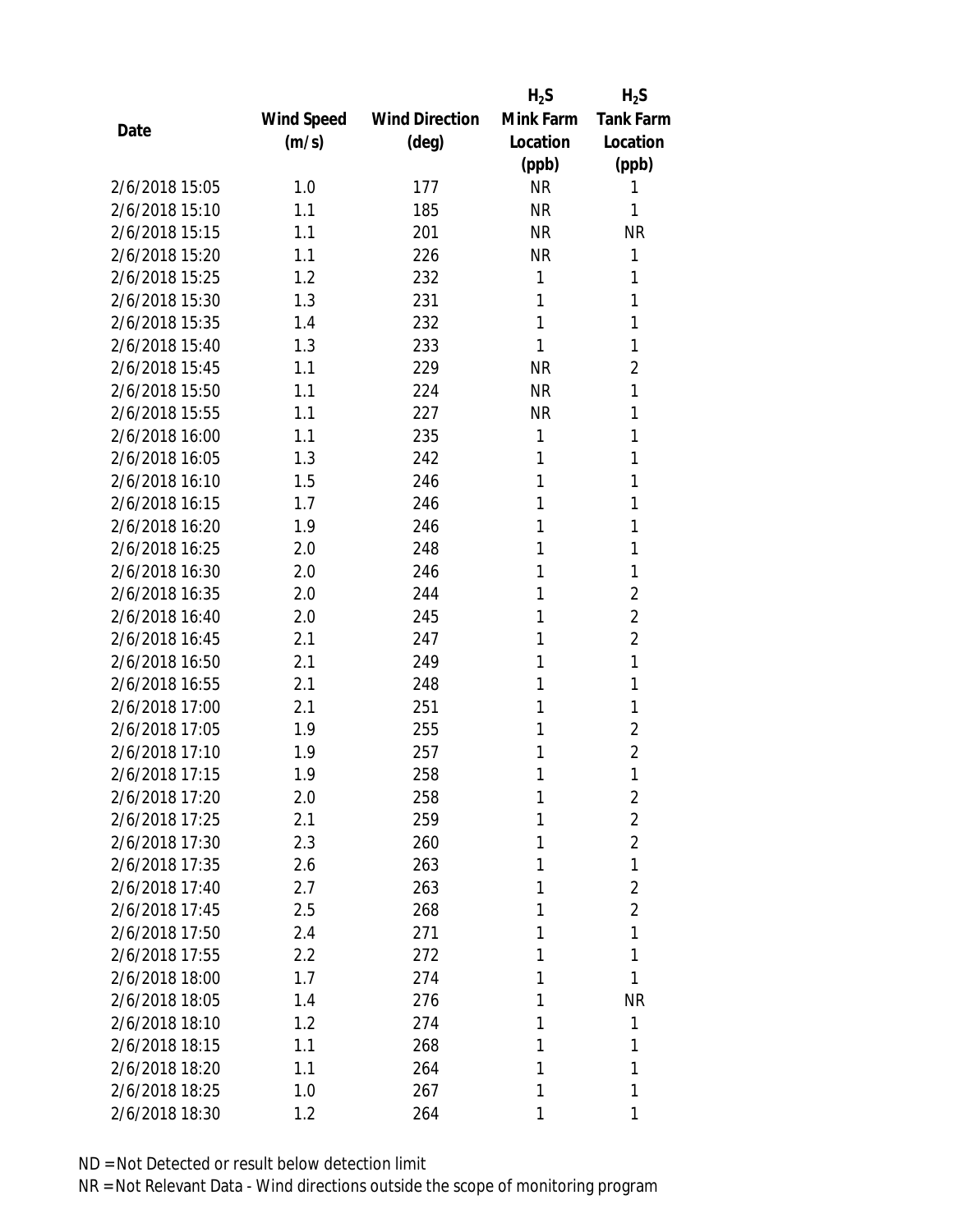|                |            |                       | $H_2S$    | $H_2S$           |
|----------------|------------|-----------------------|-----------|------------------|
|                | Wind Speed | <b>Wind Direction</b> | Mink Farm | <b>Tank Farm</b> |
| Date           | (m/s)      | (deg)                 | Location  | Location         |
|                |            |                       | (ppb)     | (ppb)            |
| 2/6/2018 18:35 | 1.3        | 260                   | 1         | 1                |
| 2/6/2018 18:40 | 1.3        | 258                   | 1         | 1                |
| 2/6/2018 18:45 | 1.4        | 257                   | 1         | 1                |
| 2/6/2018 18:50 | 1.4        | 251                   | 1         | 1                |
| 2/6/2018 18:55 | 1.5        | 245                   | 1         | 1                |
| 2/6/2018 19:00 | 1.3        | 242                   | 1         | 1                |
| 2/6/2018 19:05 | 1.4        | 238                   | 1         | 1                |
| 2/6/2018 19:10 | 1.3        | 233                   | 1         | 1                |
| 2/6/2018 19:15 | 1.3        | 230                   | 1         | 1                |
| 2/6/2018 19:20 | 1.3        | 223                   | <b>NR</b> | 1                |
| 2/6/2018 19:25 | 1.3        | 214                   | <b>NR</b> | 1                |
| 2/6/2018 19:30 | 1.6        | 207                   | <b>NR</b> | 1                |
| 2/6/2018 19:35 | 1.7        | 198                   | <b>NR</b> | 1                |
| 2/6/2018 19:40 | 1.7        | 192                   | <b>NR</b> | 1                |
| 2/6/2018 19:45 | 1.7        | 187                   | <b>NR</b> | 1                |
| 2/6/2018 19:50 | 1.6        | 188                   | <b>NR</b> | 1                |
| 2/6/2018 19:55 | 1.5        | 198                   | <b>NR</b> | 1                |
| 2/6/2018 20:00 | 1.4        | 212                   | <b>NR</b> | 1                |
| 2/6/2018 20:05 | 1.2        | 226                   | <b>NR</b> | 1                |
| 2/6/2018 20:10 | 1.0        | 250                   | <b>NR</b> | <b>NR</b>        |
| 2/6/2018 20:15 | 0.9        | 277                   | <b>NR</b> | <b>NR</b>        |
| 2/6/2018 20:20 | 0.9        | 293                   | 1         | <b>NR</b>        |
| 2/6/2018 20:25 | 0.7        | 305                   | 1         | <b>NR</b>        |
| 2/6/2018 20:30 | 0.5        | 318                   | <b>ND</b> | <b>NR</b>        |
| 2/6/2018 20:35 | 0.4        | 329                   | <b>ND</b> | <b>NR</b>        |
| 2/6/2018 20:40 | 0.4        | 323                   | <b>ND</b> | <b>NR</b>        |
| 2/6/2018 20:45 | 0.3        | 307                   | <b>ND</b> | <b>NR</b>        |
| 2/6/2018 20:50 | 0.2        | 299                   | ND        | <b>NR</b>        |
| 2/6/2018 20:55 | 0.2        | 307                   | 1         | <b>NR</b>        |
| 2/6/2018 21:00 | 0.3        | 322                   | 1         | <b>NR</b>        |
| 2/6/2018 21:05 | 0.4        | 327                   | 1         | <b>NR</b>        |
| 2/6/2018 21:10 | 0.3        | 336                   | 1         | <b>NR</b>        |
| 2/6/2018 21:15 | 0.3        | 348                   | 1         | <b>NR</b>        |
| 2/6/2018 21:20 | 0.3        | 349                   | 1         | <b>NR</b>        |
| 2/6/2018 21:25 | 0.3        | 354                   | 1         | <b>NR</b>        |
| 2/6/2018 21:30 | 0.3        | 4                     | 1         | <b>NR</b>        |
| 2/6/2018 21:35 | 0.4        | 18                    | 1         | <b>NR</b>        |
| 2/6/2018 21:40 | 0.5        | 21                    | 1         | <b>NR</b>        |
| 2/6/2018 21:45 | 0.6        | 21                    | 1         | <b>NR</b>        |
| 2/6/2018 21:50 | 0.7        | 21                    | 1         | <b>NR</b>        |
| 2/6/2018 21:55 | 0.7        | 21                    | 1         | <b>NR</b>        |
| 2/6/2018 22:00 | 0.6        | 21                    | 1         | <b>NR</b>        |
|                |            |                       |           |                  |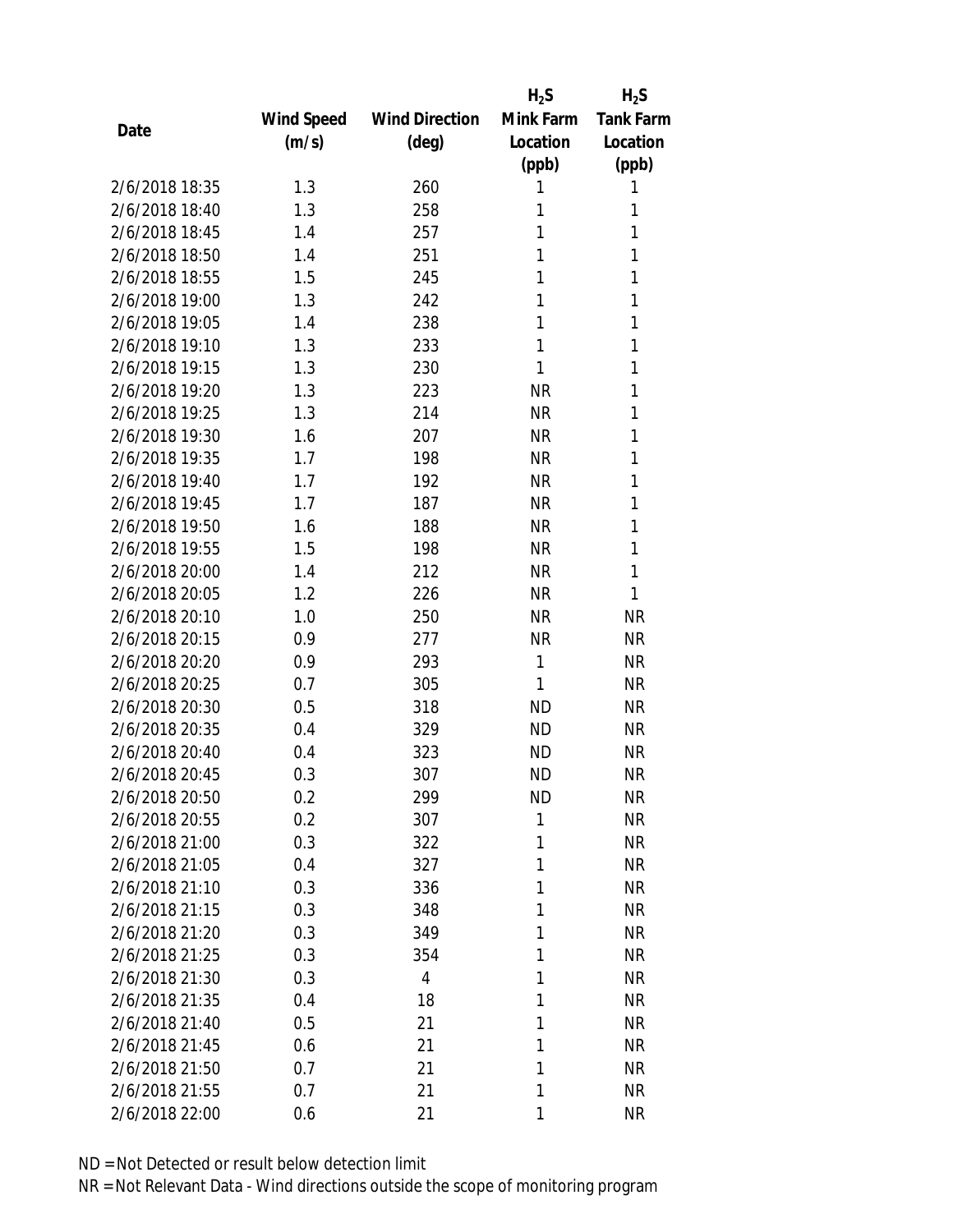|                |            |                       | $H_2S$         | $H_2S$           |
|----------------|------------|-----------------------|----------------|------------------|
|                | Wind Speed | <b>Wind Direction</b> | Mink Farm      | <b>Tank Farm</b> |
| Date           | (m/s)      | $(\text{deg})$        | Location       | Location         |
|                |            |                       | (ppb)          | (ppb)            |
| 2/6/2018 22:05 | 0.5        | 22                    | 1              | <b>NR</b>        |
| 2/6/2018 22:10 | 0.5        | 25                    | 1              | <b>NR</b>        |
| 2/6/2018 22:15 | 0.4        | 27                    | 1              | <b>NR</b>        |
| 2/6/2018 22:20 | 0.4        | 26                    | 1              | <b>NR</b>        |
| 2/6/2018 22:25 | 0.6        | 24                    | 1              | <b>NR</b>        |
| 2/6/2018 22:30 | 0.7        | 21                    | 1              | <b>NR</b>        |
| 2/6/2018 22:35 | 0.9        | 16                    | 1              | <b>NR</b>        |
| 2/6/2018 22:40 | 0.9        | 12                    | <b>ND</b>      | <b>NR</b>        |
| 2/6/2018 22:45 | 1.2        | 11                    | <b>ND</b>      | <b>NR</b>        |
| 2/6/2018 22:50 | 1.3        | 9                     | <b>ND</b>      | <b>NR</b>        |
| 2/6/2018 22:55 | 1.4        | 4                     | <b>ND</b>      | <b>NR</b>        |
| 2/6/2018 23:00 | 1.5        | 3                     | $\mathbf{1}$   | <b>NR</b>        |
| 2/6/2018 23:05 | 1.5        | 1                     | 1              | <b>NR</b>        |
| 2/6/2018 23:10 | 1.6        | 359                   | 1              | <b>NR</b>        |
| 2/6/2018 23:15 | 1.6        | 357                   | 1              | <b>NR</b>        |
| 2/6/2018 23:20 | 1.6        | 357                   | 1              | <b>NR</b>        |
| 2/6/2018 23:25 | 1.6        | 360                   | 1              | <b>NR</b>        |
| 2/6/2018 23:30 | 1.5        | $\overline{2}$        | 1              | <b>NR</b>        |
| 2/6/2018 23:35 | 1.5        | 4                     | 1              | <b>NR</b>        |
| 2/6/2018 23:40 | 1.4        | 6                     | 1              | <b>NR</b>        |
| 2/6/2018 23:45 | 1.3        | 6                     | 1              | <b>NR</b>        |
| 2/6/2018 23:50 | 1.2        | 3                     | 1              | <b>NR</b>        |
| 2/6/2018 23:55 | 1.2        | 4                     | 1              | <b>NR</b>        |
| 2/6/2018 24:00 | 1.1        | 360                   | 1              | <b>NR</b>        |
| 2/7/2018 00:05 | 1.2        | 359                   | 1              | <b>NR</b>        |
| 2/7/2018 00:10 | 1.2        | 356                   | 1              | <b>NR</b>        |
| 2/7/2018 00:15 | 1.4        | 354                   | 1              | <b>NR</b>        |
| 2/7/2018 00:20 | 1.5        | 352                   | 1              | <b>NR</b>        |
| 2/7/2018 00:25 | 1.6        | 348                   | 1              | <b>NR</b>        |
| 2/7/2018 00:30 | 1.7        | 347                   | 1              | <b>NR</b>        |
| 2/7/2018 00:35 | 1.7        | 344                   | $\overline{2}$ | <b>NR</b>        |
| 2/7/2018 00:40 | 1.7        | 343                   | $\overline{a}$ | <b>NR</b>        |
| 2/7/2018 00:45 | 1.7        | 342                   | 2              | <b>NR</b>        |
| 2/7/2018 00:50 | 1.5        | 345                   | $\overline{2}$ | <b>NR</b>        |
| 2/7/2018 00:55 | 1.3        | 347                   | $\overline{2}$ | <b>NR</b>        |
| 2/7/2018 01:00 | 1.2        | 348                   | $\overline{2}$ | <b>NR</b>        |
| 2/7/2018 01:05 | 1.1        | 351                   | 1              | <b>NR</b>        |
| 2/7/2018 01:10 | 1.1        | 356                   | 1              | <b>NR</b>        |
| 2/7/2018 01:15 | 1.2        | $\overline{2}$        | 1              | <b>NR</b>        |
| 2/7/2018 01:20 | 1.3        | 5                     | 1              | <b>NR</b>        |
| 2/7/2018 01:25 | 1.4        | 8                     | 1              | <b>NR</b>        |
| 2/7/2018 01:30 | 1.5        | 12                    | 1              | <b>NR</b>        |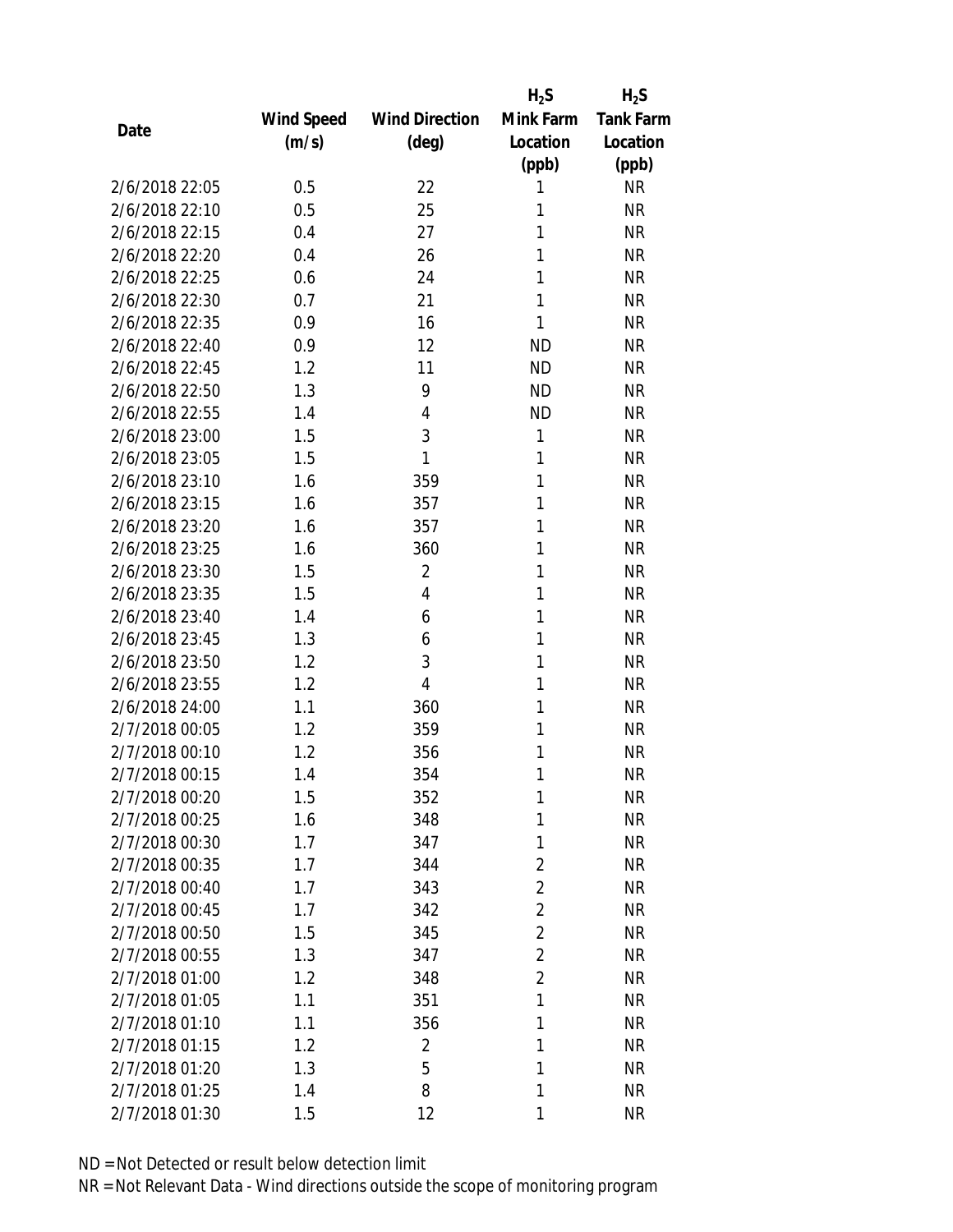|                |            |                       | $H_2S$    | $H_2S$           |
|----------------|------------|-----------------------|-----------|------------------|
|                | Wind Speed | <b>Wind Direction</b> | Mink Farm | <b>Tank Farm</b> |
| Date           | (m/s)      | (deg)                 | Location  | Location         |
|                |            |                       | (ppb)     | (ppb)            |
| 2/7/2018 01:35 | 1.6        | 14                    | 1         | <b>NR</b>        |
| 2/7/2018 01:40 | 1.6        | 14                    | 1         | <b>NR</b>        |
| 2/7/2018 01:45 | 1.5        | 16                    | 1         | <b>NR</b>        |
| 2/7/2018 01:50 | 1.5        | 16                    | 1         | <b>NR</b>        |
| 2/7/2018 01:55 | 1.6        | 17                    | 1         | <b>NR</b>        |
| 2/7/2018 02:00 | 1.6        | 16                    | 1         | <b>NR</b>        |
| 2/7/2018 02:05 | 1.8        | 17                    | 1         | <b>NR</b>        |
| 2/7/2018 02:10 | 1.9        | 17                    | <b>ND</b> | <b>NR</b>        |
| 2/7/2018 02:15 | 2.2        | 16                    | <b>ND</b> | <b>NR</b>        |
| 2/7/2018 02:20 | 2.5        | 16                    | 1         | <b>NR</b>        |
| 2/7/2018 02:25 | 2.6        | 14                    | 1         | <b>NR</b>        |
| 2/7/2018 02:30 | 2.8        | 13                    | 1         | <b>NR</b>        |
| 2/7/2018 02:35 | 2.8        | 12                    | 1         | <b>NR</b>        |
| 2/7/2018 02:40 | 2.8        | 10                    | 1         | <b>NR</b>        |
| 2/7/2018 02:45 | 2.7        | 9                     | 1         | <b>NR</b>        |
| 2/7/2018 02:50 | 2.7        | 9                     | 1         | <b>NR</b>        |
| 2/7/2018 02:55 | 2.6        | 8                     | <b>ND</b> | <b>NR</b>        |
| 2/7/2018 03:00 | 2.7        | $\overline{7}$        | 1         | <b>NR</b>        |
| 2/7/2018 03:05 | 2.6        | 7                     | <b>ND</b> | <b>NR</b>        |
| 2/7/2018 03:10 | 2.7        | 8                     | <b>ND</b> | <b>NR</b>        |
| 2/7/2018 03:15 | 2.8        | 9                     | <b>ND</b> | <b>NR</b>        |
| 2/7/2018 03:20 | 2.7        | $\overline{7}$        | 1         | <b>NR</b>        |
| 2/7/2018 03:25 | 2.7        | 6                     | 1         | <b>NR</b>        |
| 2/7/2018 03:30 | 2.6        | 4                     | 1         | <b>NR</b>        |
| 2/7/2018 03:35 | 2.7        | $\overline{2}$        | 1         | <b>NR</b>        |
| 2/7/2018 03:40 | 2.6        | 360                   | 1         | <b>NR</b>        |
| 2/7/2018 03:45 | 2.6        | 359                   | 1         | <b>NR</b>        |
| 2/7/2018 03:50 | 2.7        | 359                   | 1         | <b>NR</b>        |
| 2/7/2018 03:55 | 2.7        | 360                   | 1         | <b>NR</b>        |
| 2/7/2018 04:00 | 2.6        | 1                     | 1         | <b>NR</b>        |
| 2/7/2018 04:05 | 2.6        | $\overline{2}$        | <b>ND</b> | <b>NR</b>        |
| 2/7/2018 04:10 | 2.5        | 4                     | <b>ND</b> | <b>NR</b>        |
| 2/7/2018 04:15 | 2.6        | 4                     | <b>ND</b> | <b>NR</b>        |
| 2/7/2018 04:20 | 2.6        | 4                     | <b>ND</b> | <b>NR</b>        |
| 2/7/2018 04:25 | 2.5        | 4                     | <b>ND</b> | <b>NR</b>        |
| 2/7/2018 04:30 | 2.5        | 5                     | <b>ND</b> | <b>NR</b>        |
| 2/7/2018 04:35 | 2.5        | 5                     | <b>ND</b> | <b>NR</b>        |
| 2/7/2018 04:40 | 2.4        | 360                   | <b>ND</b> | <b>NR</b>        |
| 2/7/2018 04:45 | 2.3        | 360                   | 1         | <b>NR</b>        |
| 2/7/2018 04:50 | 2.1        | 358                   | 1         | <b>NR</b>        |
| 2/7/2018 04:55 | 2.1        | 356                   | 1         | <b>NR</b>        |
| 2/7/2018 05:00 | 2.1        | 356                   | 1         | <b>NR</b>        |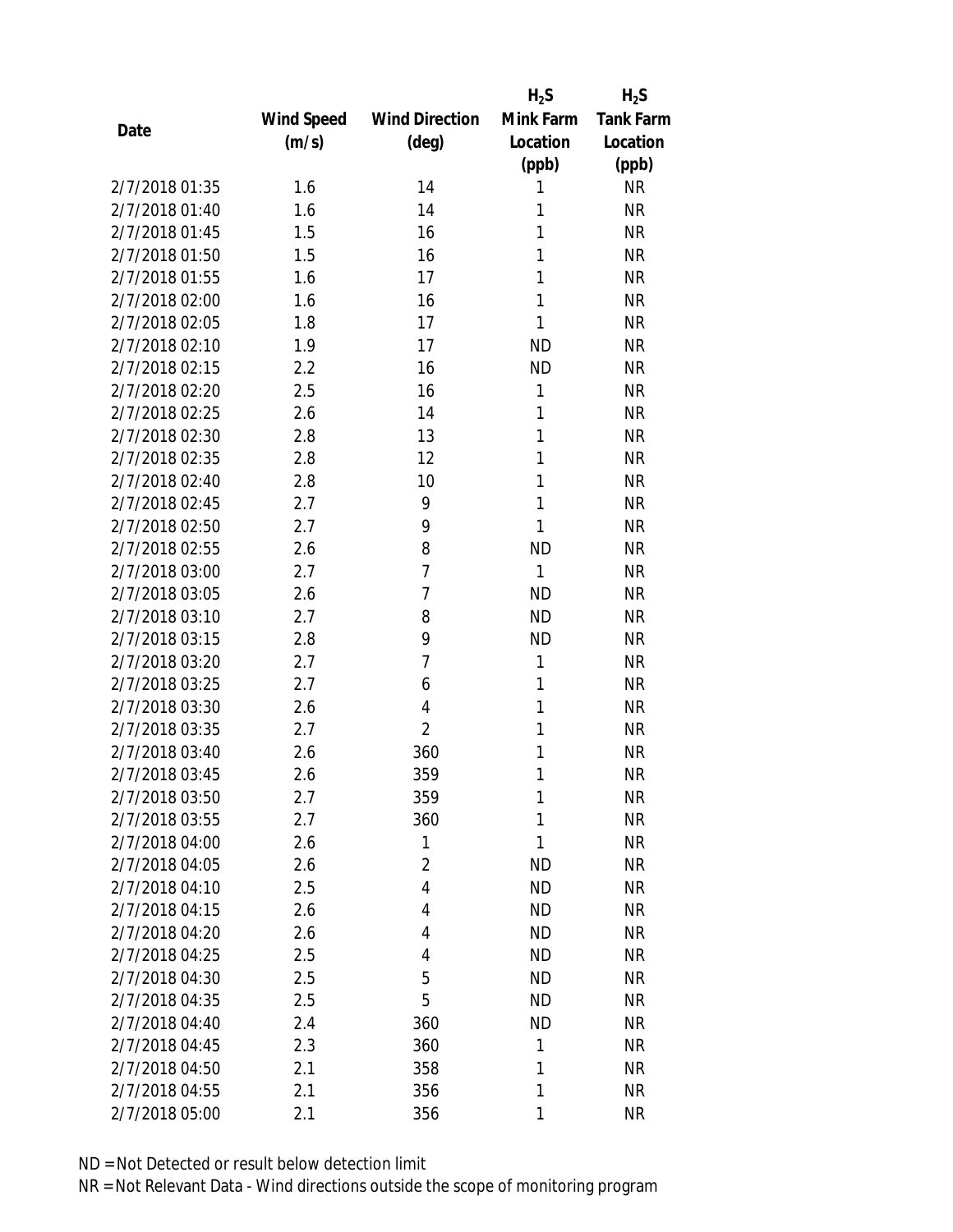|                |                   |                       | $H_2S$    | $H_2S$           |
|----------------|-------------------|-----------------------|-----------|------------------|
|                | <b>Wind Speed</b> | <b>Wind Direction</b> | Mink Farm | <b>Tank Farm</b> |
| Date           | (m/s)             | (deg)                 | Location  | Location         |
|                |                   |                       | (ppb)     | (ppb)            |
| 2/7/2018 05:05 | 2.1               | 353                   | 1         | <b>NR</b>        |
| 2/7/2018 05:10 | 2.0               | 355                   | 1         | <b>NR</b>        |
| 2/7/2018 05:15 | 2.0               | 352                   | 1         | <b>NR</b>        |
| 2/7/2018 05:20 | 2.0               | 349                   | 1         | <b>NR</b>        |
| 2/7/2018 05:25 | 2.1               | 346                   | 1         | <b>NR</b>        |
| 2/7/2018 05:30 | 1.9               | 340                   | 1         | <b>NR</b>        |
| 2/7/2018 05:35 | 2.0               | 339                   | 1         | <b>NR</b>        |
| 2/7/2018 05:40 | 2.1               | 339                   | 1         | <b>NR</b>        |
| 2/7/2018 05:45 | 2.1               | 339                   | 1         | <b>NR</b>        |
| 2/7/2018 05:50 | 2.2               | 340                   | 1         | <b>NR</b>        |
| 2/7/2018 05:55 | 2.0               | 341                   | 1         | <b>NR</b>        |
| 2/7/2018 06:00 | 2.0               | 342                   | 1         | <b>NR</b>        |
| 2/7/2018 06:05 | 1.9               | 344                   | 1         | <b>NR</b>        |
| 2/7/2018 06:10 | 1.7               | 343                   | 1         | <b>NR</b>        |
| 2/7/2018 06:15 | 1.7               | 344                   | 1         | <b>NR</b>        |
| 2/7/2018 06:20 | 1.5               | 346                   | 1         | <b>NR</b>        |
| 2/7/2018 06:25 | 1.4               | 344                   | 1         | <b>NR</b>        |
| 2/7/2018 06:30 | 1.5               | 341                   | 1         | <b>NR</b>        |
| 2/7/2018 06:35 | 1.6               | 339                   | 1         | <b>NR</b>        |
| 2/7/2018 06:40 | 1.8               | 337                   | 1         | <b>NR</b>        |
| 2/7/2018 06:45 | 1.9               | 335                   | 1         | <b>NR</b>        |
| 2/7/2018 06:50 | 2.2               | 333                   | 1         | <b>NR</b>        |
| 2/7/2018 06:55 | 2.4               | 333                   | 1         | <b>NR</b>        |
| 2/7/2018 07:00 | 2.4               | 335                   | 1         | <b>NR</b>        |
| 2/7/2018 07:05 | 2.5               | 334                   | 1         | <b>NR</b>        |
| 2/7/2018 07:10 | 2.4               | 335                   | 1         | <b>NR</b>        |
| 2/7/2018 07:15 | 2.4               | 334                   | 1         | <b>NR</b>        |
| 2/7/2018 07:20 | 2.3               | 336                   | 1         | <b>NR</b>        |
| 2/7/2018 07:25 | 2.4               | 336                   | 1         | <b>NR</b>        |
| 2/7/2018 07:30 | 2.4               | 335                   | 1         | <b>NR</b>        |
| 2/7/2018 07:35 | 2.5               | 336                   | 1         | <b>NR</b>        |
| 2/7/2018 07:40 | 2.5               | 336                   | 1         | <b>NR</b>        |
| 2/7/2018 07:45 | 2.5               | 336                   | <b>ND</b> | <b>NR</b>        |
| 2/7/2018 07:50 | 2.4               | 336                   | <b>ND</b> | <b>NR</b>        |
| 2/7/2018 07:55 | 2.4               | 335                   | ND        | <b>NR</b>        |
| 2/7/2018 08:00 | 2.4               | 336                   | <b>ND</b> | <b>NR</b>        |
| 2/7/2018 08:05 | 2.4               | 333                   | <b>ND</b> | <b>NR</b>        |
| 2/7/2018 08:10 | 2.4               | 331                   | 1         | <b>NR</b>        |
| 2/7/2018 08:15 | 2.5               | 329                   | 1         | <b>NR</b>        |
| 2/7/2018 08:20 | 2.7               | 328                   | 1         | <b>NR</b>        |
| 2/7/2018 08:25 | 2.6               | 327                   | 1         | <b>NR</b>        |
| 2/7/2018 08:30 | 2.5               | 326                   | 1         | <b>NR</b>        |
|                |                   |                       |           |                  |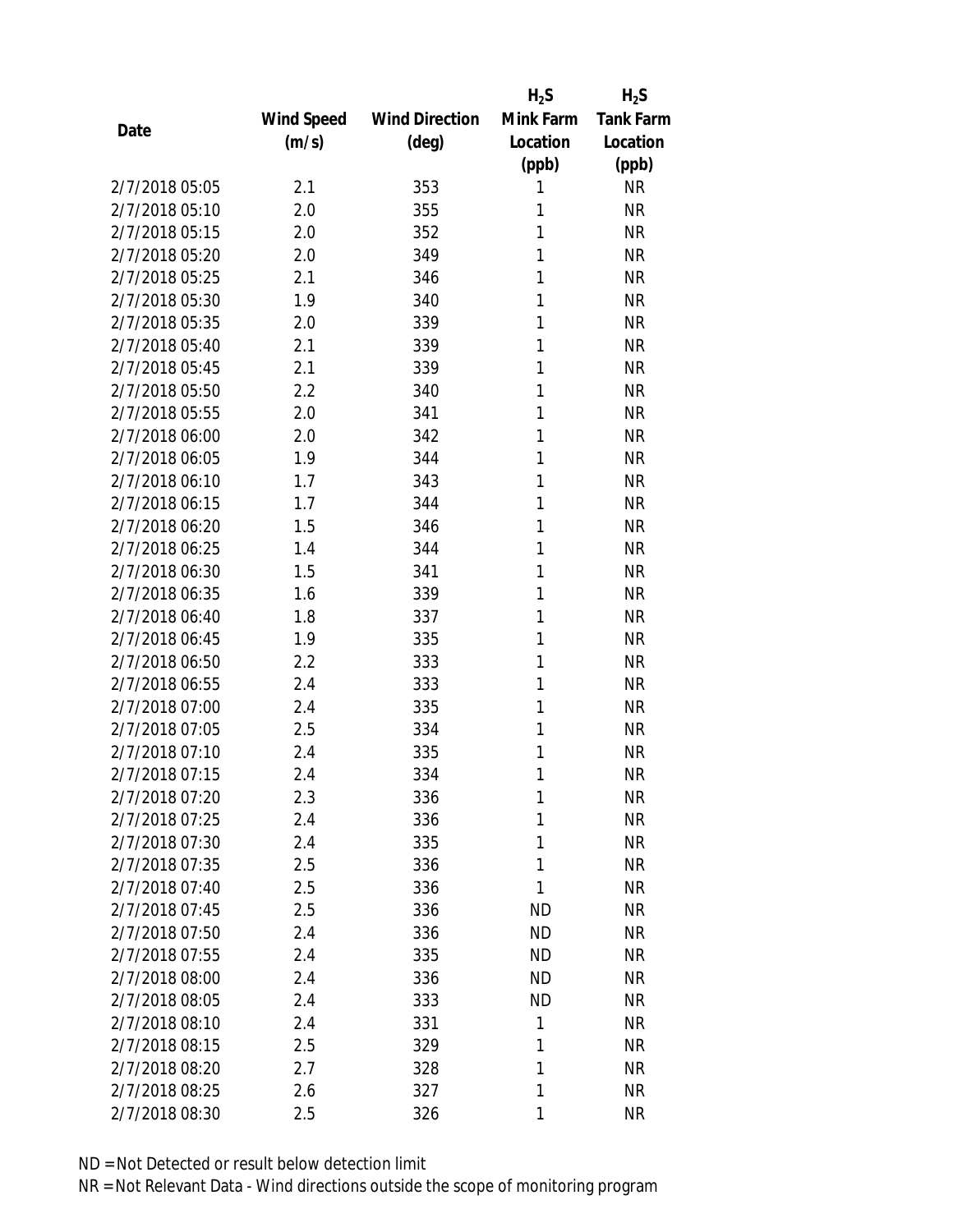|                |            |                       | $H_2S$    | $H_2S$           |
|----------------|------------|-----------------------|-----------|------------------|
|                | Wind Speed | <b>Wind Direction</b> | Mink Farm | <b>Tank Farm</b> |
| Date           | (m/s)      | $(\text{deg})$        | Location  | Location         |
|                |            |                       | (ppb)     | (ppb)            |
| 2/7/2018 08:35 | 2.4        | 328                   | 1         | <b>NR</b>        |
| 2/7/2018 08:40 | 2.4        | 329                   | 1         | <b>NR</b>        |
| 2/7/2018 08:45 | 2.3        | 331                   | <b>ND</b> | <b>NR</b>        |
| 2/7/2018 08:50 | 2.1        | 331                   | <b>ND</b> | <b>NR</b>        |
| 2/7/2018 08:55 | 2.0        | 332                   | <b>ND</b> | <b>NR</b>        |
| 2/7/2018 09:00 | 2.1        | 334                   | <b>ND</b> | <b>NR</b>        |
| 2/7/2018 09:05 | 2.1        | 334                   | <b>ND</b> | <b>NR</b>        |
| 2/7/2018 09:10 | 2.1        | 334                   | <b>ND</b> | <b>NR</b>        |
| 2/7/2018 09:15 | 2.2        | 334                   | <b>ND</b> | <b>NR</b>        |
| 2/7/2018 09:20 | 2.1        | 334                   | <b>ND</b> | <b>NR</b>        |
| 2/7/2018 09:25 | 2.1        | 334                   | 1         | <b>NR</b>        |
| 2/7/2018 09:30 | 2.0        | 332                   | <b>ND</b> | <b>NR</b>        |
| 2/7/2018 09:35 | 2.0        | 326                   | <b>ND</b> | <b>NR</b>        |
| 2/7/2018 09:40 | 1.9        | 320                   | <b>ND</b> | <b>NR</b>        |
| 2/7/2018 09:45 | 1.9        | 312                   | 1         | <b>NR</b>        |
| 2/7/2018 09:50 | 2.0        | 308                   | 1         | <b>NR</b>        |
| 2/7/2018 09:55 | 2.1        | 300                   | 1         | <b>NR</b>        |
| 2/7/2018 10:00 | 2.2        | 293                   | 1         | <b>NR</b>        |
| 2/7/2018 10:05 | 2.4        | 288                   | 1         | <b>NR</b>        |
| 2/7/2018 10:10 | 2.6        | 286                   | 1         | <b>NR</b>        |
| 2/7/2018 10:15 | 2.9        | 284                   | 1         | <b>NR</b>        |
| 2/7/2018 10:20 | 3.2        | 281                   | 1         | <b>NR</b>        |
| 2/7/2018 10:25 | 3.3        | 283                   | 1         | <b>NR</b>        |
| 2/7/2018 10:30 | 3.5        | 287                   | 1         | <b>NR</b>        |
| 2/7/2018 10:35 | 3.6        | 290                   | 1         | <b>NR</b>        |
| 2/7/2018 10:40 | 3.8        | 294                   | 1         | <b>NR</b>        |
| 2/7/2018 10:45 | 3.9        | 300                   | 1         | <b>NR</b>        |
| 2/7/2018 10:50 | 3.9        | 304                   | 1         | <b>NR</b>        |
| 2/7/2018 10:55 | 3.9        | 306                   | 1         | <b>NR</b>        |
| 2/7/2018 11:00 | 3.8        | 303                   | 1         | <b>NR</b>        |
| 2/7/2018 11:05 | 4.0        | 305                   | 1         | <b>NR</b>        |
| 2/7/2018 11:10 | 4.2        | 306                   | 1         | <b>NR</b>        |
| 2/7/2018 11:15 | 4.4        | 305                   | 1         | <b>NR</b>        |
| 2/7/2018 11:20 | 4.5        | 304                   | 1         | <b>NR</b>        |
| 2/7/2018 11:25 | 4.8        | 304                   | 1         | <b>NR</b>        |
| 2/7/2018 11:30 | 5.1        | 305                   | 1         | <b>NR</b>        |
| 2/7/2018 11:35 | 5.0        | 306                   | 1         | <b>NR</b>        |
| 2/7/2018 11:40 | 4.8        | 305                   | 1         | <b>NR</b>        |
| 2/7/2018 11:45 | 4.7        | 304                   | 1         | <b>NR</b>        |
| 2/7/2018 11:50 | 4.4        | 302                   | 1         | <b>NR</b>        |
| 2/7/2018 11:55 | 4.3        | 301                   | 1         | <b>NR</b>        |
| 2/7/2018 12:00 | 4.1        | 299                   | 1         | <b>NR</b>        |
|                |            |                       |           |                  |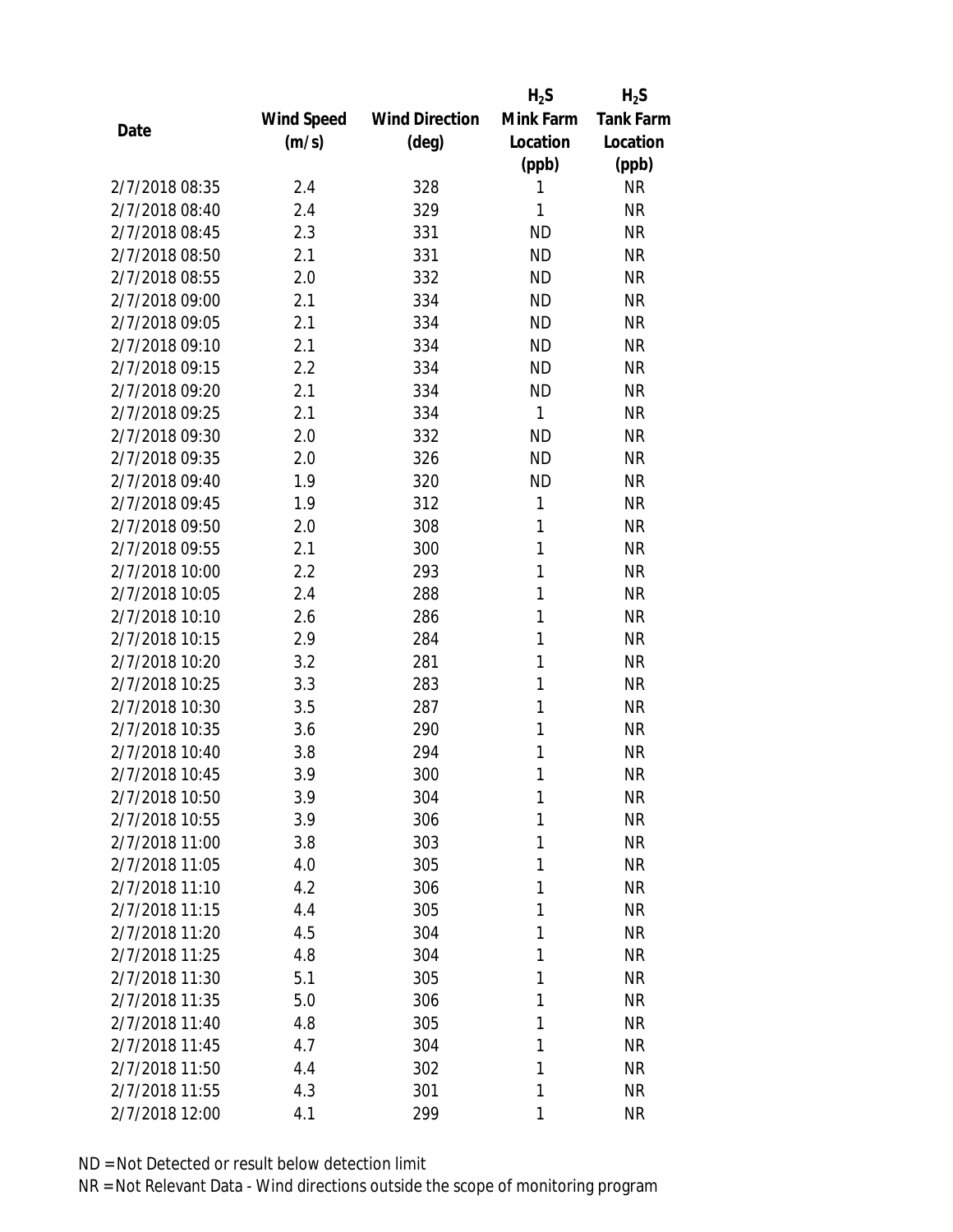|                |            |                       | $H_2S$    | $H_2S$           |
|----------------|------------|-----------------------|-----------|------------------|
|                | Wind Speed | <b>Wind Direction</b> | Mink Farm | <b>Tank Farm</b> |
| Date           | (m/s)      | (deg)                 | Location  | Location         |
|                |            |                       | (ppb)     | (ppb)            |
| 2/7/2018 12:05 | 4.0        | 296                   | 1         | <b>NR</b>        |
| 2/7/2018 12:10 | 4.0        | 296                   | 1         | <b>NR</b>        |
| 2/7/2018 12:15 | 4.0        | 297                   | 1         | <b>NR</b>        |
| 2/7/2018 12:20 | 4.1        | 296                   | 1         | <b>NR</b>        |
| 2/7/2018 12:25 | 4.0        | 292                   | 1         | <b>NR</b>        |
| 2/7/2018 12:30 | 4.1        | 292                   | 1         | <b>NR</b>        |
| 2/7/2018 12:35 | 4.0        | 292                   | 1         | <b>NR</b>        |
| 2/7/2018 12:40 | 4.0        | 289                   | 1         | <b>NR</b>        |
| 2/7/2018 12:45 | 4.1        | 286                   | 1         | <b>NR</b>        |
| 2/7/2018 12:50 | 4.2        | 288                   | 1         | <b>NR</b>        |
| 2/7/2018 12:55 | 4.2        | 287                   | 1         | <b>NR</b>        |
| 2/7/2018 13:00 | 4.2        | 290                   | 1         | <b>NR</b>        |
| 2/7/2018 13:05 | 4.5        | 292                   | 1         | <b>NR</b>        |
| 2/7/2018 13:10 | 4.6        | 295                   | 1         | <b>NR</b>        |
| 2/7/2018 13:15 | 4.7        | 298                   | <b>ND</b> | <b>NR</b>        |
| 2/7/2018 13:20 | 4.8        | 299                   | <b>ND</b> | <b>NR</b>        |
| 2/7/2018 13:25 | 4.9        | 302                   | <b>ND</b> | <b>NR</b>        |
| 2/7/2018 13:30 | 4.9        | 299                   | 1         | <b>NR</b>        |
| 2/7/2018 13:35 | 4.9        | 298                   | 1         | <b>NR</b>        |
| 2/7/2018 13:40 | 4.8        | 298                   | 1         | <b>NR</b>        |
| 2/7/2018 13:45 | 5.0        | 299                   | 1         | <b>NR</b>        |
| 2/7/2018 13:50 | 5.0        | 299                   | 1         | <b>NR</b>        |
| 2/7/2018 13:55 | 4.9        | 296                   | 1         | <b>NR</b>        |
| 2/7/2018 14:00 | 4.9        | 295                   | 1         | <b>NR</b>        |
| 2/7/2018 14:05 | 4.8        | 295                   | 1         | <b>NR</b>        |
| 2/7/2018 14:10 | 4.8        | 297                   | 1         | <b>NR</b>        |
| 2/7/2018 14:15 | 4.6        | 297                   | 1         | <b>NR</b>        |
| 2/7/2018 14:20 | 4.4        | 295                   | 1         | <b>NR</b>        |
| 2/7/2018 14:25 | 4.2        | 296                   | 1         | <b>NR</b>        |
| 2/7/2018 14:30 | 4.0        | 294                   | 1         | <b>NR</b>        |
| 2/7/2018 14:35 | 3.9        | 289                   | 1         | <b>NR</b>        |
| 2/7/2018 14:40 | 3.8        | 284                   | 1         | NR               |
| 2/7/2018 14:45 | 3.8        | 280                   | 1         | <b>NR</b>        |
| 2/7/2018 14:50 | 3.9        | 276                   | 1         | <b>NR</b>        |
| 2/7/2018 14:55 | 4.1        | 275                   | 1         | 1                |
| 2/7/2018 15:00 | 4.2        | 275                   | 1         | 1                |
| 2/7/2018 15:05 | 4.3        | 277                   | 1         | <b>NR</b>        |
| 2/7/2018 15:10 | 4.4        | 276                   | 1         | <b>NR</b>        |
| 2/7/2018 15:15 | 4.3        | 274                   | 1         | 1                |
| 2/7/2018 15:20 | 4.4        | 274                   | 1         | 1                |
| 2/7/2018 15:25 | 4.4        | 273                   | 1         | $\overline{2}$   |
| 2/7/2018 15:30 | 4.5        | 275                   | 1         | 1                |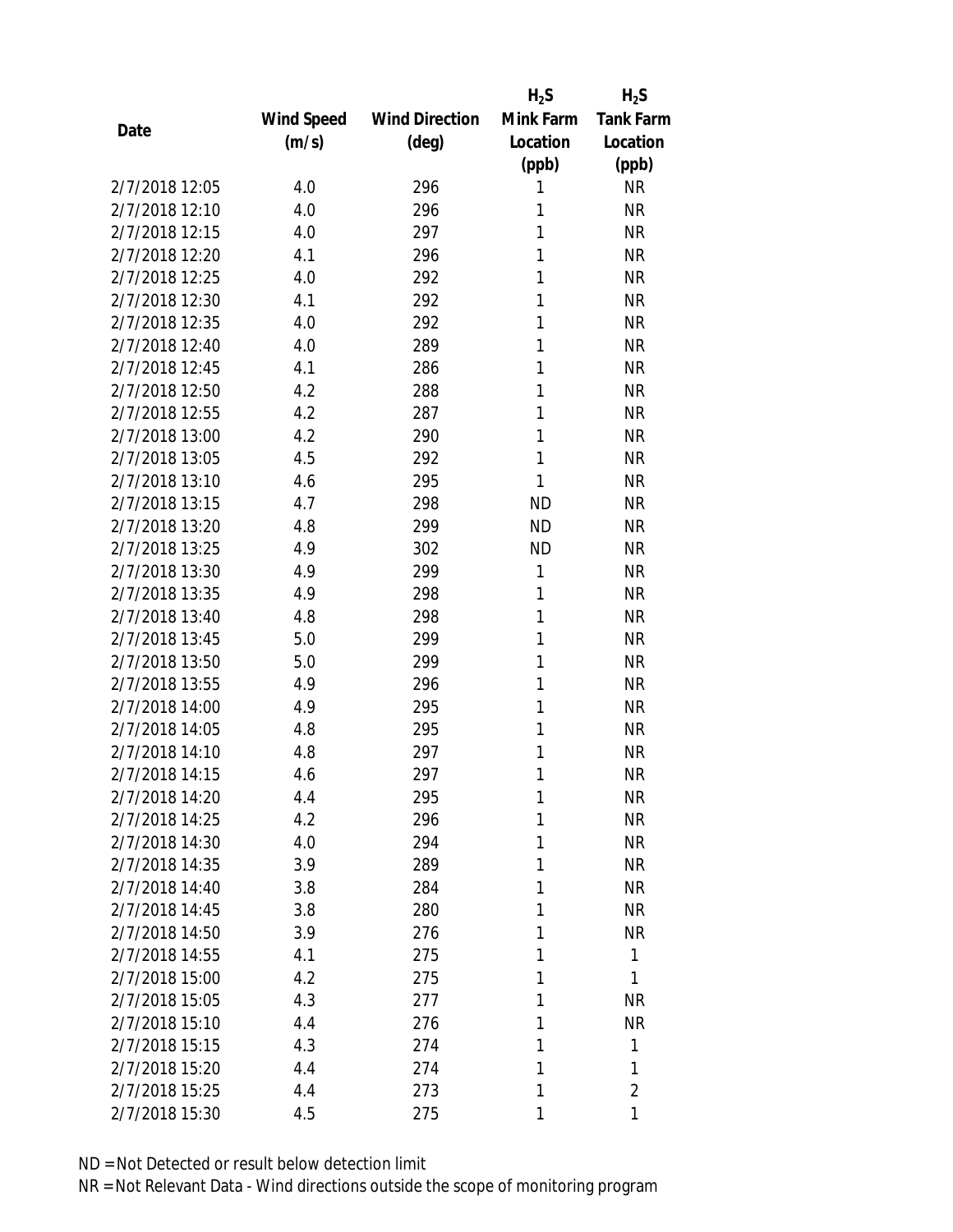|                |            |                       | $H_2S$    | $H_2S$           |
|----------------|------------|-----------------------|-----------|------------------|
|                | Wind Speed | <b>Wind Direction</b> | Mink Farm | <b>Tank Farm</b> |
| Date           | (m/s)      | (deg)                 | Location  | Location         |
|                |            |                       | (ppb)     | (ppb)            |
| 2/7/2018 15:35 | 4.6        | 276                   | 1         | <b>NR</b>        |
| 2/7/2018 15:40 | 4.5        | 278                   | 1         | <b>NR</b>        |
| 2/7/2018 15:45 | 4.6        | 280                   | 1         | <b>NR</b>        |
| 2/7/2018 15:50 | 4.8        | 283                   | 1         | <b>NR</b>        |
| 2/7/2018 15:55 | 4.8        | 286                   | 1         | <b>NR</b>        |
| 2/7/2018 16:00 | 4.9        | 286                   | 1         | <b>NR</b>        |
| 2/7/2018 16:05 | 4.9        | 285                   | 1         | <b>NR</b>        |
| 2/7/2018 16:10 | 5.0        | 283                   | 1         | <b>NR</b>        |
| 2/7/2018 16:15 | 5.0        | 281                   | 1         | <b>NR</b>        |
| 2/7/2018 16:20 | 4.9        | 279                   | 1         | <b>NR</b>        |
| 2/7/2018 16:25 | 4.8        | 278                   | 1         | <b>NR</b>        |
| 2/7/2018 16:30 | 4.7        | 278                   | 1         | <b>NR</b>        |
| 2/7/2018 16:35 | 4.7        | 278                   | 1         | <b>NR</b>        |
| 2/7/2018 16:40 | 4.7        | 282                   | 1         | <b>NR</b>        |
| 2/7/2018 16:45 | 4.6        | 285                   | 1         | <b>NR</b>        |
| 2/7/2018 16:50 | 4.5        | 285                   | 1         | <b>NR</b>        |
| 2/7/2018 16:55 | 4.4        | 285                   | 1         | <b>NR</b>        |
| 2/7/2018 17:00 | 4.2        | 285                   | 1         | <b>NR</b>        |
| 2/7/2018 17:05 | 3.8        | 283                   | 1         | <b>NR</b>        |
| 2/7/2018 17:10 | 3.6        | 278                   | 1         | <b>NR</b>        |
| 2/7/2018 17:15 | 3.6        | 276                   | 1         | <b>NR</b>        |
| 2/7/2018 17:20 | 3.6        | 277                   | 1         | <b>NR</b>        |
| 2/7/2018 17:25 | 3.4        | 279                   | 1         | <b>NR</b>        |
| 2/7/2018 17:30 | 3.5        | 279                   | 1         | <b>NR</b>        |
| 2/7/2018 17:35 | 3.7        | 281                   | 1         | <b>NR</b>        |
| 2/7/2018 17:40 | 3.6        | 283                   | 1         | <b>NR</b>        |
| 2/7/2018 17:45 | 3.6        | 283                   | 1         | <b>NR</b>        |
| 2/7/2018 17:50 | 3.6        | 283                   | 1         | <b>NR</b>        |
| 2/7/2018 17:55 | 3.8        | 285                   | 1         | <b>NR</b>        |
| 2/7/2018 18:00 | 4.0        | 289                   | 1         | <b>NR</b>        |
| 2/7/2018 18:05 | 3.8        | 291                   | 1         | <b>NR</b>        |
| 2/7/2018 18:10 | 3.9        | 293                   | 1         | <b>NR</b>        |
| 2/7/2018 18:15 | 4.1        | 293                   | 1         | <b>NR</b>        |
| 2/7/2018 18:20 | 4.2        | 293                   | 1         | <b>NR</b>        |
| 2/7/2018 18:25 | 4.0        | 291                   | 1         | <b>NR</b>        |
| 2/7/2018 18:30 | 4.0        | 287                   | 1         | <b>NR</b>        |
| 2/7/2018 18:35 | 4.3        | 285                   | 1         | <b>NR</b>        |
| 2/7/2018 18:40 | 4.5        | 288                   | 1         | <b>NR</b>        |
| 2/7/2018 18:45 | 4.4        | 292                   | 1         | <b>NR</b>        |
| 2/7/2018 18:50 | 4.5        | 294                   | 1         | <b>NR</b>        |
| 2/7/2018 18:55 | 4.7        | 296                   | 1         | <b>NR</b>        |
| 2/7/2018 19:00 | 4.6        | 301                   | 1         | <b>NR</b>        |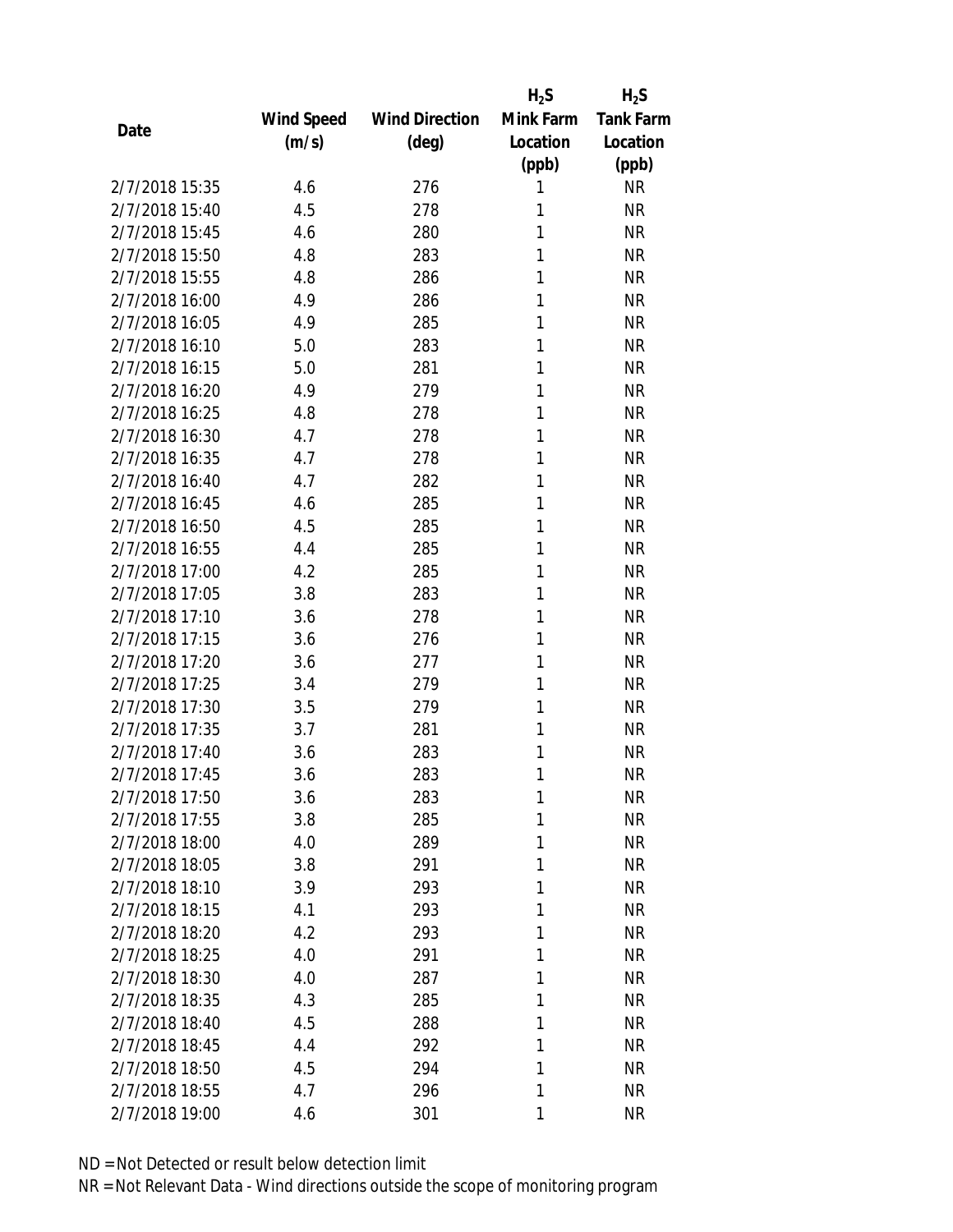|                |                   |                       | $H_2S$    | $H_2S$           |
|----------------|-------------------|-----------------------|-----------|------------------|
|                | <b>Wind Speed</b> | <b>Wind Direction</b> | Mink Farm | <b>Tank Farm</b> |
| Date           | (m/s)             | $(\text{deg})$        | Location  | Location         |
|                |                   |                       | (ppb)     | (ppb)            |
| 2/7/2018 19:05 | 4.6               | 304                   | 1         | <b>NR</b>        |
| 2/7/2018 19:10 | 4.6               | 305                   | 1         | <b>NR</b>        |
| 2/7/2018 19:15 | 4.6               | 308                   | 1         | <b>NR</b>        |
| 2/7/2018 19:20 | 4.5               | 312                   | 1         | <b>NR</b>        |
| 2/7/2018 19:25 | 4.4               | 314                   | 1         | <b>NR</b>        |
| 2/7/2018 19:30 | 4.4               | 316                   | 1         | <b>NR</b>        |
| 2/7/2018 19:35 | 4.3               | 318                   | 1         | <b>NR</b>        |
| 2/7/2018 19:40 | 4.1               | 319                   | <b>ND</b> | <b>NR</b>        |
| 2/7/2018 19:45 | 4.0               | 318                   | <b>ND</b> | <b>NR</b>        |
| 2/7/2018 19:50 | 4.2               | 316                   | <b>ND</b> | <b>NR</b>        |
| 2/7/2018 19:55 | 4.2               | 315                   | <b>ND</b> | <b>NR</b>        |
| 2/7/2018 20:00 | 4.3               | 314                   | <b>ND</b> | <b>NR</b>        |
| 2/7/2018 20:05 | 4.3               | 313                   | <b>ND</b> | <b>NR</b>        |
| 2/7/2018 20:10 | 4.4               | 309                   | <b>ND</b> | <b>NR</b>        |
| 2/7/2018 20:15 | 4.2               | 308                   | <b>ND</b> | <b>NR</b>        |
| 2/7/2018 20:20 | 3.9               | 307                   | <b>ND</b> | <b>NR</b>        |
| 2/7/2018 20:25 | 3.8               | 307                   | <b>ND</b> | <b>NR</b>        |
| 2/7/2018 20:30 | 3.5               | 305                   | <b>ND</b> | <b>NR</b>        |
| 2/7/2018 20:35 | 3.3               | 303                   | <b>ND</b> | <b>NR</b>        |
| 2/7/2018 20:40 | 3.2               | 304                   | <b>ND</b> | <b>NR</b>        |
| 2/7/2018 20:45 | 3.3               | 305                   | 1         | <b>NR</b>        |
| 2/7/2018 20:50 | 3.3               | 305                   | <b>ND</b> | <b>NR</b>        |
| 2/7/2018 20:55 | 3.1               | 303                   | 1         | <b>NR</b>        |
| 2/7/2018 21:00 | 3.0               | 301                   | 1         | <b>NR</b>        |
| 2/7/2018 21:05 | 2.9               | 296                   | 1         | <b>NR</b>        |
| 2/7/2018 21:10 | 2.8               | 292                   | 1         | <b>NR</b>        |
| 2/7/2018 21:15 | 2.5               | 285                   | 1         | <b>NR</b>        |
| 2/7/2018 21:20 | 2.4               | 280                   | 1         | <b>NR</b>        |
| 2/7/2018 21:25 | 2.4               | 277                   | 1         | <b>NR</b>        |
| 2/7/2018 21:30 | 2.4               | 273                   | 1         | 1                |
| 2/7/2018 21:35 | 2.3               | 271                   | 1         | 1                |
| 2/7/2018 21:40 | 2.3               | 269                   | 1         | 1                |
| 2/7/2018 21:45 | 2.3               | 270                   | 1         | $\overline{2}$   |
| 2/7/2018 21:50 | 2.2               | 267                   | 1         | $\overline{2}$   |
| 2/7/2018 21:55 | 2.0               | 266                   | 1         | $\overline{2}$   |
| 2/7/2018 22:00 | 1.9               | 271                   | 1         | $\overline{2}$   |
| 2/7/2018 22:05 | 1.6               | 276                   | 1         | <b>NR</b>        |
| 2/7/2018 22:10 | 1.4               | 275                   | 1         | 1                |
| 2/7/2018 22:15 | 1.2               | 275                   | 1         | 1                |
| 2/7/2018 22:20 | 1.1               | 275                   | 1         | 1                |
| 2/7/2018 22:25 | 1.1               | 270                   | 1         | 1                |
| 2/7/2018 22:30 | 1.2               | 257                   | 1         | 1                |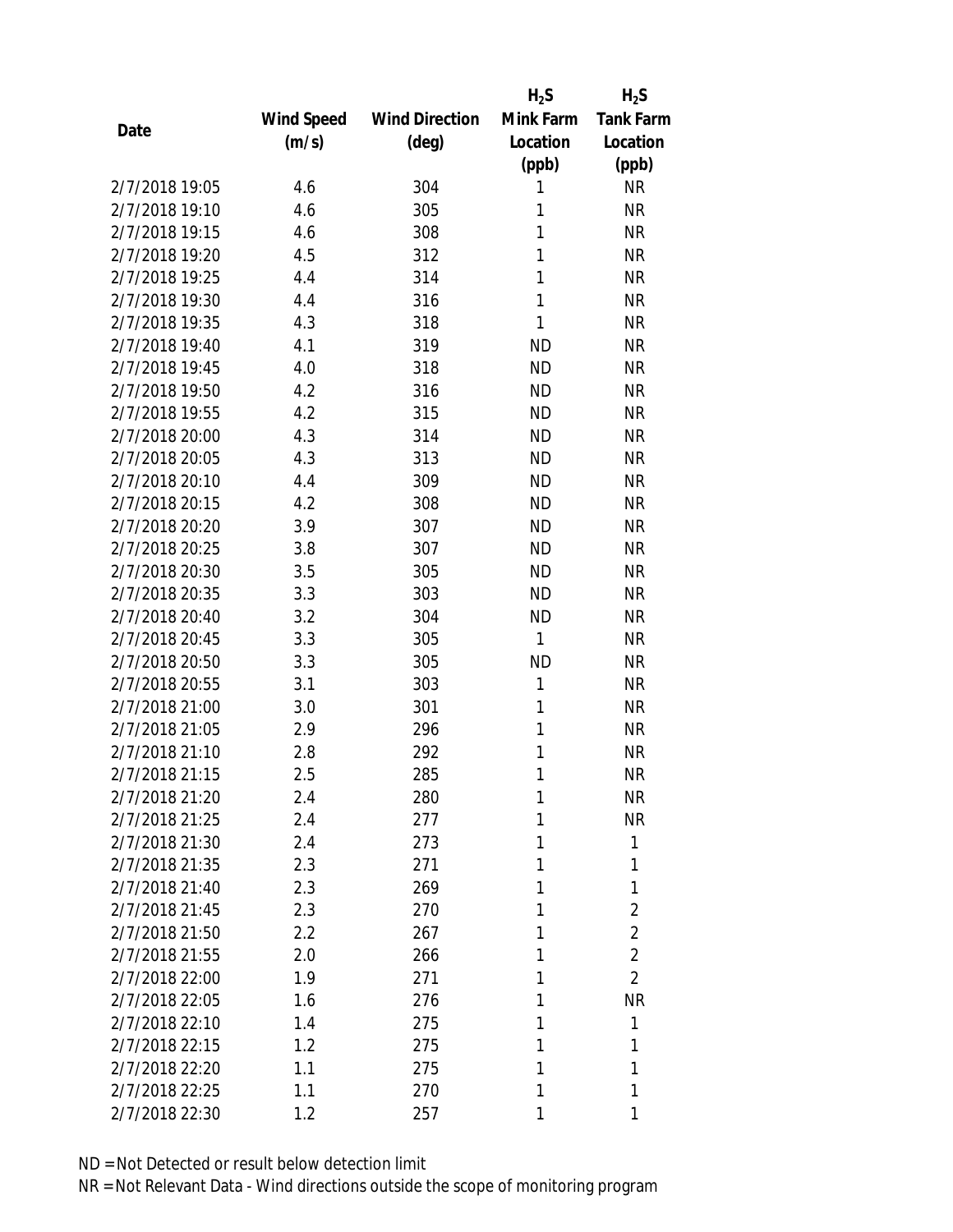|                |            |                       | $H_2S$       | $H_2S$           |
|----------------|------------|-----------------------|--------------|------------------|
|                | Wind Speed | <b>Wind Direction</b> | Mink Farm    | <b>Tank Farm</b> |
| Date           | (m/s)      | $(\text{deg})$        | Location     | Location         |
|                |            |                       | (ppb)        | (ppb)            |
| 2/7/2018 22:35 | 1.5        | 252                   | 1            | 1                |
| 2/7/2018 22:40 | 1.6        | 253                   | 1            | 1                |
| 2/7/2018 22:45 | 2.0        | 251                   | 1            | $\overline{2}$   |
| 2/7/2018 22:50 | 2.2        | 253                   | 1            | $\overline{2}$   |
| 2/7/2018 22:55 | 2.2        | 253                   | 1            | $\overline{2}$   |
| 2/7/2018 23:00 | 2.3        | 253                   | 1            | 1                |
| 2/7/2018 23:05 | 2.3        | 255                   | 1            | 1                |
| 2/7/2018 23:10 | 2.3        | 255                   | 1            | 1                |
| 2/7/2018 23:15 | 2.2        | 254                   | 1            | $\overline{2}$   |
| 2/7/2018 23:20 | 2.0        | 254                   | 1            | $\overline{2}$   |
| 2/7/2018 23:25 | 1.6        | 253                   | <b>ND</b>    | $\overline{2}$   |
| 2/7/2018 23:30 | 1.4        | 254                   | $\mathbf{1}$ | $\overline{2}$   |
| 2/7/2018 23:35 | 1.2        | 253                   | <b>ND</b>    | $\overline{2}$   |
| 2/7/2018 23:40 | 1.1        | 261                   | 1            | $\overline{2}$   |
| 2/7/2018 23:45 | 1.0        | 265                   | 1            | $\overline{2}$   |
| 2/7/2018 23:50 | 1.1        | 263                   | 1            | $\overline{2}$   |
| 2/7/2018 23:55 | 1.2        | 262                   | 1            | $\overline{2}$   |
| 2/7/2018 24:00 | 1.4        | 259                   | 1            | $\overline{2}$   |
| 2/8/2018 00:05 | 1.5        | 256                   | 1            | $\overline{2}$   |
| 2/8/2018 00:10 | 1.7        | 251                   | 1            | $\overline{2}$   |
| 2/8/2018 00:15 | 1.7        | 248                   | 1            | $\overline{2}$   |
| 2/8/2018 00:20 | 1.9        | 248                   | 1            | $\overline{2}$   |
| 2/8/2018 00:25 | 2.0        | 248                   | 1            | 1                |
| 2/8/2018 00:30 | 1.9        | 247                   | 1            | 1                |
| 2/8/2018 00:35 | 1.7        | 244                   | 1            | 1                |
| 2/8/2018 00:40 | 1.5        | 246                   | 1            | 1                |
| 2/8/2018 00:45 | 1.5        | 251                   | 1            | 1                |
| 2/8/2018 00:50 | 1.4        | 256                   | 1            | $\overline{2}$   |
| 2/8/2018 00:55 | 1.4        | 262                   | 1            | $\overline{2}$   |
| 2/8/2018 01:00 | 1.4        | 270                   | 1            | $\overline{2}$   |
| 2/8/2018 01:05 | 1.3        | 277                   | 1            | <b>NR</b>        |
| 2/8/2018 01:10 | 1.3        | 274                   | 1            | $\overline{2}$   |
| 2/8/2018 01:15 | 1.3        | 270                   | 1            | $\overline{2}$   |
| 2/8/2018 01:20 | 1.1        | 265                   | 1            | 1                |
| 2/8/2018 01:25 | 1.0        | 259                   | 1            | 1                |
| 2/8/2018 01:30 | 1.0        | 249                   | 1            | 1                |
| 2/8/2018 01:35 | 1.1        | 241                   | 1            | 1                |
| 2/8/2018 01:40 | 1.2        | 238                   | 1            | 1                |
| 2/8/2018 01:45 | 1.4        | 237                   | 1            | 1                |
| 2/8/2018 01:50 | 1.6        | 235                   | 1            | $\overline{2}$   |
| 2/8/2018 01:55 | 1.8        | 231                   | 1            | 1                |
| 2/8/2018 02:00 | 1.9        | 229                   | <b>NR</b>    | 1                |
|                |            |                       |              |                  |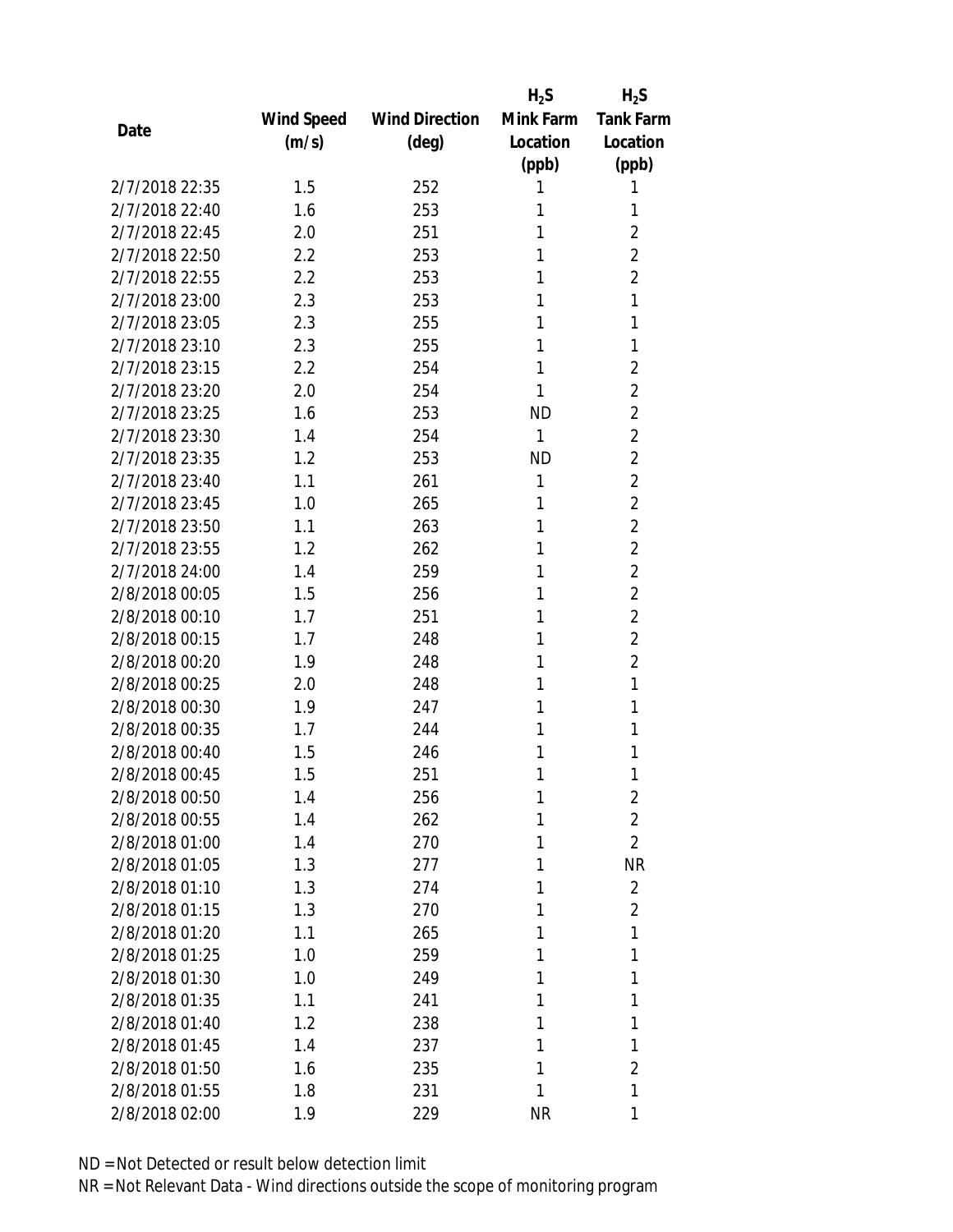|                |            |                       | $H_2S$    | $H_2S$           |
|----------------|------------|-----------------------|-----------|------------------|
|                | Wind Speed | <b>Wind Direction</b> | Mink Farm | <b>Tank Farm</b> |
| Date           | (m/s)      | $(\text{deg})$        | Location  | Location         |
|                |            |                       | (ppb)     | (ppb)            |
| 2/8/2018 02:05 | 2.0        | 230                   | 1         | 1                |
| 2/8/2018 02:10 | 2.0        | 232                   | 1         | 1                |
| 2/8/2018 02:15 | 2.0        | 231                   | 1         | 1                |
| 2/8/2018 02:20 | 2.0        | 231                   | 1         | 1                |
| 2/8/2018 02:25 | 1.9        | 231                   | 1         | $\overline{2}$   |
| 2/8/2018 02:30 | 2.0        | 230                   | 1         | 1                |
| 2/8/2018 02:35 | 2.0        | 230                   | <b>ND</b> | 1                |
| 2/8/2018 02:40 | 2.1        | 229                   | <b>NR</b> | $\overline{2}$   |
| 2/8/2018 02:45 | 2.1        | 229                   | <b>NR</b> | 1                |
| 2/8/2018 02:50 | 2.1        | 232                   | <b>ND</b> | 1                |
| 2/8/2018 02:55 | 2.2        | 236                   | 1         | 1                |
| 2/8/2018 03:00 | 2.1        | 237                   | 1         | 1                |
| 2/8/2018 03:05 | 2.1        | 237                   | 1         | 1                |
| 2/8/2018 03:10 | 2.1        | 236                   | 1         | 1                |
| 2/8/2018 03:15 | 2.1        | 237                   | 1         | $\overline{2}$   |
| 2/8/2018 03:20 | 2.0        | 233                   | 1         | $\overline{2}$   |
| 2/8/2018 03:25 | 2.0        | 230                   | 1         | $\overline{2}$   |
| 2/8/2018 03:30 | 2.0        | 231                   | 1         | $\overline{2}$   |
| 2/8/2018 03:35 | 2.0        | 234                   | 1         | $\overline{2}$   |
| 2/8/2018 03:40 | 2.0        | 234                   | 1         | $\overline{2}$   |
| 2/8/2018 03:45 | 2.0        | 236                   | 1         | 1                |
| 2/8/2018 03:50 | 2.2        | 239                   | 1         | 1                |
| 2/8/2018 03:55 | 2.2        | 241                   | 1         | 1                |
| 2/8/2018 04:00 | 2.3        | 243                   | 1         | 1                |
| 2/8/2018 04:05 | 2.3        | 242                   | 1         | 1                |
| 2/8/2018 04:10 | 2.3        | 239                   | 1         | 1                |
| 2/8/2018 04:15 | 2.3        | 235                   | 1         | 1                |
| 2/8/2018 04:20 | 2.3        | 231                   | 1         | 1                |
| 2/8/2018 04:25 | 2.2        | 227                   | <b>NR</b> | 1                |
| 2/8/2018 04:30 | $2.2\,$    | 223                   | <b>NR</b> | 1                |
| 2/8/2018 04:35 | 2.2        | 225                   | <b>NR</b> | 1                |
| 2/8/2018 04:40 | 2.2        | 227                   | <b>NR</b> | 1                |
| 2/8/2018 04:45 | 2.0        | 230                   | 1         | 1                |
| 2/8/2018 04:50 | 2.0        | 235                   | 1         | 1                |
| 2/8/2018 04:55 | 2.0        | 241                   | 1         | $\overline{2}$   |
| 2/8/2018 05:00 | 1.9        | 243                   | 1         | $\overline{2}$   |
| 2/8/2018 05:05 | 1.8        | 240                   | 1         | 1                |
| 2/8/2018 05:10 | 1.7        | 240                   | 1         | 1                |
| 2/8/2018 05:15 | 1.6        | 239                   | 1         | $\overline{2}$   |
| 2/8/2018 05:20 | 1.6        | 240                   | 1         | $\overline{2}$   |
| 2/8/2018 05:25 | 1.5        | 237                   | 1         | $\overline{2}$   |
| 2/8/2018 05:30 | 1.5        | 237                   | 1         | $\overline{2}$   |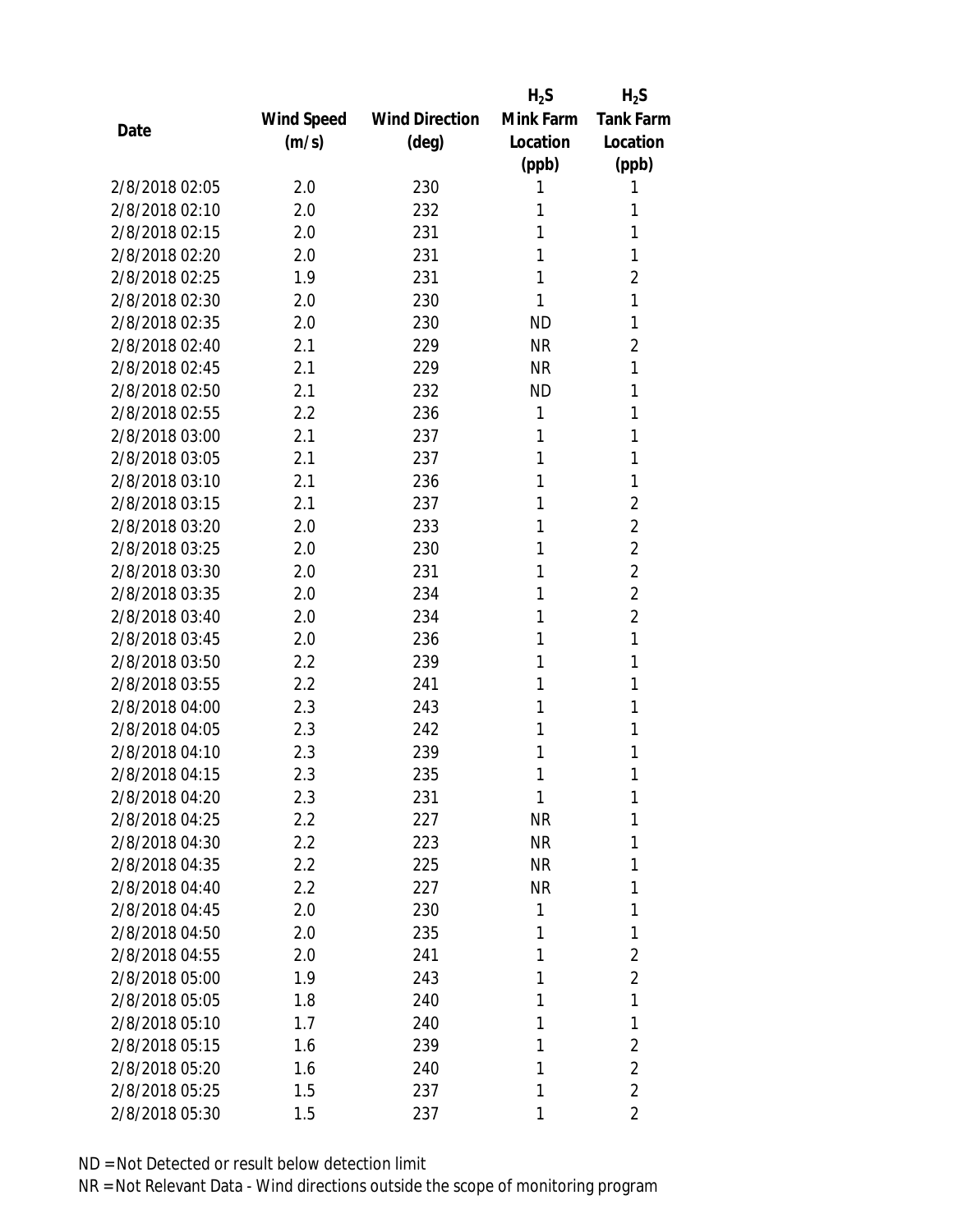|                |            |                       | $H_2S$    | $H_2S$           |
|----------------|------------|-----------------------|-----------|------------------|
|                | Wind Speed | <b>Wind Direction</b> | Mink Farm | <b>Tank Farm</b> |
| Date           | (m/s)      | (deg)                 | Location  | Location         |
|                |            |                       | (ppb)     | (ppb)            |
| 2/8/2018 05:35 | 1.5        | 241                   | 1         | 2                |
| 2/8/2018 05:40 | 1.6        | 244                   | <b>ND</b> | $\overline{2}$   |
| 2/8/2018 05:45 | 1.6        | 242                   | <b>ND</b> | $\overline{2}$   |
| 2/8/2018 05:50 | 1.7        | 239                   | <b>ND</b> | $\overline{2}$   |
| 2/8/2018 05:55 | 1.8        | 241                   | 1         | $\overline{2}$   |
| 2/8/2018 06:00 | 1.8        | 242                   | 1         | $\overline{2}$   |
| 2/8/2018 06:05 | 1.9        | 240                   | 1         | $\overline{2}$   |
| 2/8/2018 06:10 | 2.0        | 237                   | 1         | $\overline{2}$   |
| 2/8/2018 06:15 | 2.0        | 235                   | 1         | 1                |
| 2/8/2018 06:20 | 2.1        | 233                   | 1         | $\overline{2}$   |
| 2/8/2018 06:25 | 2.1        | 229                   | <b>NR</b> | $\overline{2}$   |
| 2/8/2018 06:30 | 2.1        | 228                   | <b>NR</b> | $\overline{2}$   |
| 2/8/2018 06:35 | 2.2        | 229                   | <b>NR</b> | $\overline{2}$   |
| 2/8/2018 06:40 | 2.2        | 230                   | 1         | $\overline{2}$   |
| 2/8/2018 06:45 | 2.2        | 234                   | 1         | $\overline{2}$   |
| 2/8/2018 06:50 | 2.1        | 233                   | 1         | 1                |
| 2/8/2018 06:55 | 1.9        | 233                   | 1         | 1                |
| 2/8/2018 07:00 | 1.8        | 231                   | 1         | 1                |
| 2/8/2018 07:05 | 1.7        | 227                   | <b>NR</b> | 1                |
| 2/8/2018 07:10 | 1.7        | 225                   | <b>NR</b> | 1                |
| 2/8/2018 07:15 | 1.8        | 221                   | <b>NR</b> | 1                |
| 2/8/2018 07:20 | 1.8        | 221                   | <b>NR</b> | 1                |
| 2/8/2018 07:25 | 2.0        | 217                   | <b>NR</b> | 1                |
| 2/8/2018 07:30 | 2.0        | 216                   | <b>NR</b> | 1                |
| 2/8/2018 07:35 | 1.9        | 217                   | <b>NR</b> | 1                |
| 2/8/2018 07:40 | 1.7        | 218                   | <b>NR</b> | 1                |
| 2/8/2018 07:45 | 1.5        | 220                   | <b>NR</b> | 1                |
| 2/8/2018 07:50 | 1.5        | 224                   | ΝR        | 1                |
| 2/8/2018 07:55 | 1.4        | 227                   | <b>NR</b> | 1                |
| 2/8/2018 08:00 | 1.4        | 228                   | <b>NR</b> | 1                |
| 2/8/2018 08:05 | 1.4        | 224                   | <b>NR</b> | 1                |
| 2/8/2018 08:10 | 1.5        | 215                   | <b>NR</b> | 1                |
| 2/8/2018 08:15 | 1.6        | 206                   | NR        | $\overline{2}$   |
| 2/8/2018 08:20 | 1.5        | 195                   | <b>NR</b> | $\overline{2}$   |
| 2/8/2018 08:25 | 1.5        | 186                   | NR        | $\overline{2}$   |
| 2/8/2018 08:30 | 1.5        | 178                   | <b>NR</b> | $\overline{2}$   |
| 2/8/2018 08:35 | 1.4        | 174                   | ΝR        | 1                |
| 2/8/2018 08:40 | 1.4        | 181                   | ΝR        | 1                |
| 2/8/2018 08:45 | 1.5        | 188                   | <b>NR</b> | $\overline{2}$   |
| 2/8/2018 08:50 | 1.6        | 197                   | NR        | $\overline{2}$   |
| 2/8/2018 08:55 | 1.6        | 207                   | <b>NR</b> | 1                |
| 2/8/2018 09:00 | 1.7        | 217                   | <b>NR</b> | 1                |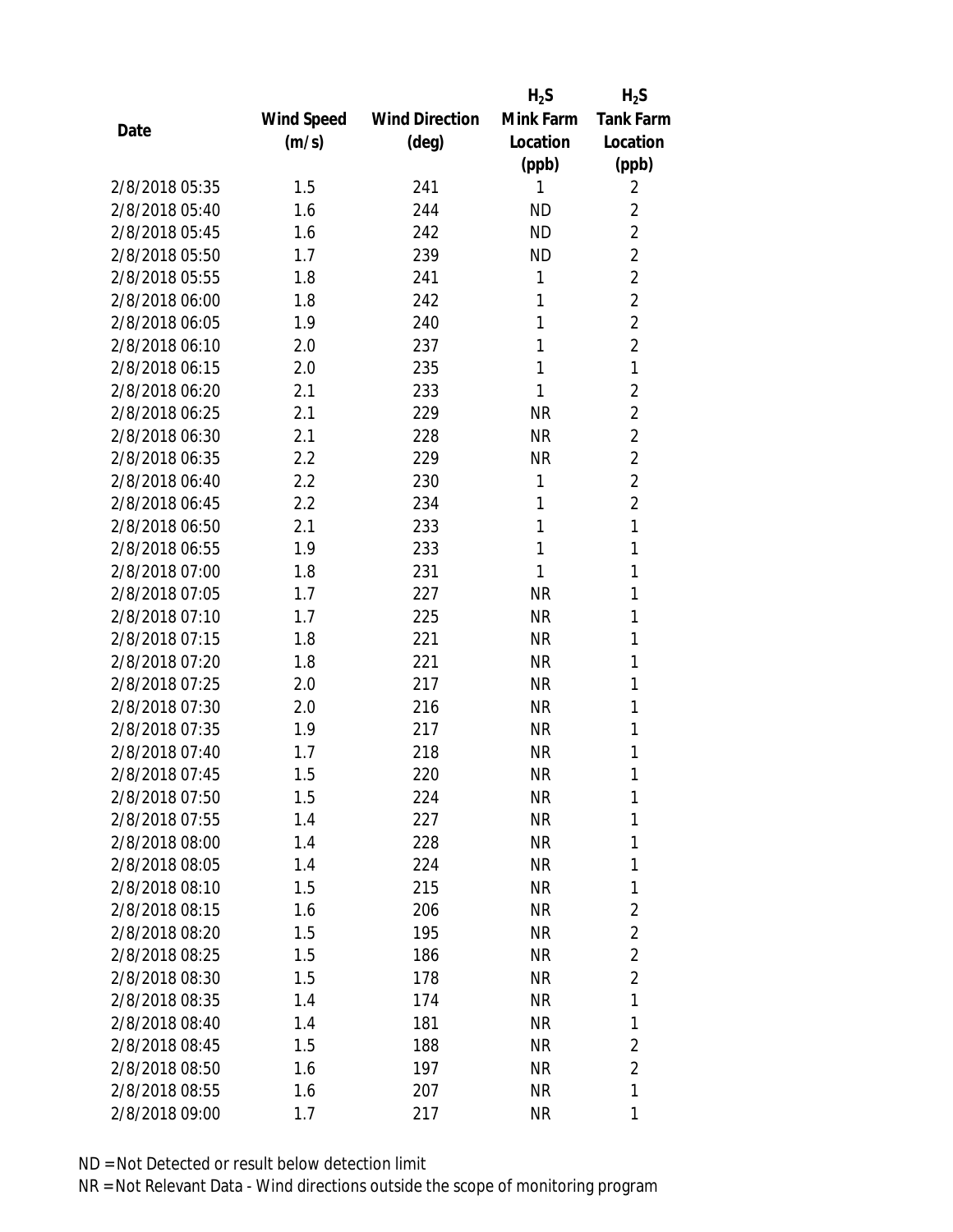|                |                   |                       | $H_2S$    | $H_2S$           |
|----------------|-------------------|-----------------------|-----------|------------------|
|                | <b>Wind Speed</b> | <b>Wind Direction</b> | Mink Farm | <b>Tank Farm</b> |
| Date           | (m/s)             | $(\text{deg})$        | Location  | Location         |
|                |                   |                       | (ppb)     | (ppb)            |
| 2/8/2018 09:05 | 1.7               | 227                   | <b>NR</b> | 1                |
| 2/8/2018 09:10 | 1.8               | 228                   | <b>NR</b> | 1                |
| 2/8/2018 09:15 | 1.9               | 228                   | <b>NR</b> | 1                |
| 2/8/2018 09:20 | 2.0               | 230                   | 1         | 1                |
| 2/8/2018 09:25 | 2.1               | 229                   | <b>NR</b> | 1                |
| 2/8/2018 09:30 | 2.2               | 228                   | <b>NR</b> | 1                |
| 2/8/2018 09:35 | 2.2               | 224                   | <b>NR</b> | $\overline{2}$   |
| 2/8/2018 09:40 | 2.1               | 220                   | <b>NR</b> | $\overline{2}$   |
| 2/8/2018 09:45 | 2.1               | 219                   | <b>NR</b> | $\overline{2}$   |
| 2/8/2018 09:50 | 2.1               | 218                   | <b>NR</b> | $\overline{2}$   |
| 2/8/2018 09:55 | 2.1               | 217                   | <b>NR</b> | $\overline{2}$   |
| 2/8/2018 10:00 | 2.1               | 214                   | <b>NR</b> | $\overline{2}$   |
| 2/8/2018 10:05 | 2.2               | 213                   | <b>NR</b> | $\overline{2}$   |
| 2/8/2018 10:10 | 2.3               | 217                   | <b>NR</b> | $\overline{2}$   |
| 2/8/2018 10:15 | 2.4               | 217                   | <b>NR</b> | $\overline{2}$   |
| 2/8/2018 10:20 | 2.5               | 218                   | <b>NR</b> | $\overline{2}$   |
| 2/8/2018 10:25 | 2.6               | 217                   | <b>NR</b> | $\overline{2}$   |
| 2/8/2018 10:30 | 2.7               | 220                   | <b>NR</b> | $\overline{2}$   |
| 2/8/2018 10:35 | 2.7               | 222                   | <b>NR</b> | 1                |
| 2/8/2018 10:40 | 2.8               | 223                   | <b>NR</b> | 1                |
| 2/8/2018 10:45 | 2.8               | 224                   | <b>NR</b> | 1                |
| 2/8/2018 10:50 | 3.0               | 224                   | <b>NR</b> | 1                |
| 2/8/2018 10:55 | 3.1               | 226                   | <b>NR</b> | 1                |
| 2/8/2018 11:00 | 3.2               | 226                   | <b>NR</b> | 1                |
| 2/8/2018 11:05 | 3.4               | 225                   | <b>NR</b> | 1                |
| 2/8/2018 11:10 | 3.6               | 225                   | <b>NR</b> | 1                |
| 2/8/2018 11:15 | 3.7               | 228                   | <b>NR</b> | 1                |
| 2/8/2018 11:20 | 3.6               | 230                   | 1         | 1                |
| 2/8/2018 11:25 | 3.6               | 234                   | 1         | $\overline{2}$   |
| 2/8/2018 11:30 | 3.8               | 240                   | 1         | $\overline{2}$   |
| 2/8/2018 11:35 | 3.9               | 245                   | 1         | $\overline{2}$   |
| 2/8/2018 11:40 | 3.9               | 250                   | 1         | $\overline{2}$   |
| 2/8/2018 11:45 | 4.0               | 253                   | 1         | $\overline{2}$   |
| 2/8/2018 11:50 | 4.2               | 256                   | 1         | $\overline{2}$   |
| 2/8/2018 11:55 | 4.2               | 259                   | 1         | $\overline{2}$   |
| 2/8/2018 12:00 | 4.1               | 260                   | 1         | 1                |
| 2/8/2018 12:05 | 3.9               | 262                   | 1         | 1                |
| 2/8/2018 12:10 | 3.9               | 261                   | 1         | 1                |
| 2/8/2018 12:15 | 3.7               | 262                   | 1         | 1                |
| 2/8/2018 12:20 | 3.7               | 260                   | 1         | 1                |
| 2/8/2018 12:25 | 3.7               | 260                   | 1         | 1                |
| 2/8/2018 12:30 | 3.6               | 260                   | 1         | 1                |
|                |                   |                       |           |                  |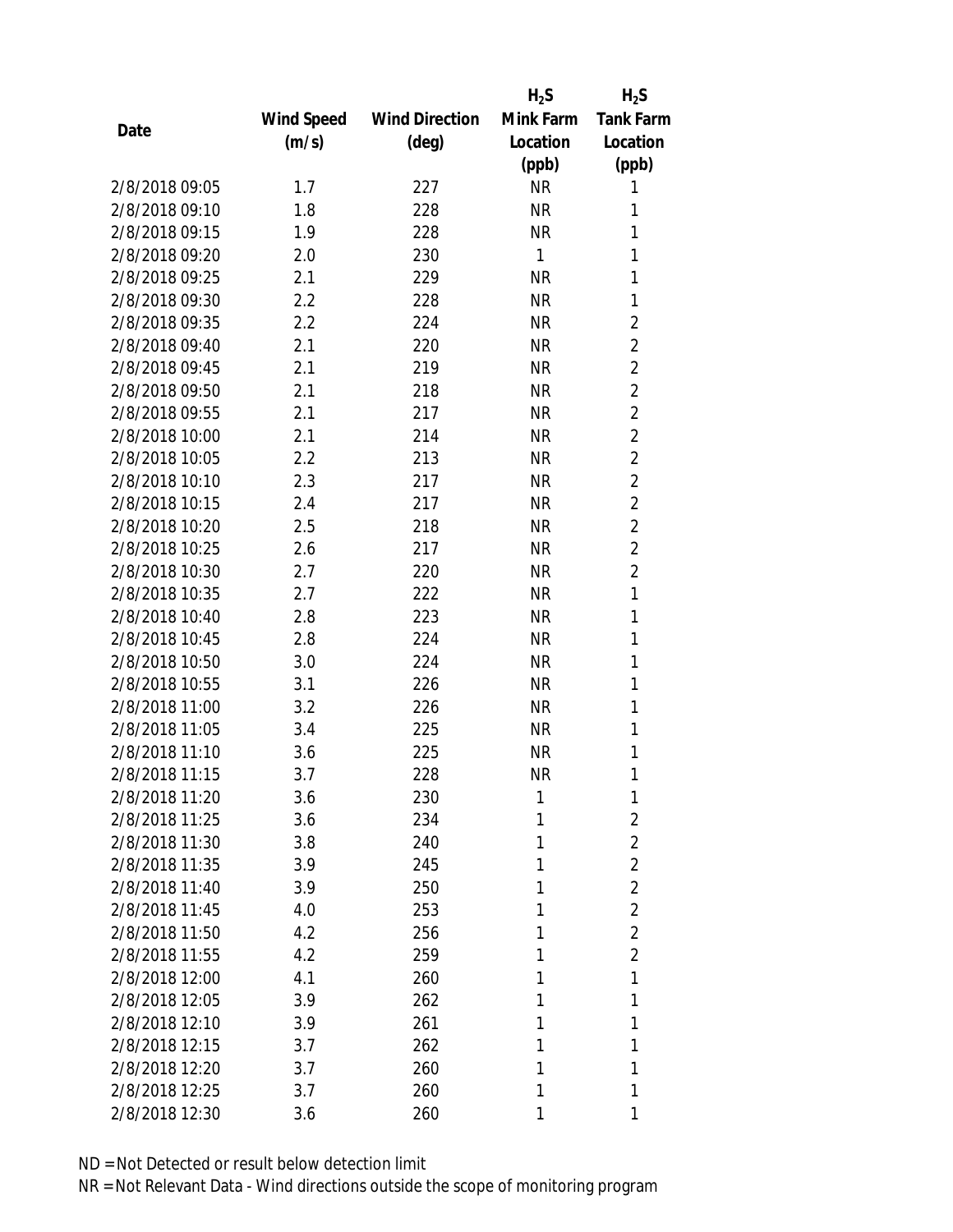|                |            |                       | $H_2S$    | $H_2S$           |
|----------------|------------|-----------------------|-----------|------------------|
|                | Wind Speed | <b>Wind Direction</b> | Mink Farm | <b>Tank Farm</b> |
| Date           | (m/s)      | $(\text{deg})$        | Location  | Location         |
|                |            |                       | (ppb)     | (ppb)            |
| 2/8/2018 12:35 | 3.7        | 259                   | 1         | 1                |
| 2/8/2018 12:40 | 3.7        | 261                   | 1         | 1                |
| 2/8/2018 12:45 | 3.7        | 259                   | 1         | 1                |
| 2/8/2018 12:50 | 3.6        | 256                   | 1         | 1                |
| 2/8/2018 12:55 | 3.6        | 256                   | 1         | 1                |
| 2/8/2018 13:00 | 3.6        | 256                   | 1         | 1                |
| 2/8/2018 13:05 | 3.5        | 257                   | 1         | 1                |
| 2/8/2018 13:10 | 3.5        | 258                   | 1         | 1                |
| 2/8/2018 13:15 | 3.5        | 262                   | 1         | 1                |
| 2/8/2018 13:20 | 3.4        | 265                   | 1         | 1                |
| 2/8/2018 13:25 | 3.4        | 266                   | 1         | 1                |
| 2/8/2018 13:30 | 3.4        | 264                   | 1         | 1                |
| 2/8/2018 13:35 | 3.5        | 262                   | 1         | 1                |
| 2/8/2018 13:40 | 3.4        | 258                   | 1         | 1                |
| 2/8/2018 13:45 | 3.4        | 255                   | 1         | 1                |
| 2/8/2018 13:50 | 3.5        | 256                   | 1         | 1                |
| 2/8/2018 13:55 | 3.4        | 256                   | 1         | 1                |
| 2/8/2018 14:00 | 3.4        | 258                   | 1         | 1                |
| 2/8/2018 14:05 | 3.2        | 259                   | 1         | 1                |
| 2/8/2018 14:10 | 3.2        | 260                   | 1         | 1                |
| 2/8/2018 14:15 | 3.1        | 256                   | 1         | 1                |
| 2/8/2018 14:20 | 3.0        | 248                   | 1         | 1                |
| 2/8/2018 14:25 | 2.9        | 240                   | 1         | 1                |
| 2/8/2018 14:30 | 2.8        | 234                   | 1         | 1                |
| 2/8/2018 14:35 | 2.9        | 227                   | <b>NR</b> | 1                |
| 2/8/2018 14:40 | 2.7        | 219                   | <b>NR</b> | 1                |
| 2/8/2018 14:45 | 2.7        | 212                   | <b>NR</b> | 1                |
| 2/8/2018 14:50 | 2.6        | 211                   | ΝR        | $\overline{2}$   |
| 2/8/2018 14:55 | 2.7        | 212                   | <b>NR</b> | $\overline{2}$   |
| 2/8/2018 15:00 | 2.8        | 207                   | NR        | $\overline{2}$   |
| 2/8/2018 15:05 | 2.7        | 207                   | <b>NR</b> | $\overline{2}$   |
| 2/8/2018 15:10 | 2.6        | 215                   | ΝR        | 1                |
| 2/8/2018 15:15 | 2.5        | 225                   | ΝR        | $\overline{2}$   |
| 2/8/2018 15:20 | 2.3        | 230                   | 1         | 1                |
| 2/8/2018 15:25 | 2.2        | 231                   | 1         | 1                |
| 2/8/2018 15:30 | 2.1        | 233                   | <b>ND</b> | 1                |
| 2/8/2018 15:35 | 2.2        | 228                   | NR        | $\overline{2}$   |
| 2/8/2018 15:40 | 2.2        | 218                   | ΝR        | 1                |
| 2/8/2018 15:45 | 2.3        | 207                   | ΝR        | 1                |
| 2/8/2018 15:50 | 2.2        | 204                   | NR        | 1                |
| 2/8/2018 15:55 | 2.2        | 203                   | <b>NR</b> | $\overline{2}$   |
| 2/8/2018 16:00 | 2.1        | 204                   | <b>NR</b> | $\overline{2}$   |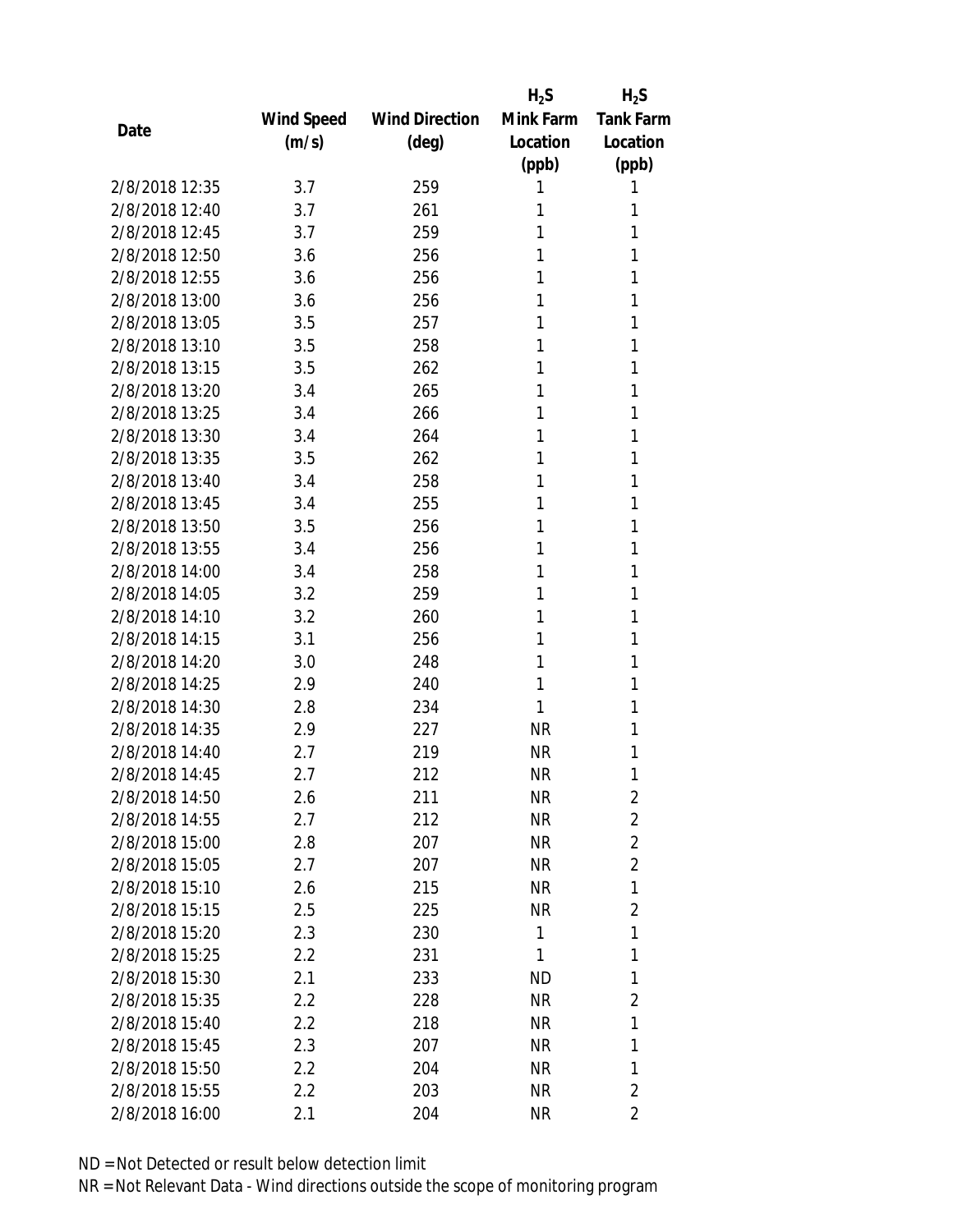|                |                   |                       | $H_2S$    | $H_2S$           |
|----------------|-------------------|-----------------------|-----------|------------------|
|                | <b>Wind Speed</b> | <b>Wind Direction</b> | Mink Farm | <b>Tank Farm</b> |
| Date           | (m/s)             | $(\text{deg})$        | Location  | Location         |
|                |                   |                       | (ppb)     | (ppb)            |
| 2/8/2018 16:05 | 1.8               | 209                   | <b>NR</b> | $\overline{2}$   |
| 2/8/2018 16:10 | 1.8               | 215                   | <b>NR</b> | $\overline{2}$   |
| 2/8/2018 16:15 | 1.7               | 225                   | <b>NR</b> | $\overline{2}$   |
| 2/8/2018 16:20 | 1.7               | 222                   | <b>NR</b> | $\overline{2}$   |
| 2/8/2018 16:25 | 1.7               | 214                   | <b>NR</b> | $\overline{2}$   |
| 2/8/2018 16:30 | 1.7               | 207                   | <b>NR</b> | $\overline{2}$   |
| 2/8/2018 16:35 | 1.9               | 196                   | <b>NR</b> | $\overline{2}$   |
| 2/8/2018 16:40 | 2.0               | 184                   | <b>NR</b> | $\overline{c}$   |
| 2/8/2018 16:45 | 2.1               | 175                   | <b>NR</b> | $\mathbf{1}$     |
| 2/8/2018 16:50 | 2.4               | 171                   | <b>NR</b> | 1                |
| 2/8/2018 16:55 | 2.6               | 169                   | <b>NR</b> | <b>NR</b>        |
| 2/8/2018 17:00 | 2.9               | 165                   | <b>NR</b> | <b>NR</b>        |
| 2/8/2018 17:05 | 3.0               | 165                   | <b>NR</b> | <b>NR</b>        |
| 2/8/2018 17:10 | 3.2               | 164                   | <b>NR</b> | <b>NR</b>        |
| 2/8/2018 17:15 | 3.3               | 161                   | <b>NR</b> | <b>NR</b>        |
| 2/8/2018 17:20 | 3.5               | 162                   | <b>NR</b> | <b>NR</b>        |
| 2/8/2018 17:25 | 3.5               | 163                   | <b>NR</b> | <b>NR</b>        |
| 2/8/2018 17:30 | 3.4               | 164                   | <b>NR</b> | <b>NR</b>        |
| 2/8/2018 17:35 | 3.4               | 166                   | <b>NR</b> | <b>NR</b>        |
| 2/8/2018 17:40 | 3.2               | 165                   | <b>NR</b> | <b>NR</b>        |
| 2/8/2018 17:45 | 3.2               | 167                   | <b>NR</b> | <b>NR</b>        |
| 2/8/2018 17:50 | 3.1               | 168                   | <b>NR</b> | <b>NR</b>        |
| 2/8/2018 17:55 | 3.1               | 172                   | <b>NR</b> | 1                |
| 2/8/2018 18:00 | 3.2               | 176                   | <b>NR</b> | 1                |
| 2/8/2018 18:05 | 3.1               | 177                   | <b>NR</b> | 1                |
| 2/8/2018 18:10 | 3.2               | 177                   | <b>NR</b> | $\mathbf{1}$     |
| 2/8/2018 18:15 | 3.1               | 176                   | <b>NR</b> | 1                |
| 2/8/2018 18:20 | 3.2               | 173                   | <b>NR</b> | 1                |
| 2/8/2018 18:25 | 3.2               | 168                   | <b>NR</b> | <b>NR</b>        |
| 2/8/2018 18:30 | 3.2               | 164                   | ΝR        | <b>NR</b>        |
| 2/8/2018 18:35 | 3.3               | 162                   | <b>NR</b> | <b>NR</b>        |
| 2/8/2018 18:40 | 3.3               | 162                   | <b>NR</b> | <b>NR</b>        |
| 2/8/2018 18:45 | 3.2               | 161                   | NR        | <b>NR</b>        |
| 2/8/2018 18:50 | 3.0               | 160                   | <b>NR</b> | <b>NR</b>        |
| 2/8/2018 18:55 | 2.8               | 157                   | NR        | <b>NR</b>        |
| 2/8/2018 19:00 | 2.7               | 153                   | <b>NR</b> | <b>NR</b>        |
| 2/8/2018 19:05 | 2.5               | 149                   | <b>NR</b> | <b>NR</b>        |
| 2/8/2018 19:10 | 2.4               | 145                   | ΝR        | <b>NR</b>        |
| 2/8/2018 19:15 | 2.4               | 138                   | <b>NR</b> | <b>NR</b>        |
| 2/8/2018 19:20 | 2.6               | 133                   | ΝR        | <b>NR</b>        |
| 2/8/2018 19:25 | 2.6               | 131                   | <b>NR</b> | <b>NR</b>        |
| 2/8/2018 19:30 | 2.6               | 130                   | <b>NR</b> | <b>NR</b>        |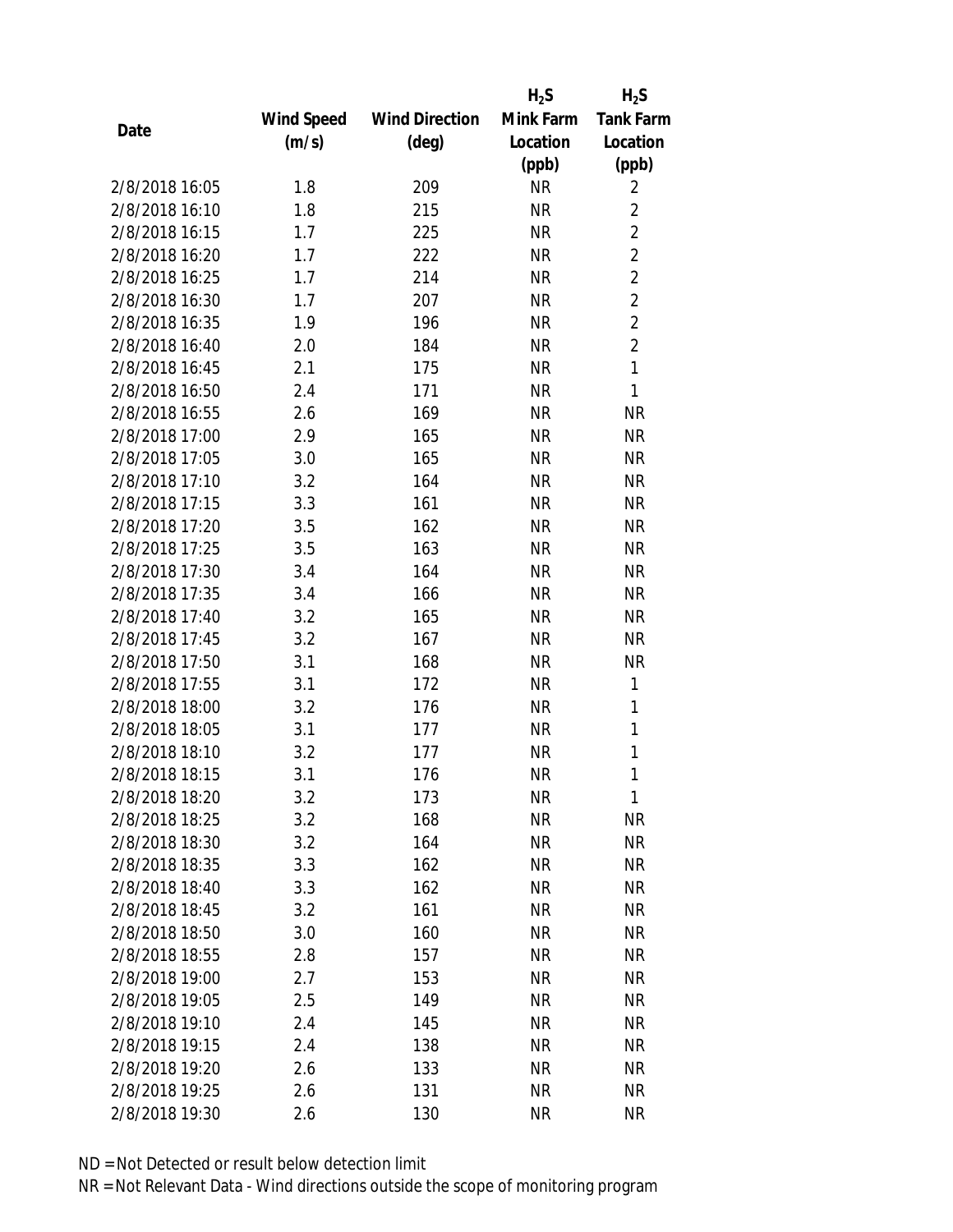|                |                   |                       | $H_2S$    | $H_2S$           |
|----------------|-------------------|-----------------------|-----------|------------------|
|                | <b>Wind Speed</b> | <b>Wind Direction</b> | Mink Farm | <b>Tank Farm</b> |
| Date           | (m/s)             | $(\text{deg})$        | Location  | Location         |
|                |                   |                       | (ppb)     | (ppb)            |
| 2/8/2018 19:35 | 2.5               | 131                   | <b>NR</b> | NR               |
| 2/8/2018 19:40 | 2.4               | 130                   | <b>NR</b> | <b>NR</b>        |
| 2/8/2018 19:45 | 2.4               | 134                   | <b>NR</b> | <b>NR</b>        |
| 2/8/2018 19:50 | 2.2               | 136                   | <b>NR</b> | <b>NR</b>        |
| 2/8/2018 19:55 | 2.2               | 134                   | <b>NR</b> | <b>NR</b>        |
| 2/8/2018 20:00 | 2.0               | 131                   | <b>NR</b> | <b>NR</b>        |
| 2/8/2018 20:05 | 2.0               | 128                   | <b>NR</b> | <b>NR</b>        |
| 2/8/2018 20:10 | 1.9               | 126                   | <b>NR</b> | <b>NR</b>        |
| 2/8/2018 20:15 | 1.8               | 122                   | <b>NR</b> | <b>NR</b>        |
| 2/8/2018 20:20 | 1.8               | 118                   | <b>NR</b> | <b>NR</b>        |
| 2/8/2018 20:25 | 1.8               | 117                   | <b>NR</b> | <b>NR</b>        |
| 2/8/2018 20:30 | 1.9               | 116                   | <b>NR</b> | <b>NR</b>        |
| 2/8/2018 20:35 | 1.9               | 113                   | <b>NR</b> | <b>NR</b>        |
| 2/8/2018 20:40 | 1.9               | 112                   | <b>NR</b> | <b>NR</b>        |
| 2/8/2018 20:45 | 2.0               | 113                   | <b>NR</b> | <b>NR</b>        |
| 2/8/2018 20:50 | 2.0               | 114                   | <b>NR</b> | <b>NR</b>        |
| 2/8/2018 20:55 | 2.0               | 115                   | <b>NR</b> | <b>NR</b>        |
| 2/8/2018 21:00 | 1.8               | 115                   | <b>NR</b> | <b>NR</b>        |
| 2/8/2018 21:05 | 1.8               | 118                   | <b>NR</b> | <b>NR</b>        |
| 2/8/2018 21:10 | 1.7               | 118                   | <b>NR</b> | <b>NR</b>        |
| 2/8/2018 21:15 | 1.7               | 116                   | <b>NR</b> | <b>NR</b>        |
| 2/8/2018 21:20 | 1.8               | 114                   | <b>NR</b> | <b>NR</b>        |
| 2/8/2018 21:25 | 1.9               | 114                   | <b>NR</b> | <b>NR</b>        |
| 2/8/2018 21:30 | 2.0               | 112                   | <b>NR</b> | <b>NR</b>        |
| 2/8/2018 21:35 | 2.0               | 108                   | <b>NR</b> | <b>NR</b>        |
| 2/8/2018 21:40 | 2.0               | 107                   | <b>NR</b> | <b>NR</b>        |
| 2/8/2018 21:45 | 2.0               | 105                   | <b>NR</b> | <b>NR</b>        |
| 2/8/2018 21:50 | 2.0               | 104                   | <b>NR</b> | <b>NR</b>        |
| 2/8/2018 21:55 | 1.9               | 103                   | <b>NR</b> | <b>NR</b>        |
| 2/8/2018 22:00 | 1.9               | 105                   | <b>NR</b> | <b>NR</b>        |
| 2/8/2018 22:05 | 2.0               | 107                   | <b>NR</b> | <b>NR</b>        |
| 2/8/2018 22:10 | 2.1               | 107                   | <b>NR</b> | <b>NR</b>        |
| 2/8/2018 22:15 | 2.1               | 109                   | <b>NR</b> | <b>NR</b>        |
| 2/8/2018 22:20 | 2.0               | 109                   | <b>NR</b> | <b>NR</b>        |
| 2/8/2018 22:25 | 2.1               | 109                   | <b>NR</b> | <b>NR</b>        |
| 2/8/2018 22:30 | $2.2\,$           | 105                   | <b>NR</b> | <b>NR</b>        |
| 2/8/2018 22:35 | 2.1               | 103                   | <b>NR</b> | <b>NR</b>        |
| 2/8/2018 22:40 | $2.2\,$           | 102                   | <b>NR</b> | <b>NR</b>        |
| 2/8/2018 22:45 | 2.2               | 101                   | <b>NR</b> | <b>NR</b>        |
| 2/8/2018 22:50 | 2.3               | 100                   | <b>NR</b> | <b>NR</b>        |
| 2/8/2018 22:55 | 2.3               | 100                   | <b>NR</b> | <b>NR</b>        |
| 2/8/2018 23:00 | 2.3               | 99                    | <b>NR</b> | <b>NR</b>        |
|                |                   |                       |           |                  |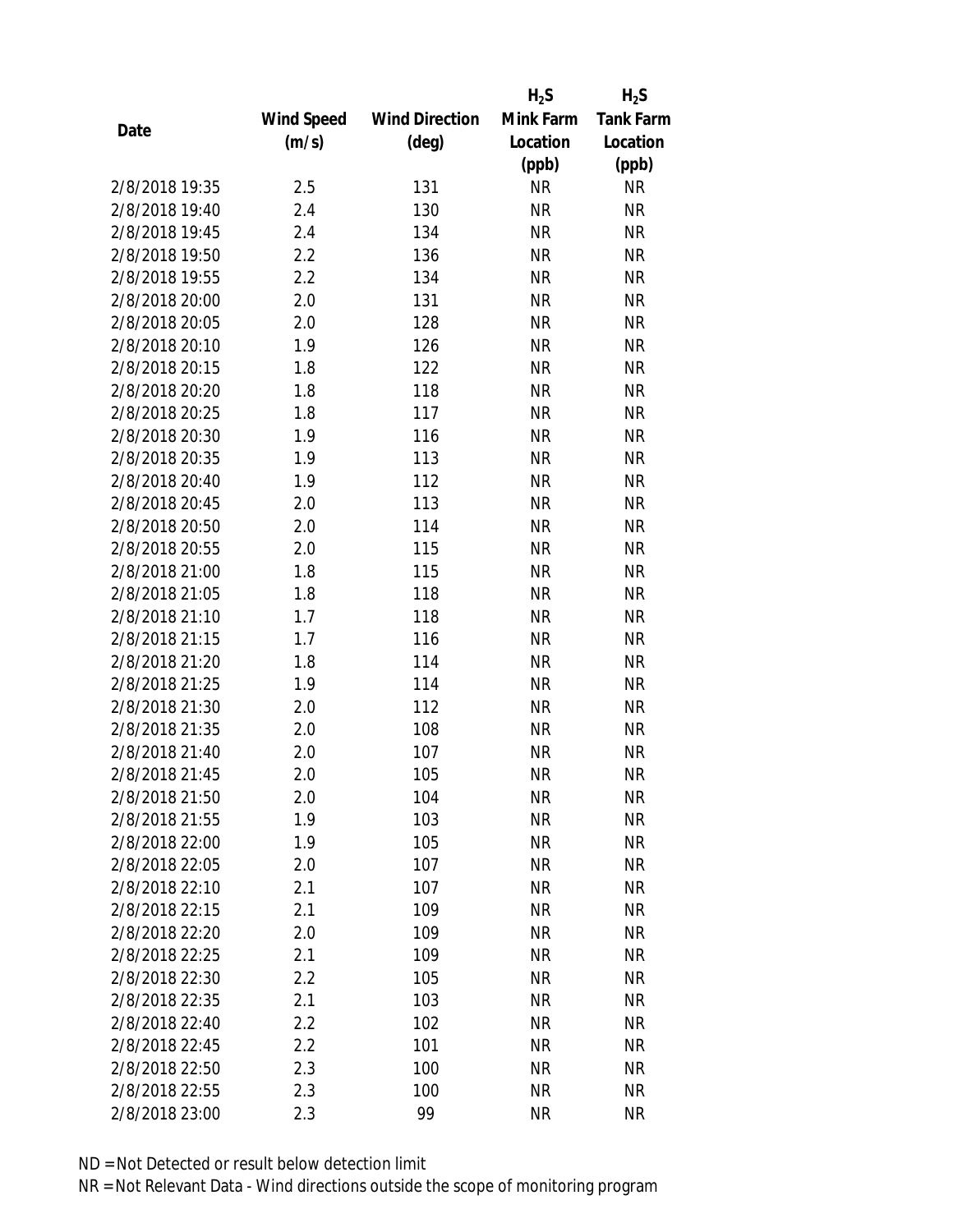|                |                   |                       | $H_2S$    | $H_2S$           |
|----------------|-------------------|-----------------------|-----------|------------------|
|                | <b>Wind Speed</b> | <b>Wind Direction</b> | Mink Farm | <b>Tank Farm</b> |
| Date           | (m/s)             | $(\text{deg})$        | Location  | Location         |
|                |                   |                       | (ppb)     | (ppb)            |
| 2/8/2018 23:05 | 2.3               | 98                    | <b>NR</b> | <b>NR</b>        |
| 2/8/2018 23:10 | 2.3               | 96                    | <b>NR</b> | <b>NR</b>        |
| 2/8/2018 23:15 | 2.4               | 95                    | <b>NR</b> | <b>NR</b>        |
| 2/8/2018 23:20 | 2.3               | 94                    | <b>NR</b> | <b>NR</b>        |
| 2/8/2018 23:25 | 2.3               | 92                    | <b>NR</b> | <b>NR</b>        |
| 2/8/2018 23:30 | 2.3               | 89                    | <b>NR</b> | <b>NR</b>        |
| 2/8/2018 23:35 | 2.3               | 88                    | <b>NR</b> | <b>NR</b>        |
| 2/8/2018 23:40 | 2.3               | 87                    | <b>NR</b> | <b>NR</b>        |
| 2/8/2018 23:45 | 2.3               | 86                    | <b>NR</b> | <b>NR</b>        |
| 2/8/2018 23:50 | 2.4               | 83                    | <b>NR</b> | <b>NR</b>        |
| 2/8/2018 23:55 | 2.5               | 83                    | <b>NR</b> | <b>NR</b>        |
| 2/8/2018 24:00 | 2.6               | 84                    | <b>NR</b> | <b>NR</b>        |
| 2/9/2018 00:05 | 2.7               | 86                    | <b>NR</b> | <b>NR</b>        |
| 2/9/2018 00:10 | 2.8               | 87                    | <b>NR</b> | <b>NR</b>        |
| 2/9/2018 00:15 | 2.8               | 89                    | <b>NR</b> | <b>NR</b>        |
| 2/9/2018 00:20 | 2.7               | 93                    | <b>NR</b> | <b>NR</b>        |
| 2/9/2018 00:25 | 2.7               | 95                    | <b>NR</b> | <b>NR</b>        |
| 2/9/2018 00:30 | 2.7               | 98                    | <b>NR</b> | <b>NR</b>        |
| 2/9/2018 00:35 | 2.6               | 101                   | <b>NR</b> | <b>NR</b>        |
| 2/9/2018 00:40 | 2.6               | 103                   | <b>NR</b> | <b>NR</b>        |
| 2/9/2018 00:45 | 2.6               | 104                   | <b>NR</b> | <b>NR</b>        |
| 2/9/2018 00:50 | 2.7               | 103                   | <b>NR</b> | <b>NR</b>        |
| 2/9/2018 00:55 | 2.7               | 103                   | <b>NR</b> | <b>NR</b>        |
| 2/9/2018 01:00 | 2.7               | 103                   | <b>NR</b> | <b>NR</b>        |
| 2/9/2018 01:05 | 2.8               | 100                   | <b>NR</b> | <b>NR</b>        |
| 2/9/2018 01:10 | 2.8               | 100                   | <b>NR</b> | <b>NR</b>        |
| 2/9/2018 01:15 | 2.9               | 101                   | <b>NR</b> | <b>NR</b>        |
| 2/9/2018 01:20 | 2.9               | 102                   | ΝR        | <b>NR</b>        |
| 2/9/2018 01:25 | 2.8               | 103                   | <b>NR</b> | <b>NR</b>        |
| 2/9/2018 01:30 | 2.8               | 103                   | ΝR        | <b>NR</b>        |
| 2/9/2018 01:35 | 2.8               | 103                   | <b>NR</b> | <b>NR</b>        |
| 2/9/2018 01:40 | 2.7               | 101                   | <b>NR</b> | <b>NR</b>        |
| 2/9/2018 01:45 | 2.6               | 96                    | <b>NR</b> | <b>NR</b>        |
| 2/9/2018 01:50 | 2.5               | 94                    | <b>NR</b> | <b>NR</b>        |
| 2/9/2018 01:55 | 2.6               | 92                    | <b>NR</b> | <b>NR</b>        |
| 2/9/2018 02:00 | 2.6               | 89                    | <b>NR</b> | <b>NR</b>        |
| 2/9/2018 02:05 | 2.5               | 88                    | ΝR        | <b>NR</b>        |
| 2/9/2018 02:10 | 2.5               | 85                    | ΝR        | <b>NR</b>        |
| 2/9/2018 02:15 | 2.6               | 86                    | <b>NR</b> | <b>NR</b>        |
| 2/9/2018 02:20 | 2.7               | 84                    | ΝR        | <b>NR</b>        |
| 2/9/2018 02:25 | 2.6               | 83                    | <b>NR</b> | <b>NR</b>        |
| 2/9/2018 02:30 | 2.7               | 82                    | <b>NR</b> | <b>NR</b>        |
|                |                   |                       |           |                  |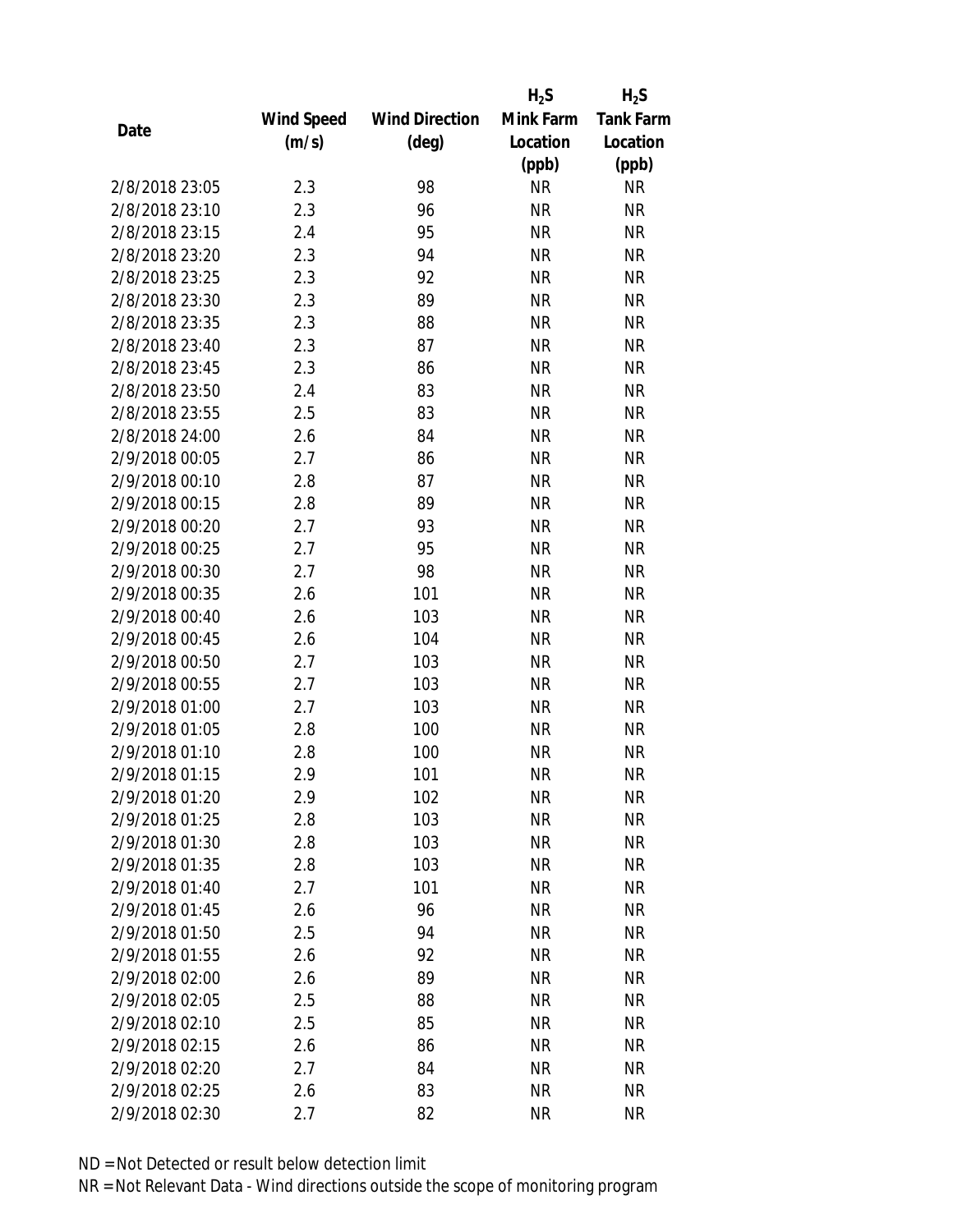|                |                   |                       | $H_2S$    | $H_2S$           |
|----------------|-------------------|-----------------------|-----------|------------------|
|                | <b>Wind Speed</b> | <b>Wind Direction</b> | Mink Farm | <b>Tank Farm</b> |
| Date           | (m/s)             | $(\text{deg})$        | Location  | Location         |
|                |                   |                       | (ppb)     | (ppb)            |
| 2/9/2018 02:35 | 2.7               | 81                    | <b>NR</b> | <b>NR</b>        |
| 2/9/2018 02:40 | 2.7               | 81                    | <b>NR</b> | <b>NR</b>        |
| 2/9/2018 02:45 | 2.7               | 78                    | <b>NR</b> | <b>NR</b>        |
| 2/9/2018 02:50 | 2.6               | 75                    | <b>NR</b> | <b>NR</b>        |
| 2/9/2018 02:55 | 2.6               | 73                    | <b>NR</b> | <b>NR</b>        |
| 2/9/2018 03:00 | 2.5               | 72                    | <b>NR</b> | <b>NR</b>        |
| 2/9/2018 03:05 | 2.5               | 68                    | <b>NR</b> | <b>NR</b>        |
| 2/9/2018 03:10 | 2.5               | 68                    | <b>NR</b> | <b>NR</b>        |
| 2/9/2018 03:15 | 2.6               | 68                    | <b>NR</b> | <b>NR</b>        |
| 2/9/2018 03:20 | 2.6               | 70                    | <b>NR</b> | <b>NR</b>        |
| 2/9/2018 03:25 | 2.6               | 71                    | <b>NR</b> | <b>NR</b>        |
| 2/9/2018 03:30 | 2.6               | 70                    | <b>NR</b> | <b>NR</b>        |
| 2/9/2018 03:35 | 2.5               | 73                    | <b>NR</b> | <b>NR</b>        |
| 2/9/2018 03:40 | 2.4               | 73                    | <b>NR</b> | <b>NR</b>        |
| 2/9/2018 03:45 | 2.4               | 75                    | <b>NR</b> | <b>NR</b>        |
| 2/9/2018 03:50 | 2.4               | 75                    | <b>NR</b> | <b>NR</b>        |
| 2/9/2018 03:55 | 2.4               | 76                    | <b>NR</b> | <b>NR</b>        |
| 2/9/2018 04:00 | 2.4               | 78                    | <b>NR</b> | <b>NR</b>        |
| 2/9/2018 04:05 | 2.5               | 79                    | <b>NR</b> | <b>NR</b>        |
| 2/9/2018 04:10 | 2.5               | 81                    | <b>NR</b> | <b>NR</b>        |
| 2/9/2018 04:15 | 2.6               | 82                    | <b>NR</b> | <b>NR</b>        |
| 2/9/2018 04:20 | 2.6               | 83                    | <b>NR</b> | <b>NR</b>        |
| 2/9/2018 04:25 | 2.5               | 82                    | <b>NR</b> | <b>NR</b>        |
| 2/9/2018 04:30 | 2.4               | 82                    | <b>NR</b> | <b>NR</b>        |
| 2/9/2018 04:35 | 2.4               | 80                    | <b>NR</b> | <b>NR</b>        |
| 2/9/2018 04:40 | 2.4               | 78                    | <b>NR</b> | <b>NR</b>        |
| 2/9/2018 04:45 | 2.3               | 78                    | <b>NR</b> | <b>NR</b>        |
| 2/9/2018 04:50 | 2.3               | 78                    | ΝR        | <b>NR</b>        |
| 2/9/2018 04:55 | 2.3               | 80                    | <b>NR</b> | <b>NR</b>        |
| 2/9/2018 05:00 | 2.4               | 80                    | <b>NR</b> | <b>NR</b>        |
| 2/9/2018 05:05 | 2.4               | 81                    | <b>NR</b> | <b>NR</b>        |
| 2/9/2018 05:10 | 2.3               | 82                    | <b>NR</b> | <b>NR</b>        |
| 2/9/2018 05:15 | 2.3               | 83                    | <b>NR</b> | <b>NR</b>        |
| 2/9/2018 05:20 | 2.4               | 80                    | <b>NR</b> | <b>NR</b>        |
| 2/9/2018 05:25 | 2.3               | 81                    | <b>NR</b> | <b>NR</b>        |
| 2/9/2018 05:30 | 2.3               | 79                    | <b>NR</b> | <b>NR</b>        |
| 2/9/2018 05:35 | 2.3               | 78                    | <b>NR</b> | <b>NR</b>        |
| 2/9/2018 05:40 | 2.3               | 80                    | ΝR        | <b>NR</b>        |
| 2/9/2018 05:45 | 2.4               | 75                    | <b>NR</b> | <b>NR</b>        |
| 2/9/2018 05:50 | 2.3               | 75                    | ΝR        | <b>NR</b>        |
| 2/9/2018 05:55 | 2.3               | 74                    | <b>NR</b> | <b>NR</b>        |
| 2/9/2018 06:00 | 2.3               | 76                    | <b>NR</b> | <b>NR</b>        |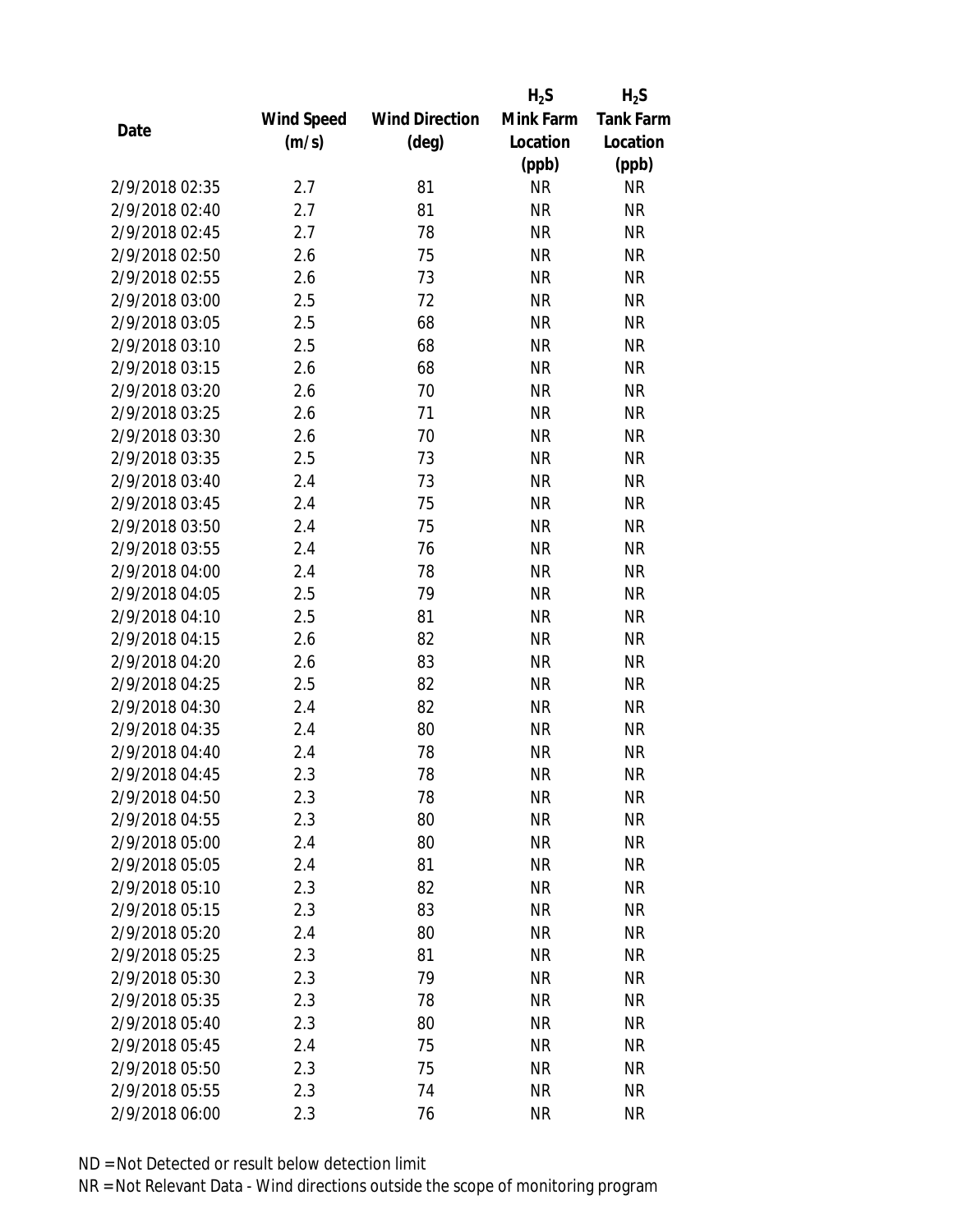|                |                   |                       | $H_2S$    | $H_2S$           |
|----------------|-------------------|-----------------------|-----------|------------------|
|                | <b>Wind Speed</b> | <b>Wind Direction</b> | Mink Farm | <b>Tank Farm</b> |
| Date           | (m/s)             | $(\text{deg})$        | Location  | Location         |
|                |                   |                       | (ppb)     | (ppb)            |
| 2/9/2018 06:05 | 2.4               | 77                    | <b>NR</b> | <b>NR</b>        |
| 2/9/2018 06:10 | 2.5               | 75                    | <b>NR</b> | <b>NR</b>        |
| 2/9/2018 06:15 | 2.2               | 78                    | <b>NR</b> | <b>NR</b>        |
| 2/9/2018 06:20 | 2.2               | 76                    | <b>NR</b> | <b>NR</b>        |
| 2/9/2018 06:25 | 2.2               | 73                    | <b>NR</b> | <b>NR</b>        |
| 2/9/2018 06:30 | 2.0               | 71                    | <b>NR</b> | <b>NR</b>        |
| 2/9/2018 06:35 | 1.9               | 68                    | <b>NR</b> | <b>NR</b>        |
| 2/9/2018 06:40 | 1.7               | 63                    | <b>NR</b> | <b>NR</b>        |
| 2/9/2018 06:45 | 1.8               | 56                    | <b>NR</b> | <b>NR</b>        |
| 2/9/2018 06:50 | 1.8               | 52                    | <b>NR</b> | <b>NR</b>        |
| 2/9/2018 06:55 | 1.9               | 47                    | <b>NR</b> | <b>NR</b>        |
| 2/9/2018 07:00 | 2.1               | 40                    | 1         | <b>NR</b>        |
| 2/9/2018 07:05 | 2.3               | 36                    | 1         | <b>NR</b>        |
| 2/9/2018 07:10 | 2.5               | 33                    | 1         | <b>NR</b>        |
| 2/9/2018 07:15 | 2.7               | 31                    | 1         | <b>NR</b>        |
| 2/9/2018 07:20 | 2.8               | 29                    | 1         | <b>NR</b>        |
| 2/9/2018 07:25 | 3.0               | 24                    | 1         | <b>NR</b>        |
| 2/9/2018 07:30 | 3.1               | 23                    | 1         | <b>NR</b>        |
| 2/9/2018 07:35 | 3.1               | 20                    | 1         | <b>NR</b>        |
| 2/9/2018 07:40 | 3.2               | 19                    | 1         | <b>NR</b>        |
| 2/9/2018 07:45 | 3.2               | 18                    | 1         | <b>NR</b>        |
| 2/9/2018 07:50 | 3.3               | 20                    | 1         | <b>NR</b>        |
| 2/9/2018 07:55 | 3.4               | 23                    | 1         | <b>NR</b>        |
| 2/9/2018 08:00 | 3.5               | 24                    | 1         | <b>NR</b>        |
| 2/9/2018 08:05 | 3.5               | 25                    | 1         | <b>NR</b>        |
| 2/9/2018 08:10 | 3.6               | 26                    | 1         | <b>NR</b>        |
| 2/9/2018 08:15 | 3.5               | 27                    | 1         | <b>NR</b>        |
| 2/9/2018 08:20 | 3.3               | 27                    | 1         | <b>NR</b>        |
| 2/9/2018 08:25 | 3.1               | 28                    | 1         | <b>NR</b>        |
| 2/9/2018 08:30 | 3.1               | 29                    | 1         | <b>NR</b>        |
| 2/9/2018 08:35 | 3.1               | 30                    | 1         | <b>NR</b>        |
| 2/9/2018 08:40 | 3.0               | 31                    | 1         | <b>NR</b>        |
| 2/9/2018 08:45 | 3.2               | 32                    | 1         | <b>NR</b>        |
| 2/9/2018 08:50 | 3.3               | 34                    | 1         | <b>NR</b>        |
| 2/9/2018 08:55 | 3.5               | 36                    | 1         | <b>NR</b>        |
| 2/9/2018 09:00 | 3.5               | 37                    | 1         | <b>NR</b>        |
| 2/9/2018 09:05 | 3.5               | 39                    | 1         | <b>NR</b>        |
| 2/9/2018 09:10 | 3.6               | 41                    | <b>NR</b> | <b>NR</b>        |
| 2/9/2018 09:15 | 3.5               | 43                    | <b>NR</b> | <b>NR</b>        |
| 2/9/2018 09:20 | 3.5               | 43                    | <b>NR</b> | ΝR               |
| 2/9/2018 09:25 | 3.5               | 42                    | <b>NR</b> | <b>NR</b>        |
| 2/9/2018 09:30 | 3.4               | 40                    | <b>ND</b> | <b>NR</b>        |
|                |                   |                       |           |                  |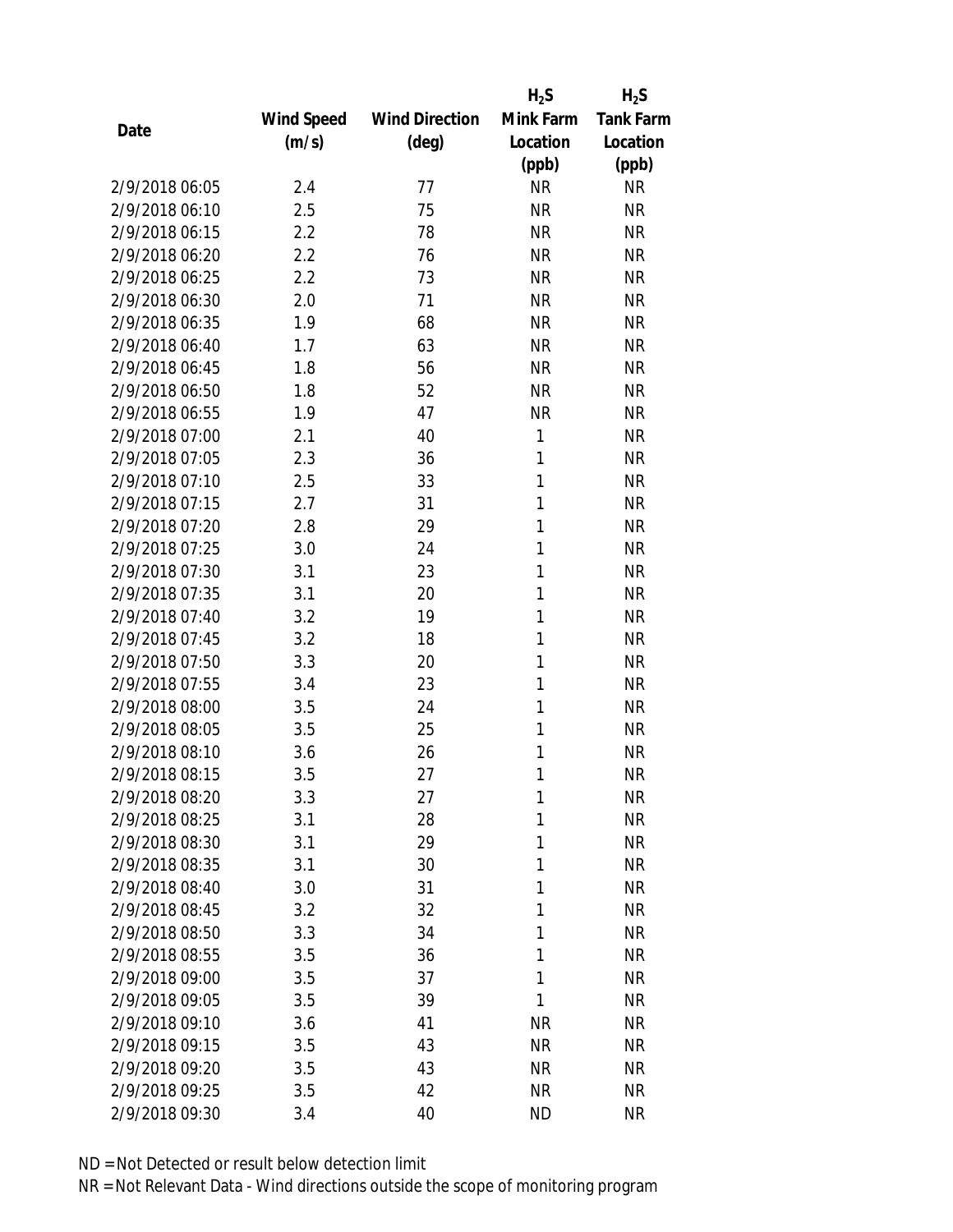|                |                   |                       | $H_2S$    | $H_2S$           |
|----------------|-------------------|-----------------------|-----------|------------------|
|                | <b>Wind Speed</b> | <b>Wind Direction</b> | Mink Farm | <b>Tank Farm</b> |
| Date           | (m/s)             | $(\text{deg})$        | Location  | Location         |
|                |                   |                       | (ppb)     | (ppb)            |
| 2/9/2018 09:35 | 3.3               | 39                    | <b>ND</b> | <b>NR</b>        |
| 2/9/2018 09:40 | 3.3               | 37                    | <b>ND</b> | <b>NR</b>        |
| 2/9/2018 09:45 | 3.2               | 35                    | <b>ND</b> | <b>NR</b>        |
| 2/9/2018 09:50 | 3.1               | 34                    | 1         | <b>NR</b>        |
| 2/9/2018 09:55 | 3.0               | 36                    | 1         | <b>NR</b>        |
| 2/9/2018 10:00 | 3.1               | 37                    | 1         | <b>NR</b>        |
| 2/9/2018 10:05 | 3.1               | 37                    | 1         | <b>NR</b>        |
| 2/9/2018 10:10 | 3.2               | 36                    | 1         | <b>NR</b>        |
| 2/9/2018 10:15 | 3.2               | 37                    | 1         | <b>NR</b>        |
| 2/9/2018 10:20 | 3.2               | 37                    | 1         | <b>NR</b>        |
| 2/9/2018 10:25 | 3.3               | 34                    | 1         | <b>NR</b>        |
| 2/9/2018 10:30 | 3.3               | 32                    | 1         | <b>NR</b>        |
| 2/9/2018 10:35 | 3.2               | 31                    | 1         | <b>NR</b>        |
| 2/9/2018 10:40 | 3.2               | 29                    | 1         | <b>NR</b>        |
| 2/9/2018 10:45 | 3.3               | 27                    | 1         | <b>NR</b>        |
| 2/9/2018 10:50 | 3.6               | 27                    | 1         | <b>NR</b>        |
| 2/9/2018 10:55 | 3.7               | 26                    | 1         | <b>NR</b>        |
| 2/9/2018 11:00 | 3.7               | 27                    | 1         | <b>NR</b>        |
| 2/9/2018 11:05 | 3.9               | 27                    | 1         | <b>NR</b>        |
| 2/9/2018 11:10 | 4.0               | 28                    | 1         | <b>NR</b>        |
| 2/9/2018 11:15 | 3.9               | 28                    | 1         | <b>NR</b>        |
| 2/9/2018 11:20 | 3.9               | 26                    | 1         | <b>NR</b>        |
| 2/9/2018 11:25 | 4.1               | 27                    | 1         | <b>NR</b>        |
| 2/9/2018 11:30 | 4.2               | 25                    | 1         | <b>NR</b>        |
| 2/9/2018 11:35 | 4.2               | 24                    | 1         | <b>NR</b>        |
| 2/9/2018 11:40 | 4.2               | 24                    | 1         | <b>NR</b>        |
| 2/9/2018 11:45 | 4.4               | 26                    | 1         | <b>NR</b>        |
| 2/9/2018 11:50 | 4.5               | 27                    | 1         | <b>NR</b>        |
| 2/9/2018 11:55 | 4.6               | 27                    | 1         | <b>NR</b>        |
| 2/9/2018 12:00 | 4.8               | 27                    | 1         | <b>NR</b>        |
| 2/9/2018 12:05 | 4.9               | 26                    | 1         | <b>NR</b>        |
| 2/9/2018 12:10 | 4.8               | 25                    | 1         | <b>NR</b>        |
| 2/9/2018 12:15 | 4.8               | 23                    | 1         | <b>NR</b>        |
| 2/9/2018 12:20 | 4.8               | 21                    | 1         | <b>NR</b>        |
| 2/9/2018 12:25 | 4.8               | 20                    | 1         | <b>NR</b>        |
| 2/9/2018 12:30 | 4.7               | 19                    | 1         | <b>NR</b>        |
| 2/9/2018 12:35 | 4.6               | 20                    | 1         | <b>NR</b>        |
| 2/9/2018 12:40 | 4.7               | 21                    | 1         | <b>NR</b>        |
|                |                   |                       | 1         |                  |
| 2/9/2018 12:45 | 4.8               | 23                    | 1         | <b>NR</b>        |
| 2/9/2018 12:50 | 4.6               | 24                    |           | <b>NR</b>        |
| 2/9/2018 12:55 | 4.4               | 25                    | 1         | <b>NR</b>        |
| 2/9/2018 13:00 | 4.2               | 28                    | 1         | <b>NR</b>        |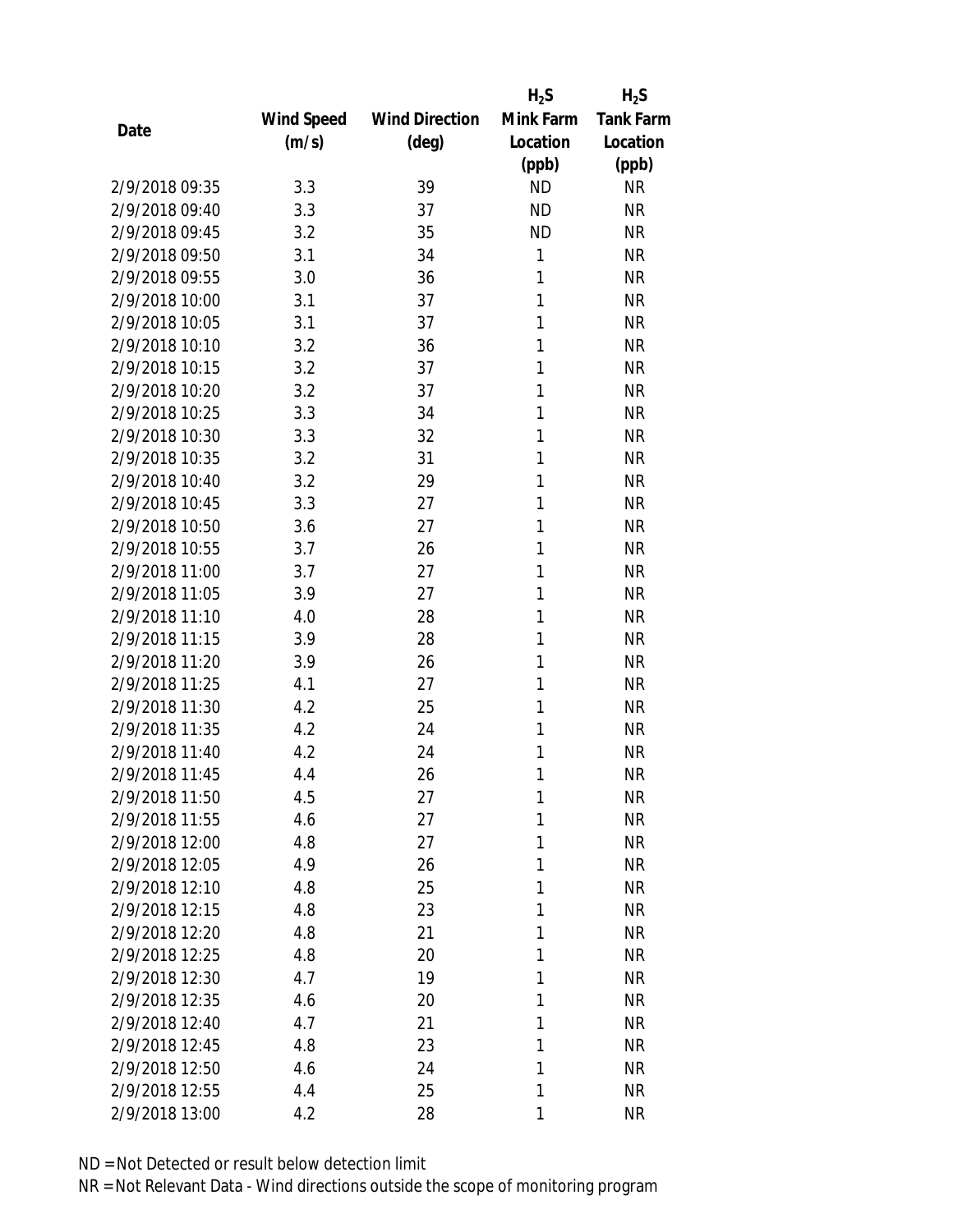|                |            |                       | $H_2S$    | $H_2S$           |
|----------------|------------|-----------------------|-----------|------------------|
|                | Wind Speed | <b>Wind Direction</b> | Mink Farm | <b>Tank Farm</b> |
| Date           | (m/s)      | $(\text{deg})$        | Location  | Location         |
|                |            |                       | (ppb)     | (ppb)            |
| 2/9/2018 13:05 | 3.9        | 31                    | 1         | <b>NR</b>        |
| 2/9/2018 13:10 | 3.9        | 31                    | 1         | <b>NR</b>        |
| 2/9/2018 13:15 | 3.8        | 30                    | 1         | <b>NR</b>        |
| 2/9/2018 13:20 | 4.0        | 31                    | 1         | <b>NR</b>        |
| 2/9/2018 13:25 | 4.1        | 31                    | 1         | <b>NR</b>        |
| 2/9/2018 13:30 | 4.5        | 30                    | 1         | <b>NR</b>        |
| 2/9/2018 13:35 | 5.0        | 28                    | 1         | <b>NR</b>        |
| 2/9/2018 13:40 | 5.2        | 30                    | 1         | <b>NR</b>        |
| 2/9/2018 13:45 | 5.0        | 30                    | 1         | <b>NR</b>        |
| 2/9/2018 13:50 | 4.9        | 29                    | 1         | <b>NR</b>        |
| 2/9/2018 13:55 | 5.0        | 30                    | 1         | <b>NR</b>        |
| 2/9/2018 14:00 | 4.9        | 31                    | 1         | <b>NR</b>        |
| 2/9/2018 14:05 | 4.9        | 31                    | 1         | <b>NR</b>        |
| 2/9/2018 14:10 | 5.0        | 30                    | 1         | <b>NR</b>        |
| 2/9/2018 14:15 | 5.3        | 31                    | 1         | <b>NR</b>        |
| 2/9/2018 14:20 | 5.7        | 32                    | 1         | <b>NR</b>        |
| 2/9/2018 14:25 | 5.7        | 31                    | 1         | <b>NR</b>        |
| 2/9/2018 14:30 | 5.6        | 31                    | 1         | <b>NR</b>        |
| 2/9/2018 14:35 | 5.3        | 32                    | 1         | <b>NR</b>        |
| 2/9/2018 14:40 | 5.1        | 32                    | 1         | <b>NR</b>        |
| 2/9/2018 14:45 | 5.0        | 32                    | <b>ND</b> | <b>NR</b>        |
| 2/9/2018 14:50 | 4.8        | 31                    | 1         | <b>NR</b>        |
| 2/9/2018 14:55 | 4.8        | 31                    | 1         | <b>NR</b>        |
| 2/9/2018 15:00 | 5.1        | 31                    | 1         | <b>NR</b>        |
| 2/9/2018 15:05 | 5.4        | 31                    | 1         | <b>NR</b>        |
| 2/9/2018 15:10 | 5.5        | 30                    | 1         | <b>NR</b>        |
| 2/9/2018 15:15 | 5.4        | 30                    | <b>ND</b> | <b>NR</b>        |
| 2/9/2018 15:20 | 5.4        | 30                    | 1         | <b>NR</b>        |
| 2/9/2018 15:25 | 5.2        | 30                    | 1         | <b>NR</b>        |
| 2/9/2018 15:30 | 5.0        | 28                    | 1         | <b>NR</b>        |
| 2/9/2018 15:35 | 4.7        | 28                    | 1         | <b>NR</b>        |
| 2/9/2018 15:40 | 4.5        | 27                    | 1         | <b>NR</b>        |
| 2/9/2018 15:45 | 4.3        | 26                    | 1         | <b>NR</b>        |
| 2/9/2018 15:50 | 4.4        | 25                    | 1         | <b>NR</b>        |
| 2/9/2018 15:55 | 4.3        | 24                    | 1         | <b>NR</b>        |
| 2/9/2018 16:00 | 4.2        | 25                    | 1         | <b>NR</b>        |
| 2/9/2018 16:05 | 4.4        | 25                    | 1         | <b>NR</b>        |
| 2/9/2018 16:10 | 4.6        | 25                    | 1         | <b>NR</b>        |
| 2/9/2018 16:15 | 4.7        | 27                    | 1         | <b>NR</b>        |
| 2/9/2018 16:20 | 4.8        | 28                    | 1         | <b>NR</b>        |
| 2/9/2018 16:25 | 4.8        | 29                    | 1         | <b>NR</b>        |
| 2/9/2018 16:30 | 4.9        | 29                    | 1         | <b>NR</b>        |
|                |            |                       |           |                  |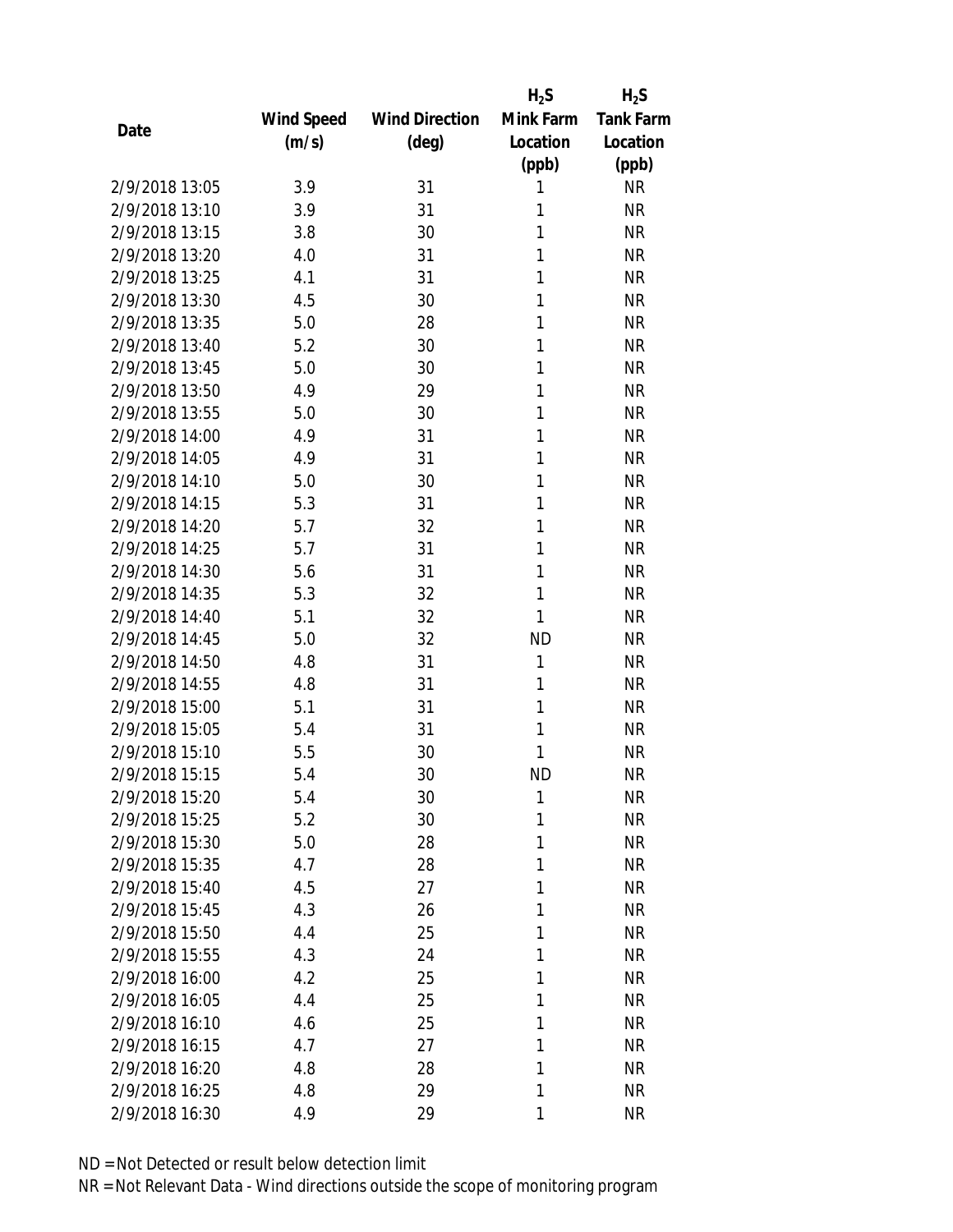|                |            |                       | $H_2S$    | $H_2S$           |
|----------------|------------|-----------------------|-----------|------------------|
|                | Wind Speed | <b>Wind Direction</b> | Mink Farm | <b>Tank Farm</b> |
| Date           | (m/s)      | $(\text{deg})$        | Location  | Location         |
|                |            |                       | (ppb)     | (ppb)            |
| 2/9/2018 16:35 | 4.8        | 30                    | 1         | <b>NR</b>        |
| 2/9/2018 16:40 | 4.7        | 31                    | 1         | <b>NR</b>        |
| 2/9/2018 16:45 | 4.6        | 30                    | 1         | <b>NR</b>        |
| 2/9/2018 16:50 | 4.4        | 29                    | 1         | <b>NR</b>        |
| 2/9/2018 16:55 | 4.3        | 28                    | 1         | <b>NR</b>        |
| 2/9/2018 17:00 | 4.3        | 27                    | 1         | <b>NR</b>        |
| 2/9/2018 17:05 | 4.4        | 27                    | 1         | <b>NR</b>        |
| 2/9/2018 17:10 | 4.4        | 27                    | 1         | <b>NR</b>        |
| 2/9/2018 17:15 | 4.4        | 30                    | 1         | <b>NR</b>        |
| 2/9/2018 17:20 | 4.5        | 31                    | 1         | <b>NR</b>        |
| 2/9/2018 17:25 | 4.6        | 33                    | 1         | <b>NR</b>        |
| 2/9/2018 17:30 | 4.4        | 34                    | 1         | <b>NR</b>        |
| 2/9/2018 17:35 | 4.2        | 33                    | 1         | <b>NR</b>        |
| 2/9/2018 17:40 | 4.0        | 33                    | 1         | <b>NR</b>        |
| 2/9/2018 17:45 | 3.8        | 31                    | 1         | <b>NR</b>        |
| 2/9/2018 17:50 | 3.6        | 28                    | 1         | <b>NR</b>        |
| 2/9/2018 17:55 | 3.3        | 27                    | 1         | <b>NR</b>        |
| 2/9/2018 18:00 | 3.2        | 26                    | 1         | <b>NR</b>        |
| 2/9/2018 18:05 | 3.1        | 23                    | 1         | <b>NR</b>        |
| 2/9/2018 18:10 | 3.1        | 20                    | 1         | <b>NR</b>        |
| 2/9/2018 18:15 | 3.2        | 17                    | <b>ND</b> | <b>NR</b>        |
| 2/9/2018 18:20 | 3.3        | 14                    | <b>ND</b> | <b>NR</b>        |
| 2/9/2018 18:25 | 3.4        | 11                    | <b>ND</b> | <b>NR</b>        |
| 2/9/2018 18:30 | 3.5        | 7                     | 1         | <b>NR</b>        |
| 2/9/2018 18:35 | 3.4        | 5                     | 1         | <b>NR</b>        |
| 2/9/2018 18:40 | 3.4        | 3                     | 1         | <b>NR</b>        |
| 2/9/2018 18:45 | 3.3        | 1                     | 1         | <b>NR</b>        |
| 2/9/2018 18:50 | 3.2        | 1                     | 1         | <b>NR</b>        |
| 2/9/2018 18:55 | 3.2        | 1                     | 1         | <b>NR</b>        |
| 2/9/2018 19:00 | 3.1        | 1                     | 1         | <b>NR</b>        |
| 2/9/2018 19:05 | 3.3        | 3                     | 1         | <b>NR</b>        |
| 2/9/2018 19:10 | 3.5        | 4                     | 1         | <b>NR</b>        |
| 2/9/2018 19:15 | 3.7        | 7                     | 1         | <b>NR</b>        |
| 2/9/2018 19:20 | 3.7        | 8                     | 1         | <b>NR</b>        |
| 2/9/2018 19:25 | 4.0        | 10                    | 1         | <b>NR</b>        |
| 2/9/2018 19:30 | 4.1        | 10                    | 1         | <b>NR</b>        |
| 2/9/2018 19:35 | 4.0        | 10                    | 1         | <b>NR</b>        |
| 2/9/2018 19:40 | 4.0        | 10                    | 1         | <b>NR</b>        |
| 2/9/2018 19:45 | 3.9        | 9                     | 1         | <b>NR</b>        |
| 2/9/2018 19:50 | 4.0        | 9                     | 1         | <b>NR</b>        |
| 2/9/2018 19:55 | 3.9        | 10                    | 1         | <b>NR</b>        |
| 2/9/2018 20:00 | 4.0        | 11                    | 1         | <b>NR</b>        |
|                |            |                       |           |                  |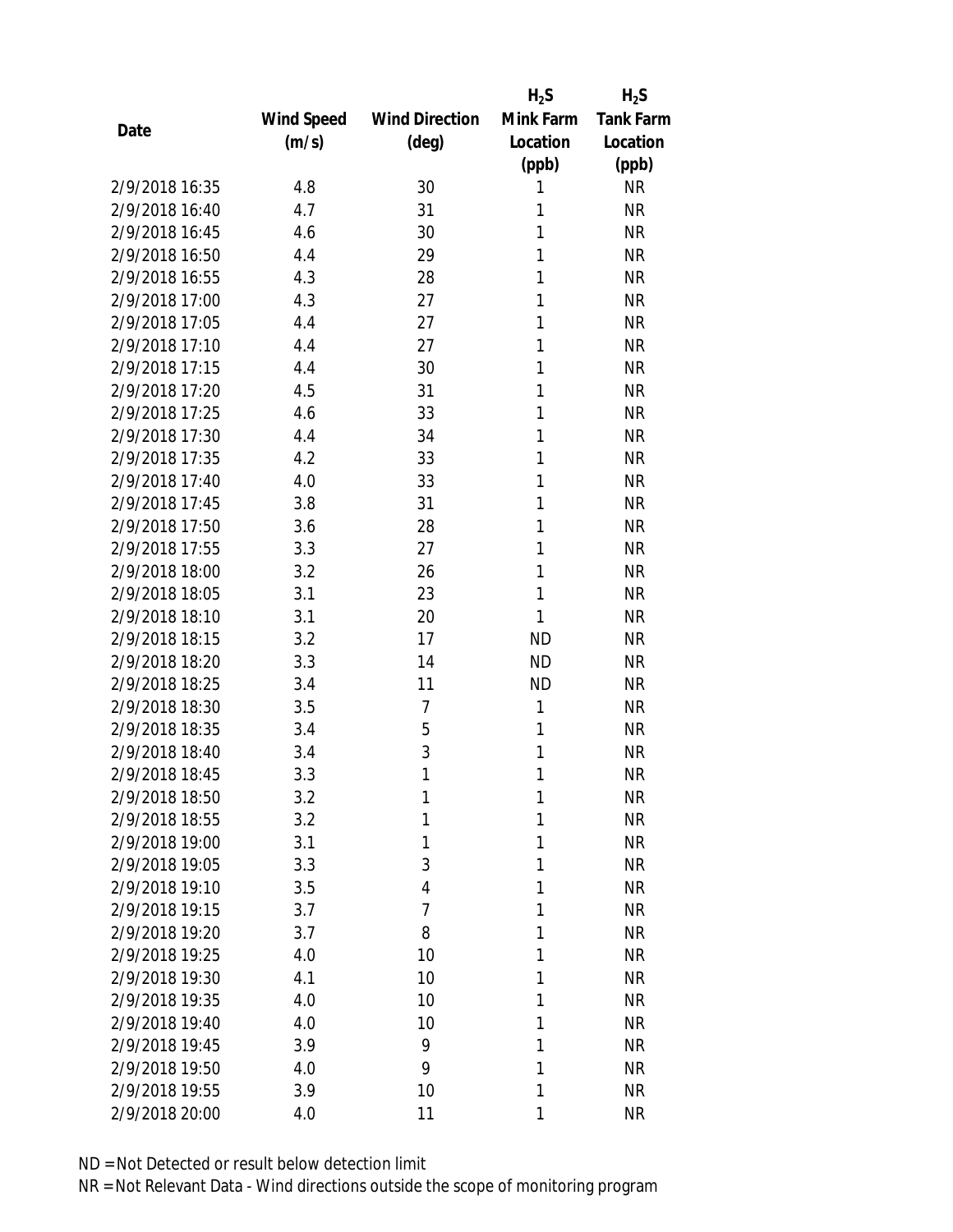|                |            |                       | $H_2S$    | $H_2S$           |
|----------------|------------|-----------------------|-----------|------------------|
|                | Wind Speed | <b>Wind Direction</b> | Mink Farm | <b>Tank Farm</b> |
| Date           | (m/s)      | $(\text{deg})$        | Location  | Location         |
|                |            |                       | (ppb)     | (ppb)            |
| 2/9/2018 20:05 | 4.1        | 12                    | <b>ND</b> | <b>NR</b>        |
| 2/9/2018 20:10 | 4.2        | 13                    | 1         | <b>NR</b>        |
| 2/9/2018 20:15 | 4.2        | 14                    | 1         | <b>NR</b>        |
| 2/9/2018 20:20 | 4.1        | 14                    | 1         | <b>NR</b>        |
| 2/9/2018 20:25 | 4.1        | 14                    | 1         | <b>NR</b>        |
| 2/9/2018 20:30 | 4.1        | 14                    | 1         | <b>NR</b>        |
| 2/9/2018 20:35 | 4.2        | 15                    | 1         | <b>NR</b>        |
| 2/9/2018 20:40 | 3.9        | 14                    | 1         | <b>NR</b>        |
| 2/9/2018 20:45 | 3.9        | 14                    | 1         | <b>NR</b>        |
| 2/9/2018 20:50 | 3.9        | 15                    | 1         | <b>NR</b>        |
| 2/9/2018 20:55 | 3.7        | 14                    | <b>ND</b> | <b>NR</b>        |
| 2/9/2018 21:00 | 3.6        | 12                    | <b>ND</b> | <b>NR</b>        |
| 2/9/2018 21:05 | 3.5        | 11                    | 1         | <b>NR</b>        |
| 2/9/2018 21:10 | 3.6        | 11                    | 1         | <b>NR</b>        |
| 2/9/2018 21:15 | 3.5        | 11                    | 1         | <b>NR</b>        |
| 2/9/2018 21:20 | 3.5        | 10                    | 1         | <b>NR</b>        |
| 2/9/2018 21:25 | 3.7        | 11                    | 1         | <b>NR</b>        |
| 2/9/2018 21:30 | 3.7        | 13                    | 1         | <b>NR</b>        |
| 2/9/2018 21:35 | 3.7        | 14                    | 1         | <b>NR</b>        |
| 2/9/2018 21:40 | 3.6        | 15                    | 1         | <b>NR</b>        |
| 2/9/2018 21:45 | 3.5        | 15                    | 1         | <b>NR</b>        |
| 2/9/2018 21:50 | 3.5        | 15                    | 1         | <b>NR</b>        |
| 2/9/2018 21:55 | 3.6        | 15                    | 1         | <b>NR</b>        |
| 2/9/2018 22:00 | 3.6        | 12                    | 1         | <b>NR</b>        |
| 2/9/2018 22:05 | 3.6        | 11                    | 1         | <b>NR</b>        |
| 2/9/2018 22:10 | 3.5        | 10                    | <b>ND</b> | <b>NR</b>        |
| 2/9/2018 22:15 | 3.7        | 10                    | 1         | <b>NR</b>        |
| 2/9/2018 22:20 | 3.6        | 11                    | 1         | <b>NR</b>        |
| 2/9/2018 22:25 | 3.4        | 10                    | <b>ND</b> | <b>NR</b>        |
| 2/9/2018 22:30 | 3.4        | 12                    | <b>ND</b> | <b>NR</b>        |
| 2/9/2018 22:35 | 3.4        | 14                    | <b>ND</b> | <b>NR</b>        |
| 2/9/2018 22:40 | 3.4        | 15                    | <b>ND</b> | NR               |
| 2/9/2018 22:45 | 3.3        | 16                    | <b>ND</b> | <b>NR</b>        |
| 2/9/2018 22:50 | 3.2        | 14                    | <b>ND</b> | <b>NR</b>        |
| 2/9/2018 22:55 | 3.2        | 15                    | 1         | <b>NR</b>        |
| 2/9/2018 23:00 | 3.1        | 14                    | 1         | <b>NR</b>        |
| 2/9/2018 23:05 | 3.2        | 14                    | 1         | <b>NR</b>        |
| 2/9/2018 23:10 | 3.3        | 15                    | 1         | <b>NR</b>        |
| 2/9/2018 23:15 | 3.3        | 15                    | 1         | <b>NR</b>        |
| 2/9/2018 23:20 | 3.5        | 18                    | 1         | <b>NR</b>        |
| 2/9/2018 23:25 | 3.7        | 21                    | 1         | <b>NR</b>        |
| 2/9/2018 23:30 | 3.7        | 23                    | 1         | <b>NR</b>        |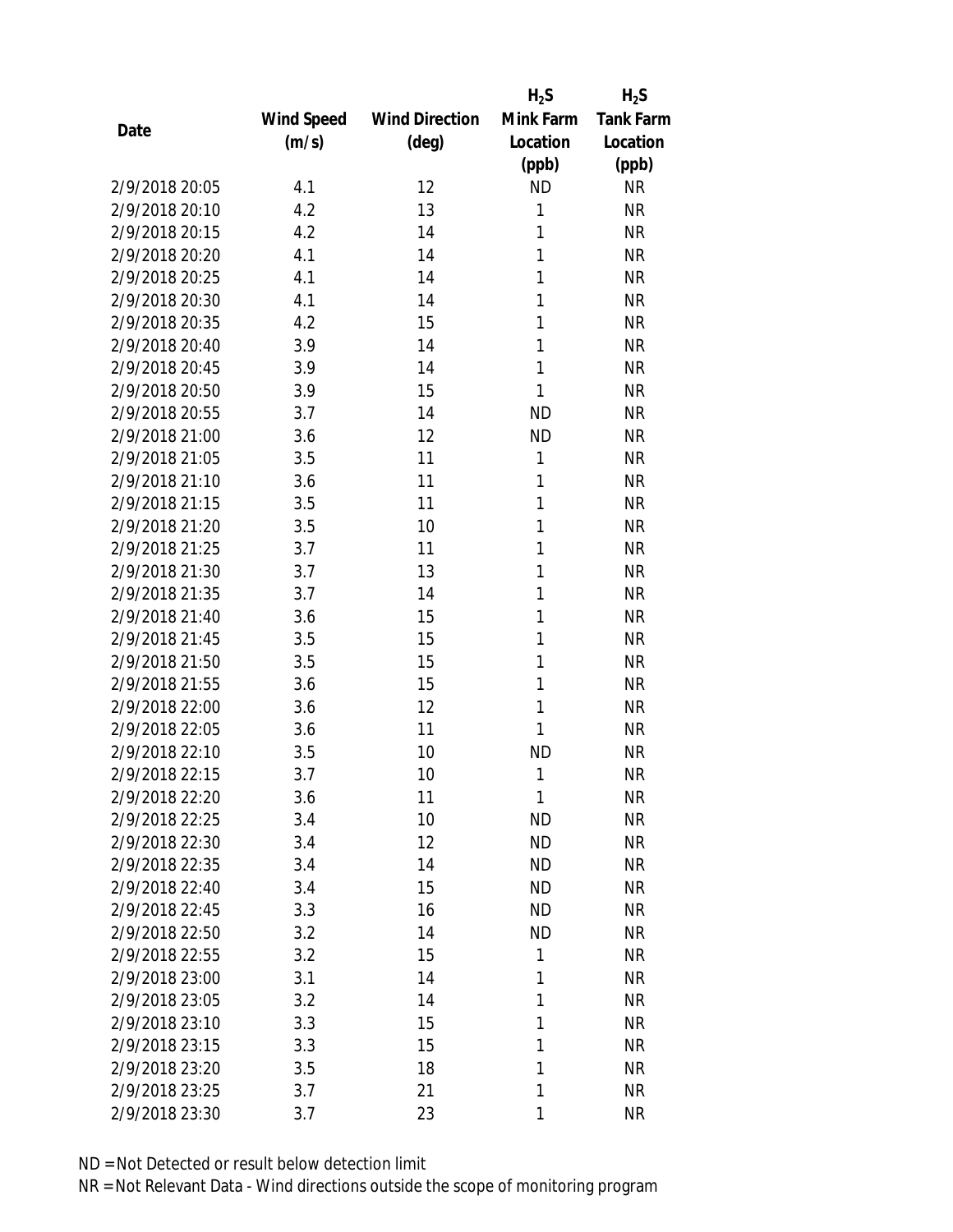|                 |            |                       | $H_2S$       | $H_2S$           |
|-----------------|------------|-----------------------|--------------|------------------|
|                 | Wind Speed | <b>Wind Direction</b> | Mink Farm    | <b>Tank Farm</b> |
| Date            | (m/s)      | $(\text{deg})$        | Location     | Location         |
|                 |            |                       | (ppb)        | (ppb)            |
| 2/9/2018 23:35  | 3.7        | 23                    | 1            | <b>NR</b>        |
| 2/9/2018 23:40  | 3.6        | 23                    | 1            | <b>NR</b>        |
| 2/9/2018 23:45  | 3.8        | 23                    | 1            | <b>NR</b>        |
| 2/9/2018 23:50  | 3.6        | 24                    | 1            | <b>NR</b>        |
| 2/9/2018 23:55  | 3.6        | 24                    | <b>ND</b>    | <b>NR</b>        |
| 2/9/2018 24:00  | 3.5        | 24                    | <b>ND</b>    | <b>NR</b>        |
| 2/10/2018 00:05 | 3.5        | 25                    | <b>ND</b>    | <b>NR</b>        |
| 2/10/2018 00:10 | 3.4        | 24                    | <b>ND</b>    | <b>NR</b>        |
| 2/10/2018 00:15 | 3.3        | 22                    | <b>ND</b>    | <b>NR</b>        |
| 2/10/2018 00:20 | 3.4        | 19                    | <b>ND</b>    | <b>NR</b>        |
| 2/10/2018 00:25 | 3.5        | 17                    | <b>ND</b>    | <b>NR</b>        |
| 2/10/2018 00:30 | 3.5        | 14                    | <b>ND</b>    | <b>NR</b>        |
| 2/10/2018 00:35 | 3.5        | 11                    | <b>ND</b>    | <b>NR</b>        |
| 2/10/2018 00:40 | 3.6        | 9                     | <b>ND</b>    | <b>NR</b>        |
| 2/10/2018 00:45 | 3.8        | 10                    | 1            | <b>NR</b>        |
| 2/10/2018 00:50 | 3.9        | 11                    | 1            | <b>NR</b>        |
| 2/10/2018 00:55 | 3.7        | 10                    | 1            | <b>NR</b>        |
| 2/10/2018 01:00 | 3.7        | 10                    | 1            | <b>NR</b>        |
| 2/10/2018 01:05 | 3.8        | 11                    | 1            | <b>NR</b>        |
| 2/10/2018 01:10 | 3.8        | 10                    | 1            | <b>NR</b>        |
| 2/10/2018 01:15 | 3.7        | 8                     | 1            | <b>NR</b>        |
| 2/10/2018 01:20 | 3.7        | 5                     | 1            | <b>NR</b>        |
| 2/10/2018 01:25 | 3.8        | 5                     | 1            | <b>NR</b>        |
| 2/10/2018 01:30 | 3.8        | 4                     | <b>ND</b>    | <b>NR</b>        |
| 2/10/2018 01:35 | 3.8        | 4                     | <b>ND</b>    | <b>NR</b>        |
| 2/10/2018 01:40 | 3.8        | 4                     | <b>ND</b>    | <b>NR</b>        |
| 2/10/2018 01:45 | 4.0        | 5                     | <b>ND</b>    | <b>NR</b>        |
| 2/10/2018 01:50 | 4.1        | 7                     | <b>ND</b>    | <b>NR</b>        |
| 2/10/2018 01:55 | 4.3        | 9                     | <b>ND</b>    | <b>NR</b>        |
| 2/10/2018 02:00 | 4.4        | 11                    | <b>ND</b>    | <b>NR</b>        |
| 2/10/2018 02:05 | 4.3        | 12                    | $\mathbf{1}$ | <b>NR</b>        |
| 2/10/2018 02:10 | 4.4        | 13                    | 1            | <b>NR</b>        |
| 2/10/2018 02:15 | 4.3        | 14                    | 1            | <b>NR</b>        |
| 2/10/2018 02:20 | 4.2        | 13                    | 1            | <b>NR</b>        |
| 2/10/2018 02:25 | 4.2        | 11                    | 1            | <b>NR</b>        |
| 2/10/2018 02:30 | 4.3        | 10                    | <b>ND</b>    | <b>NR</b>        |
| 2/10/2018 02:35 | 4.3        | 9                     | <b>ND</b>    | <b>NR</b>        |
| 2/10/2018 02:40 | 4.1        | $\overline{7}$        | 1            | <b>NR</b>        |
| 2/10/2018 02:45 | 4.2        | 6                     | 1            | <b>NR</b>        |
| 2/10/2018 02:50 | 4.4        | 6                     | <b>ND</b>    | <b>NR</b>        |
| 2/10/2018 02:55 | 4.6        | $\overline{7}$        | 1            | <b>NR</b>        |
| 2/10/2018 03:00 | 4.5        | 7                     | 1            | <b>NR</b>        |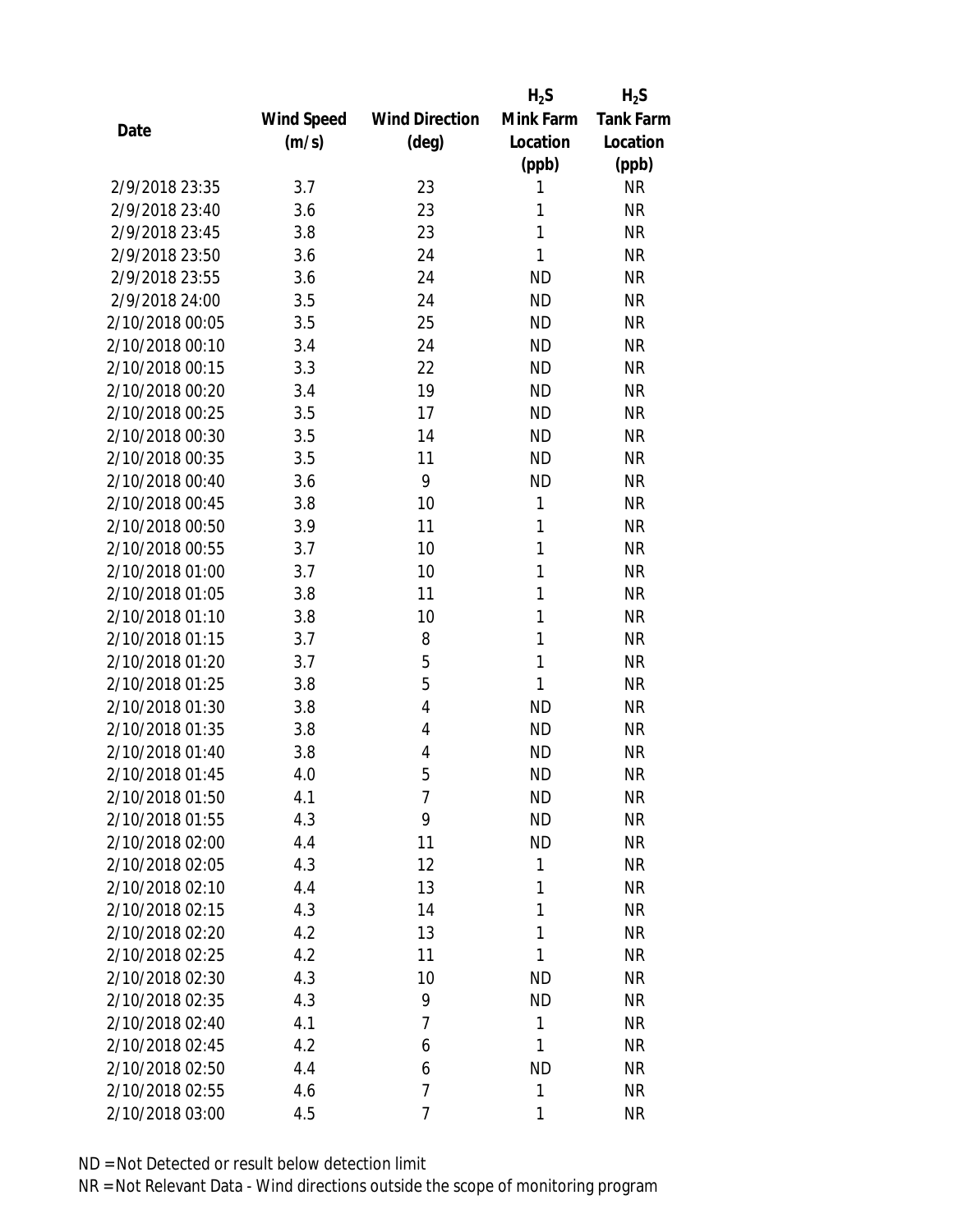|                 |            |                       | $H_2S$    | $H_2S$           |
|-----------------|------------|-----------------------|-----------|------------------|
|                 | Wind Speed | <b>Wind Direction</b> | Mink Farm | <b>Tank Farm</b> |
| Date            | (m/s)      | $(\text{deg})$        | Location  | Location         |
|                 |            |                       | (ppb)     | (ppb)            |
| 2/10/2018 03:05 | 4.6        | 7                     | <b>ND</b> | <b>NR</b>        |
| 2/10/2018 03:10 | 4.7        | 9                     | <b>ND</b> | <b>NR</b>        |
| 2/10/2018 03:15 | 4.6        | 9                     | 1         | <b>NR</b>        |
| 2/10/2018 03:20 | 4.4        | 9                     | 1         | <b>NR</b>        |
| 2/10/2018 03:25 | 4.0        | 8                     | <b>ND</b> | <b>NR</b>        |
| 2/10/2018 03:30 | 4.0        | 8                     | 1         | <b>NR</b>        |
| 2/10/2018 03:35 | 3.8        | 7                     | 1         | <b>NR</b>        |
| 2/10/2018 03:40 | 3.7        | 6                     | <b>ND</b> | <b>NR</b>        |
| 2/10/2018 03:45 | 3.7        | 5                     | <b>ND</b> | <b>NR</b>        |
| 2/10/2018 03:50 | 3.7        | 3                     | <b>ND</b> | <b>NR</b>        |
| 2/10/2018 03:55 | 3.9        | 3                     | 1         | <b>NR</b>        |
| 2/10/2018 04:00 | 3.9        | $\overline{2}$        | 1         | <b>NR</b>        |
| 2/10/2018 04:05 | 3.9        | $\overline{2}$        | 1         | <b>NR</b>        |
| 2/10/2018 04:10 | 3.7        | 3                     | 1         | <b>NR</b>        |
| 2/10/2018 04:15 | 3.7        | 3                     | 1         | <b>NR</b>        |
| 2/10/2018 04:20 | 3.7        | $\overline{4}$        | 1         | <b>NR</b>        |
| 2/10/2018 04:25 | 3.5        | 3                     | 1         | <b>NR</b>        |
| 2/10/2018 04:30 | 3.5        | 4                     | 1         | <b>NR</b>        |
| 2/10/2018 04:35 | 3.5        | 4                     | 1         | <b>NR</b>        |
| 2/10/2018 04:40 | 3.6        | 3                     | 1         | <b>NR</b>        |
| 2/10/2018 04:45 | 3.7        | 5                     | 1         | <b>NR</b>        |
| 2/10/2018 04:50 | 3.7        | 6                     | 1         | <b>NR</b>        |
| 2/10/2018 04:55 | 3.6        | 5                     | 1         | <b>NR</b>        |
| 2/10/2018 05:00 | 3.9        | 5                     | 1         | <b>NR</b>        |
| 2/10/2018 05:05 | 4.0        | 6                     | 1         | <b>NR</b>        |
| 2/10/2018 05:10 | 4.1        | 7                     | 1         | <b>NR</b>        |
| 2/10/2018 05:15 | 4.3        | 6                     | 1         | <b>NR</b>        |
| 2/10/2018 05:20 | 4.3        | 5                     | 1         | <b>NR</b>        |
| 2/10/2018 05:25 | 4.6        | 8                     | 1         | <b>NR</b>        |
| 2/10/2018 05:30 | 4.4        | 10                    | 1         | <b>NR</b>        |
| 2/10/2018 05:35 | 4.5        | 13                    | 1         | <b>NR</b>        |
| 2/10/2018 05:40 | 4.6        | 14                    | <b>ND</b> | <b>NR</b>        |
| 2/10/2018 05:45 | 4.6        | 15                    | 1         | <b>NR</b>        |
| 2/10/2018 05:50 | 4.6        | 16                    | 1         | <b>NR</b>        |
| 2/10/2018 05:55 | 4.5        | 13                    | <b>ND</b> | <b>NR</b>        |
| 2/10/2018 06:00 | 4.8        | 13                    | 1         | <b>NR</b>        |
| 2/10/2018 06:05 | 4.6        | 10                    | 1         | <b>NR</b>        |
| 2/10/2018 06:10 | 4.3        | 7                     | 1         | <b>NR</b>        |
| 2/10/2018 06:15 | 4.4        | 4                     | 1         | <b>NR</b>        |
| 2/10/2018 06:20 | 4.3        | 3                     | 1         | <b>NR</b>        |
| 2/10/2018 06:25 | 4.4        | 3                     | 1         | <b>NR</b>        |
| 2/10/2018 06:30 | 4.3        | 1                     | 1         | <b>NR</b>        |
|                 |            |                       |           |                  |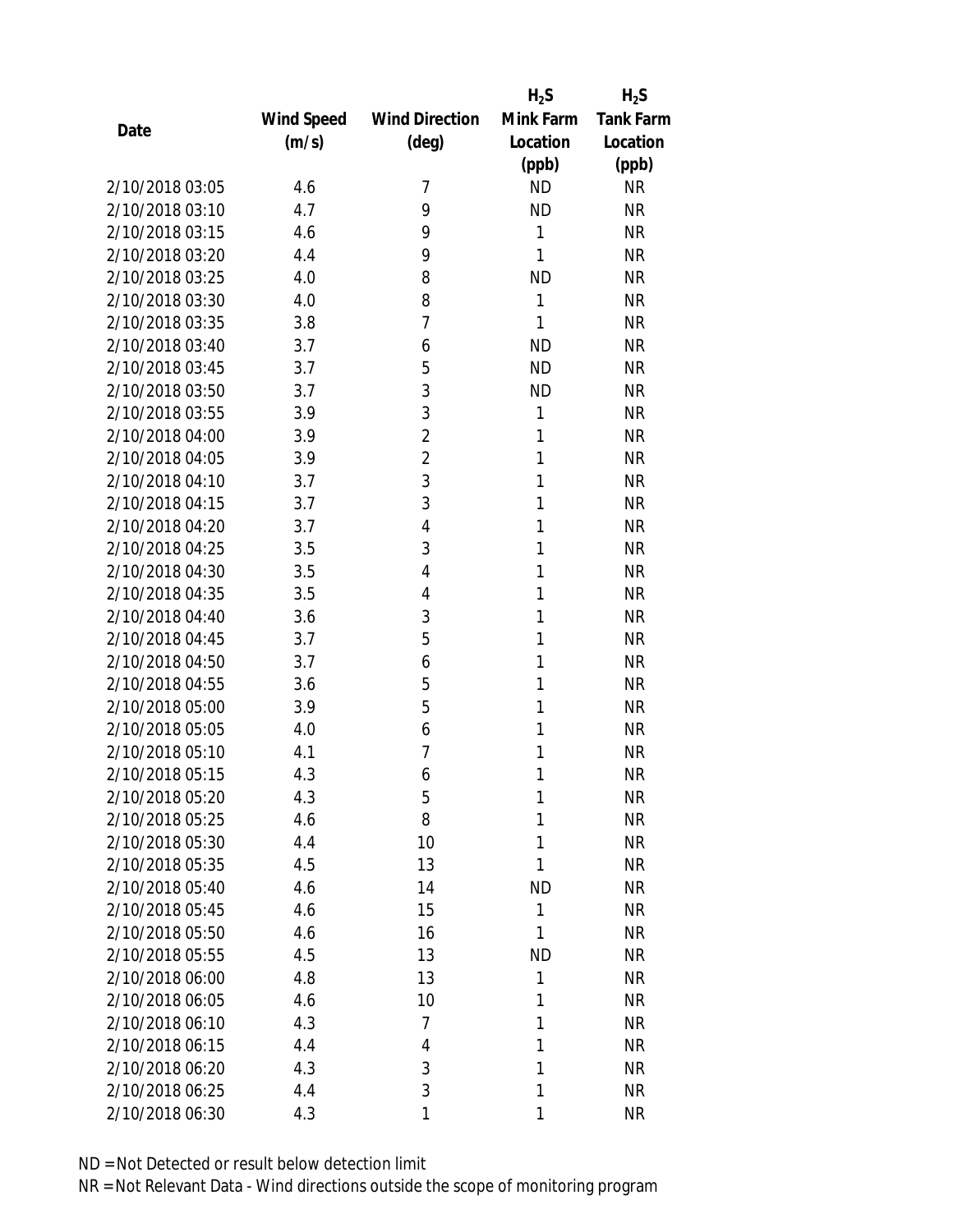|                 |            |                       | $H_2S$       | $H_2S$           |
|-----------------|------------|-----------------------|--------------|------------------|
|                 | Wind Speed | <b>Wind Direction</b> | Mink Farm    | <b>Tank Farm</b> |
| Date            | (m/s)      | $(\text{deg})$        | Location     | Location         |
|                 |            |                       | (ppb)        | (ppb)            |
| 2/10/2018 06:35 | 4.3        | 1                     | 1            | <b>NR</b>        |
| 2/10/2018 06:40 | 4.5        | 4                     | 1            | <b>NR</b>        |
| 2/10/2018 06:45 | 4.4        | $\overline{7}$        | 1            | <b>NR</b>        |
| 2/10/2018 06:50 | 4.5        | 9                     | 1            | <b>NR</b>        |
| 2/10/2018 06:55 | 4.5        | 11                    | <b>ND</b>    | <b>NR</b>        |
| 2/10/2018 07:00 | 4.4        | 11                    | <b>ND</b>    | <b>NR</b>        |
| 2/10/2018 07:05 | 4.2        | 10                    | <b>ND</b>    | <b>NR</b>        |
| 2/10/2018 07:10 | 4.2        | 9                     | $\mathbf{1}$ | <b>NR</b>        |
| 2/10/2018 07:15 | 4.1        | 9                     | 1            | <b>NR</b>        |
| 2/10/2018 07:20 | 4.1        | 8                     | 1            | <b>NR</b>        |
| 2/10/2018 07:25 | 4.0        | $\overline{7}$        | 1            | <b>NR</b>        |
| 2/10/2018 07:30 | 4.0        | $\overline{7}$        | 1            | <b>NR</b>        |
| 2/10/2018 07:35 | 4.3        | 9                     | 1            | <b>NR</b>        |
| 2/10/2018 07:40 | 4.4        | 10                    | 1            | <b>NR</b>        |
| 2/10/2018 07:45 | 4.4        | 9                     | 1            | <b>NR</b>        |
| 2/10/2018 07:50 | 4.4        | 10                    | 1            | <b>NR</b>        |
| 2/10/2018 07:55 | 4.5        | 11                    | <b>ND</b>    | <b>NR</b>        |
| 2/10/2018 08:00 | 4.5        | 12                    | 1            | <b>NR</b>        |
| 2/10/2018 08:05 | 4.5        | 12                    | 1            | <b>NR</b>        |
| 2/10/2018 08:10 | 4.6        | 11                    | 1            | <b>NR</b>        |
| 2/10/2018 08:15 | 4.6        | 13                    | 1            | <b>NR</b>        |
| 2/10/2018 08:20 | 4.8        | 13                    | 1            | <b>NR</b>        |
| 2/10/2018 08:25 | 4.8        | 13                    | 1            | <b>NR</b>        |
| 2/10/2018 08:30 | 4.7        | 13                    | 1            | <b>NR</b>        |
| 2/10/2018 08:35 | 4.6        | 11                    | 1            | <b>NR</b>        |
| 2/10/2018 08:40 | 4.6        | 12                    | 1            | <b>NR</b>        |
| 2/10/2018 08:45 | 4.6        | 9                     | 1            | <b>NR</b>        |
| 2/10/2018 08:50 | 4.2        | 8                     | 1            | <b>NR</b>        |
| 2/10/2018 08:55 | 4.2        | 6                     | 1            | <b>NR</b>        |
| 2/10/2018 09:00 | 4.4        | 5                     | 1            | <b>NR</b>        |
| 2/10/2018 09:05 | 4.4        | 5                     | 1            | <b>NR</b>        |
| 2/10/2018 09:10 | 4.3        | 5                     | 1            | <b>NR</b>        |
| 2/10/2018 09:15 | 4.3        | 6                     | 1            | <b>NR</b>        |
| 2/10/2018 09:20 | 4.5        | 6                     | 1            | <b>NR</b>        |
| 2/10/2018 09:25 | 4.3        | 6                     | 1            | <b>NR</b>        |
| 2/10/2018 09:30 | 4.1        | 8                     | 1            | <b>NR</b>        |
| 2/10/2018 09:35 | 3.9        | 9                     | 1            | <b>NR</b>        |
| 2/10/2018 09:40 | 3.6        | 8                     | 1            | <b>NR</b>        |
| 2/10/2018 09:45 | 3.4        | $\overline{7}$        | 1            | <b>NR</b>        |
| 2/10/2018 09:50 | 3.3        | 9                     | 1            | <b>NR</b>        |
| 2/10/2018 09:55 | 3.3        | 11                    | 1            | <b>NR</b>        |
| 2/10/2018 10:00 | 3.3        | 11                    | 1            | <b>NR</b>        |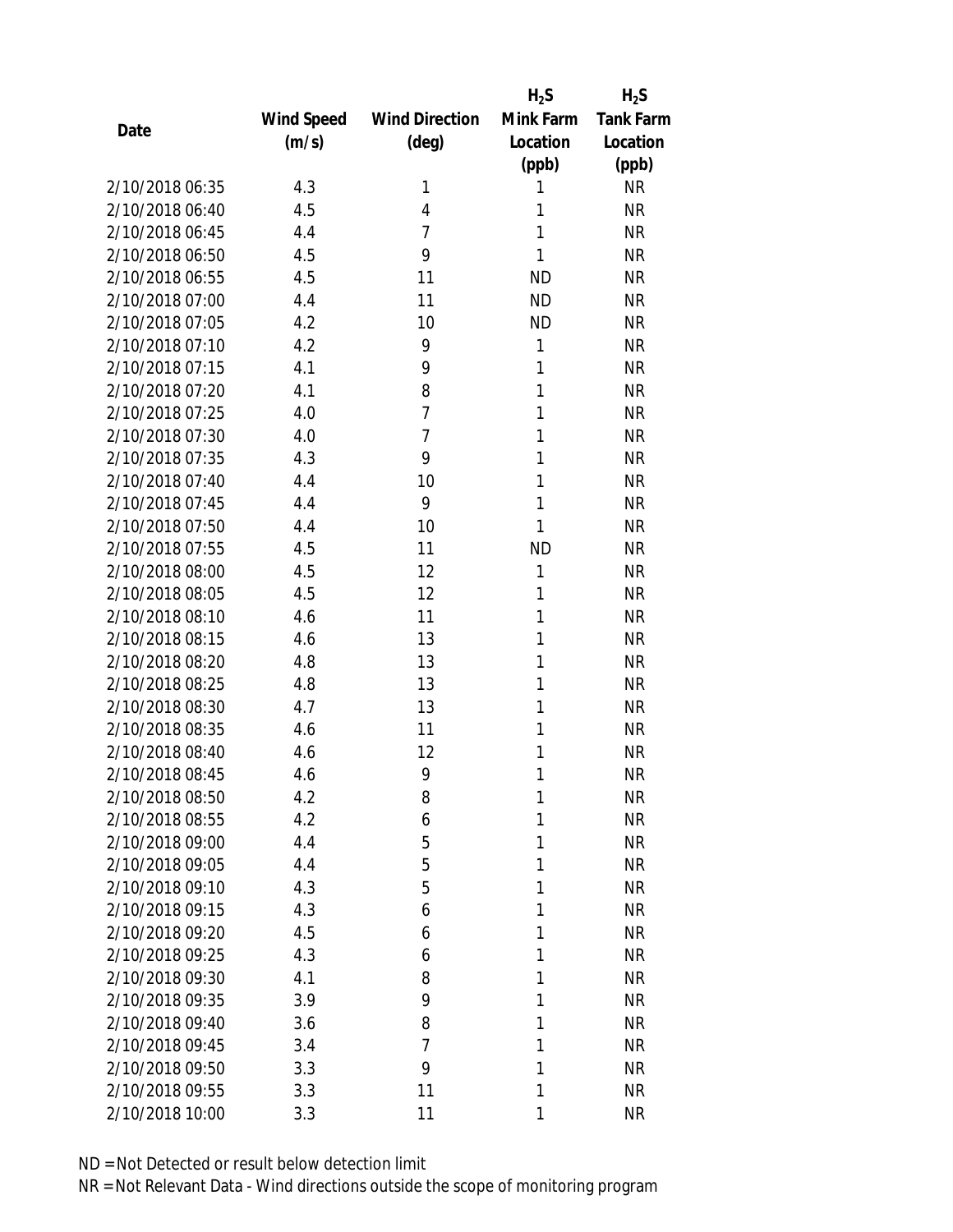|                 |            |                       | $H_2S$       | $H_2S$           |
|-----------------|------------|-----------------------|--------------|------------------|
|                 | Wind Speed | <b>Wind Direction</b> | Mink Farm    | <b>Tank Farm</b> |
| Date            | (m/s)      | $(\text{deg})$        | Location     | Location         |
|                 |            |                       | (ppb)        | (ppb)            |
| 2/10/2018 10:05 | 3.4        | 13                    | <b>ND</b>    | <b>NR</b>        |
| 2/10/2018 10:10 | 3.7        | 14                    | <b>ND</b>    | <b>NR</b>        |
| 2/10/2018 10:15 | 4.0        | 16                    | <b>ND</b>    | <b>NR</b>        |
| 2/10/2018 10:20 | 4.0        | 15                    | <b>ND</b>    | <b>NR</b>        |
| 2/10/2018 10:25 | 3.9        | 14                    | <b>ND</b>    | <b>NR</b>        |
| 2/10/2018 10:30 | 4.0        | 12                    | <b>ND</b>    | <b>NR</b>        |
| 2/10/2018 10:35 | 3.9        | 9                     | <b>ND</b>    | <b>NR</b>        |
| 2/10/2018 10:40 | 3.8        | 8                     | <b>ND</b>    | <b>NR</b>        |
| 2/10/2018 10:45 | 3.6        | 6                     | <b>ND</b>    | <b>NR</b>        |
| 2/10/2018 10:50 | 3.5        | 6                     | <b>ND</b>    | <b>NR</b>        |
| 2/10/2018 10:55 | 3.4        | 5                     | <b>ND</b>    | <b>NR</b>        |
| 2/10/2018 11:00 | 3.3        | 5                     | 1            | <b>NR</b>        |
| 2/10/2018 11:05 | 3.2        | 5                     | 1            | <b>NR</b>        |
| 2/10/2018 11:10 | 3.2        | 6                     | 1            | <b>NR</b>        |
| 2/10/2018 11:15 | 3.2        | 6                     | 1            | <b>NR</b>        |
| 2/10/2018 11:20 | 3.4        | 5                     | <b>ND</b>    | <b>NR</b>        |
| 2/10/2018 11:25 | 3.6        | 6                     | <b>ND</b>    | <b>NR</b>        |
| 2/10/2018 11:30 | 3.6        | 6                     | <b>ND</b>    | <b>NR</b>        |
| 2/10/2018 11:35 | 3.6        | 5                     | <b>ND</b>    | <b>NR</b>        |
| 2/10/2018 11:40 | 3.4        | 1                     | <b>ND</b>    | <b>NR</b>        |
| 2/10/2018 11:45 | 3.7        | 360                   | $\mathbf{1}$ | <b>NR</b>        |
| 2/10/2018 11:50 | 3.7        | 360                   | 1            | <b>NR</b>        |
| 2/10/2018 11:55 | 3.7        | 359                   | 1            | <b>NR</b>        |
| 2/10/2018 12:00 | 3.7        | 360                   | 1            | <b>NR</b>        |
| 2/10/2018 12:05 | 3.7        | $\overline{2}$        | 1            | <b>NR</b>        |
| 2/10/2018 12:10 | 3.9        | $\overline{7}$        | 1            | <b>NR</b>        |
| 2/10/2018 12:15 | 3.8        | 10                    | 1            | <b>NR</b>        |
| 2/10/2018 12:20 | 3.6        | 11                    | 1            | <b>NR</b>        |
| 2/10/2018 12:25 | 3.3        | 10                    | 1            | <b>NR</b>        |
| 2/10/2018 12:30 | 3.3        | 8                     | 1            | <b>NR</b>        |
| 2/10/2018 12:35 | 3.1        | $\overline{7}$        | 1            | <b>NR</b>        |
| 2/10/2018 12:40 | 3.0        | 3                     | 1            | <b>NR</b>        |
| 2/10/2018 12:45 | 2.9        | 1                     | 1            | <b>NR</b>        |
| 2/10/2018 12:50 | 2.8        | 359                   | 1            | <b>NR</b>        |
| 2/10/2018 12:55 | 2.9        | 360                   | 1            | <b>NR</b>        |
| 2/10/2018 13:00 | 3.0        | 1                     | 1            | <b>NR</b>        |
| 2/10/2018 13:05 | 3.1        | 3                     | 1            | <b>NR</b>        |
| 2/10/2018 13:10 | 3.1        | 5                     | 1            | <b>NR</b>        |
| 2/10/2018 13:15 | 3.1        | 7                     | 1            | <b>NR</b>        |
| 2/10/2018 13:20 | 3.0        | 6                     | <b>ND</b>    | <b>NR</b>        |
| 2/10/2018 13:25 |            | 6                     | 1            | <b>NR</b>        |
|                 | 3.1        |                       |              |                  |
| 2/10/2018 13:30 | 3.0        | 6                     | 1            | <b>NR</b>        |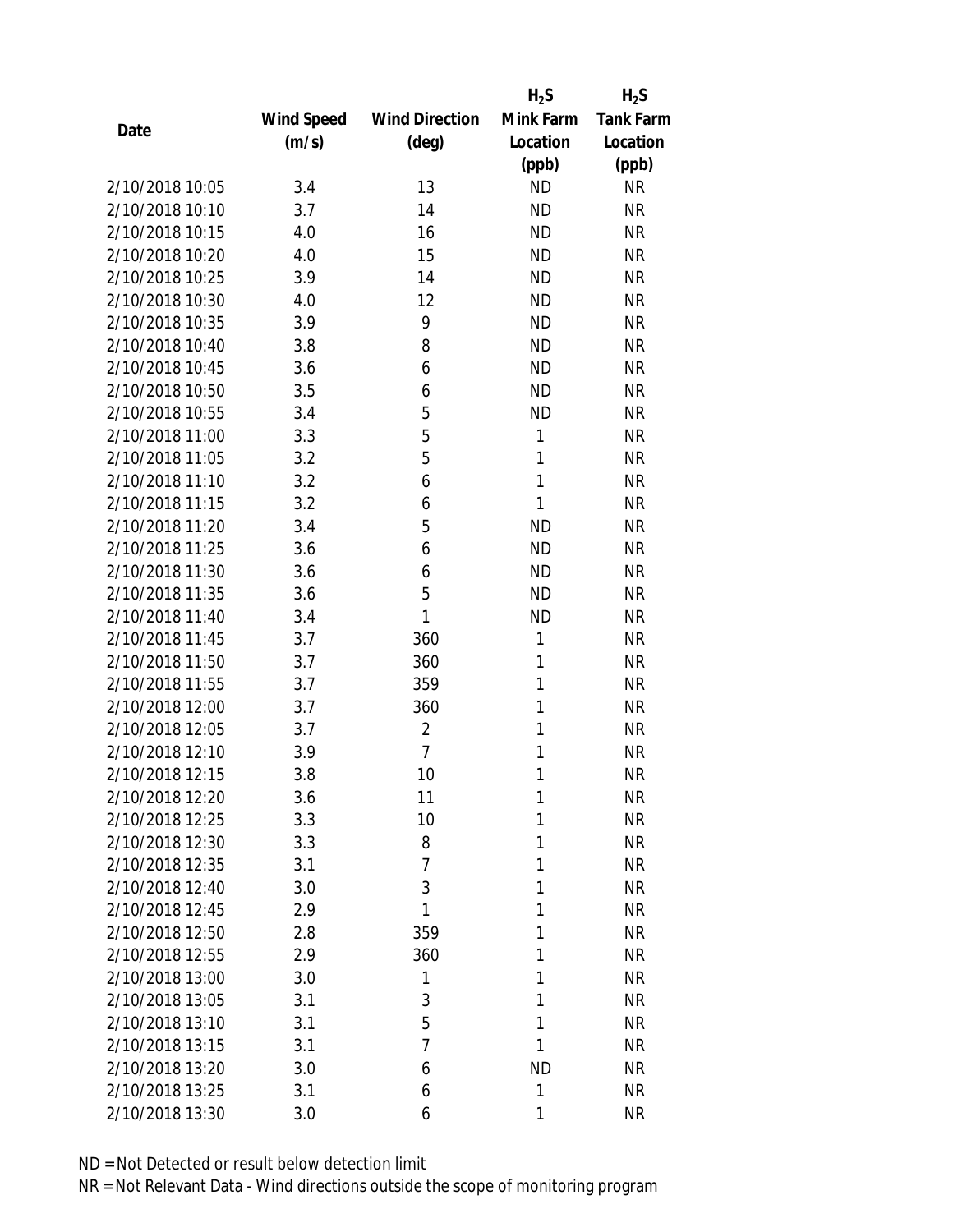|                 |            |                       | $H_2S$    | $H_2S$           |
|-----------------|------------|-----------------------|-----------|------------------|
|                 | Wind Speed | <b>Wind Direction</b> | Mink Farm | <b>Tank Farm</b> |
| Date            | (m/s)      | (deg)                 | Location  | Location         |
|                 |            |                       | (ppb)     | (ppb)            |
| 2/10/2018 13:35 | 2.9        | 5                     | 1         | <b>NR</b>        |
| 2/10/2018 13:40 | 3.0        | $\overline{4}$        | 1         | <b>NR</b>        |
| 2/10/2018 13:45 | 2.9        | 3                     | 1         | <b>NR</b>        |
| 2/10/2018 13:50 | 3.0        | 3                     | 1         | <b>NR</b>        |
| 2/10/2018 13:55 | 2.9        | $\overline{2}$        | 1         | <b>NR</b>        |
| 2/10/2018 14:00 | 3.0        | $\overline{2}$        | 1         | <b>NR</b>        |
| 2/10/2018 14:05 | 3.0        | 3                     | 1         | <b>NR</b>        |
| 2/10/2018 14:10 | 3.0        | $\overline{2}$        | 1         | <b>NR</b>        |
| 2/10/2018 14:15 | 3.0        | $\overline{2}$        | 1         | <b>NR</b>        |
| 2/10/2018 14:20 | 2.9        | 360                   | 1         | <b>NR</b>        |
| 2/10/2018 14:25 | 2.9        | 358                   | 1         | <b>NR</b>        |
| 2/10/2018 14:30 | 2.8        | 359                   | 1         | <b>NR</b>        |
| 2/10/2018 14:35 | 2.8        | 359                   | 1         | <b>NR</b>        |
| 2/10/2018 14:40 | 2.8        | 360                   | 1         | <b>NR</b>        |
| 2/10/2018 14:45 | 2.8        | 1                     | 1         | <b>NR</b>        |
| 2/10/2018 14:50 | 2.9        | 3                     | 1         | <b>NR</b>        |
| 2/10/2018 14:55 | 2.9        | 6                     | <b>ND</b> | <b>NR</b>        |
| 2/10/2018 15:00 | 3.0        | 6                     | <b>ND</b> | <b>NR</b>        |
| 2/10/2018 15:05 | 3.0        | 6                     | <b>ND</b> | <b>NR</b>        |
| 2/10/2018 15:10 | 3.1        | 6                     | <b>ND</b> | <b>NR</b>        |
| 2/10/2018 15:15 | 3.1        | 6                     | <b>ND</b> | <b>NR</b>        |
| 2/10/2018 15:20 | 3.0        | 5                     | <b>ND</b> | <b>NR</b>        |
| 2/10/2018 15:25 | 2.9        | $\overline{4}$        | 1         | <b>NR</b>        |
| 2/10/2018 15:30 | 2.9        | 3                     | 1         | <b>NR</b>        |
| 2/10/2018 15:35 | 2.9        | 1                     | 1         | <b>NR</b>        |
| 2/10/2018 15:40 | 2.8        | 359                   | 1         | <b>NR</b>        |
| 2/10/2018 15:45 | 2.9        | 359                   | 1         | <b>NR</b>        |
| 2/10/2018 15:50 | 3.0        | 359                   | ND        | <b>NR</b>        |
| 2/10/2018 15:55 | 3.1        | 358                   | <b>ND</b> | <b>NR</b>        |
| 2/10/2018 16:00 | 3.1        | 359                   | 1         | <b>NR</b>        |
| 2/10/2018 16:05 | 3.1        | 359                   | 1         | <b>NR</b>        |
| 2/10/2018 16:10 | 3.2        | 1                     | 1         | <b>NR</b>        |
| 2/10/2018 16:15 | 3.2        | 2                     | 1         | <b>NR</b>        |
| 2/10/2018 16:20 | 3.4        | 5                     | 1         | <b>NR</b>        |
| 2/10/2018 16:25 | 3.3        | 5                     | 1         | <b>NR</b>        |
| 2/10/2018 16:30 | 3.4        | $\overline{7}$        | 1         | <b>NR</b>        |
| 2/10/2018 16:35 | 3.5        | 10                    | ND        | <b>NR</b>        |
| 2/10/2018 16:40 | 3.5        | 9                     | ND        | ΝR               |
| 2/10/2018 16:45 | 3.6        | 10                    | <b>ND</b> | NR               |
| 2/10/2018 16:50 | 3.5        | 11                    | ND        | <b>NR</b>        |
| 2/10/2018 16:55 | 3.6        | 15                    | ND        | <b>NR</b>        |
| 2/10/2018 17:00 | 3.6        | 18                    | ND        | <b>NR</b>        |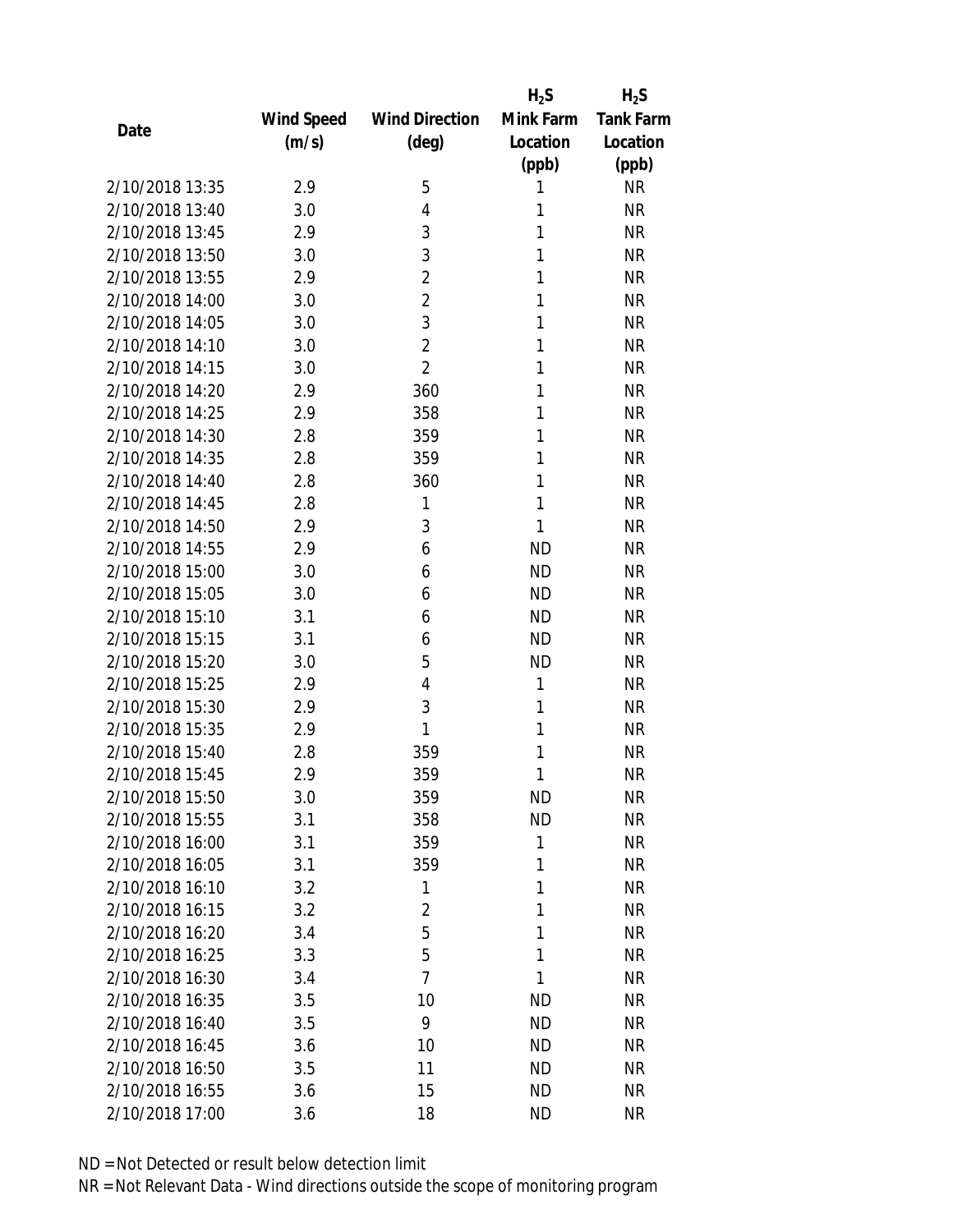|                 |                   |                       | $H_2S$    | $H_2S$           |
|-----------------|-------------------|-----------------------|-----------|------------------|
|                 | <b>Wind Speed</b> | <b>Wind Direction</b> | Mink Farm | <b>Tank Farm</b> |
| Date            | (m/s)             | $(\text{deg})$        | Location  | Location         |
|                 |                   |                       | (ppb)     | (ppb)            |
| 2/10/2018 17:05 | 3.5               | 19                    | <b>ND</b> | <b>NR</b>        |
| 2/10/2018 17:10 | 3.5               | 22                    | <b>ND</b> | <b>NR</b>        |
| 2/10/2018 17:15 | 3.6               | 22                    | <b>ND</b> | <b>NR</b>        |
| 2/10/2018 17:20 | 3.5               | 20                    | <b>ND</b> | <b>NR</b>        |
| 2/10/2018 17:25 | 3.5               | 19                    | <b>ND</b> | <b>NR</b>        |
| 2/10/2018 17:30 | 3.4               | 16                    | <b>ND</b> | <b>NR</b>        |
| 2/10/2018 17:35 | 3.6               | 14                    | <b>ND</b> | <b>NR</b>        |
| 2/10/2018 17:40 | 3.6               | 13                    | <b>ND</b> | <b>NR</b>        |
| 2/10/2018 17:45 | 3.5               | 13                    | <b>ND</b> | <b>NR</b>        |
| 2/10/2018 17:50 | 3.6               | 14                    | <b>ND</b> | <b>NR</b>        |
| 2/10/2018 17:55 | 3.6               | 16                    | 1         | <b>NR</b>        |
| 2/10/2018 18:00 | 3.5               | 17                    | <b>ND</b> | <b>NR</b>        |
| 2/10/2018 18:05 | 3.5               | 17                    | <b>ND</b> | <b>NR</b>        |
| 2/10/2018 18:10 | 3.5               | 18                    | 1         | <b>NR</b>        |
| 2/10/2018 18:15 | 3.3               | 20                    | 1         | <b>NR</b>        |
| 2/10/2018 18:20 | 3.2               | 23                    | 1         | <b>NR</b>        |
| 2/10/2018 18:25 | 3.2               | 27                    | 1         | <b>NR</b>        |
| 2/10/2018 18:30 | 3.3               | 30                    | 1         | <b>NR</b>        |
| 2/10/2018 18:35 | 3.2               | 33                    | 1         | <b>NR</b>        |
| 2/10/2018 18:40 | 3.1               | 34                    | 1         | <b>NR</b>        |
| 2/10/2018 18:45 | 3.2               | 32                    | 1         | <b>NR</b>        |
| 2/10/2018 18:50 | 3.2               | 31                    | 1         | <b>NR</b>        |
| 2/10/2018 18:55 | 3.1               | 28                    | 1         | <b>NR</b>        |
| 2/10/2018 19:00 | 3.0               | 25                    | 1         | <b>NR</b>        |
| 2/10/2018 19:05 | 2.9               | 23                    | 1         | <b>NR</b>        |
| 2/10/2018 19:10 | 2.9               | 22                    | 1         | <b>NR</b>        |
| 2/10/2018 19:15 | 2.8               | 22                    | 1         | <b>NR</b>        |
| 2/10/2018 19:20 | 2.7               | 21                    | 1         | <b>NR</b>        |
| 2/10/2018 19:25 | 2.8               | 20                    | 1         | <b>NR</b>        |
| 2/10/2018 19:30 | 2.7               | 19                    | 1         | <b>NR</b>        |
| 2/10/2018 19:35 | 2.7               | 19                    | 1         | <b>NR</b>        |
| 2/10/2018 19:40 | 2.8               | 19                    | 1         | <b>NR</b>        |
| 2/10/2018 19:45 | 2.8               | 19                    | 1         | <b>NR</b>        |
| 2/10/2018 19:50 | 2.9               | 20                    | 1         | <b>NR</b>        |
| 2/10/2018 19:55 | 3.1               | 22                    | 1         | <b>NR</b>        |
| 2/10/2018 20:00 | 3.3               | 24                    | <b>ND</b> | <b>NR</b>        |
| 2/10/2018 20:05 | 3.5               | 25                    | 1         | <b>NR</b>        |
| 2/10/2018 20:10 | 3.5               | 26                    | ND        | <b>NR</b>        |
| 2/10/2018 20:15 | 3.7               | 26                    | <b>ND</b> | <b>NR</b>        |
| 2/10/2018 20:20 | 3.6               | 26                    | ND        | <b>NR</b>        |
| 2/10/2018 20:25 | 3.6               | 24                    | <b>ND</b> | <b>NR</b>        |
| 2/10/2018 20:30 | 3.6               | 23                    | 1         | <b>NR</b>        |
|                 |                   |                       |           |                  |